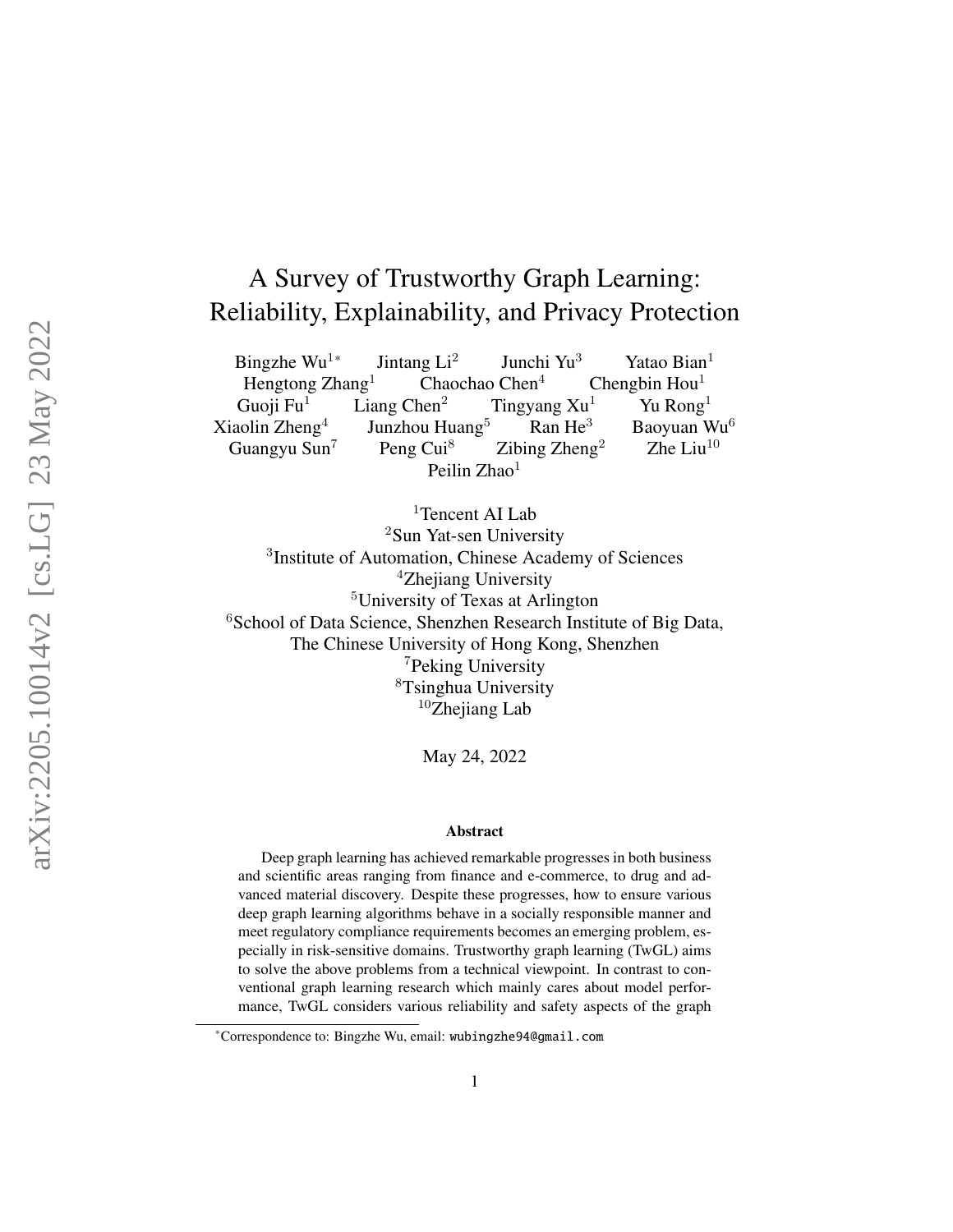learning framework including but not limited to robustness, explainability, and privacy. In this survey, we provide a comprehensive review of recent leading approaches in the TwGL field from three dimensions, namely, reliability, explainability, and privacy protection. We give a general categorization for existing work and review typical work for each category. To give further insights for TwGL research, we provide a unified view to inspect previous works and build the connection between them. We also point out some important open problems remaining to be solved in the future developments of TwGL.

## 1 Introduction

Recently, Deep Graph Learning (DGL) based on Graph Neural Networks (GNNs) have emerged as a powerful learning paradigm for graph representation learning. In the past few years, DGL is becoming an active frontier of deep learning with an exponential growth of research. With advantages in modeling graph-structured data, DGL has achieved remarkable progress in many important areas, ranging from finance (e.g., fraud detection and credit modeling) [\[28,](#page-38-0) [144,](#page-50-0) [9,](#page-36-0) [67\]](#page-42-0), e-commerce (e.g., recommendation system) [\[126,](#page-48-0) [85\]](#page-44-0), drug discovery and advanced material discovery [\[41,](#page-40-0) [134,](#page-49-0) [100,](#page-46-0) [82,](#page-44-1) [83\]](#page-44-2).

Although considerable progress has been made in the field of deep graph learning, there are many challenges about the level of *trustworthiness* associated with GNNs in many real-world applications, especially in risk-sensitive and and securitycritical scenarios such as finance and bioinformatics [\[100\]](#page-46-0). Such challenges are real and call for sophisticated solutions, as many untrustworthy sides of DGL models have been exposed through adversarial attacks [\[19,](#page-37-0) [13\]](#page-37-1), inherent bias or unfairness [\[157\]](#page-51-0), and lack of explainability [\[152\]](#page-51-1) and privacy protection [\[16\]](#page-37-2) in the current rapidly evolving works. In light of these challenges, various emerging laws and regulations in artificial intelligence (AI) ethic, e.g., EU General Data Protection Regulation (GDPR) [\[91\]](#page-45-0), promote different companies to develop trustworthy algorithms for meeting regulatory compliance requirements of privacy, explainability and fairness, etc.

A new research trend in recent years has been to investigate ways to to build trustworthy algorithms and ensure they behave in a socially responsible manner. Trustworthy Graph Learning (TwGL), an emerging field with the aim to solve the trustworthiness issues in graph data from a technical viewpoint, has become a focus of attention in the areas of deep graph learning. In contrast to conventional graph learning research which mainly focus on how to develop accurate models, TwGL considers various reliability and safety aspects of the graph learning problem beyond model performance. In Figure [1,](#page-2-0) we summarise the four key dimensions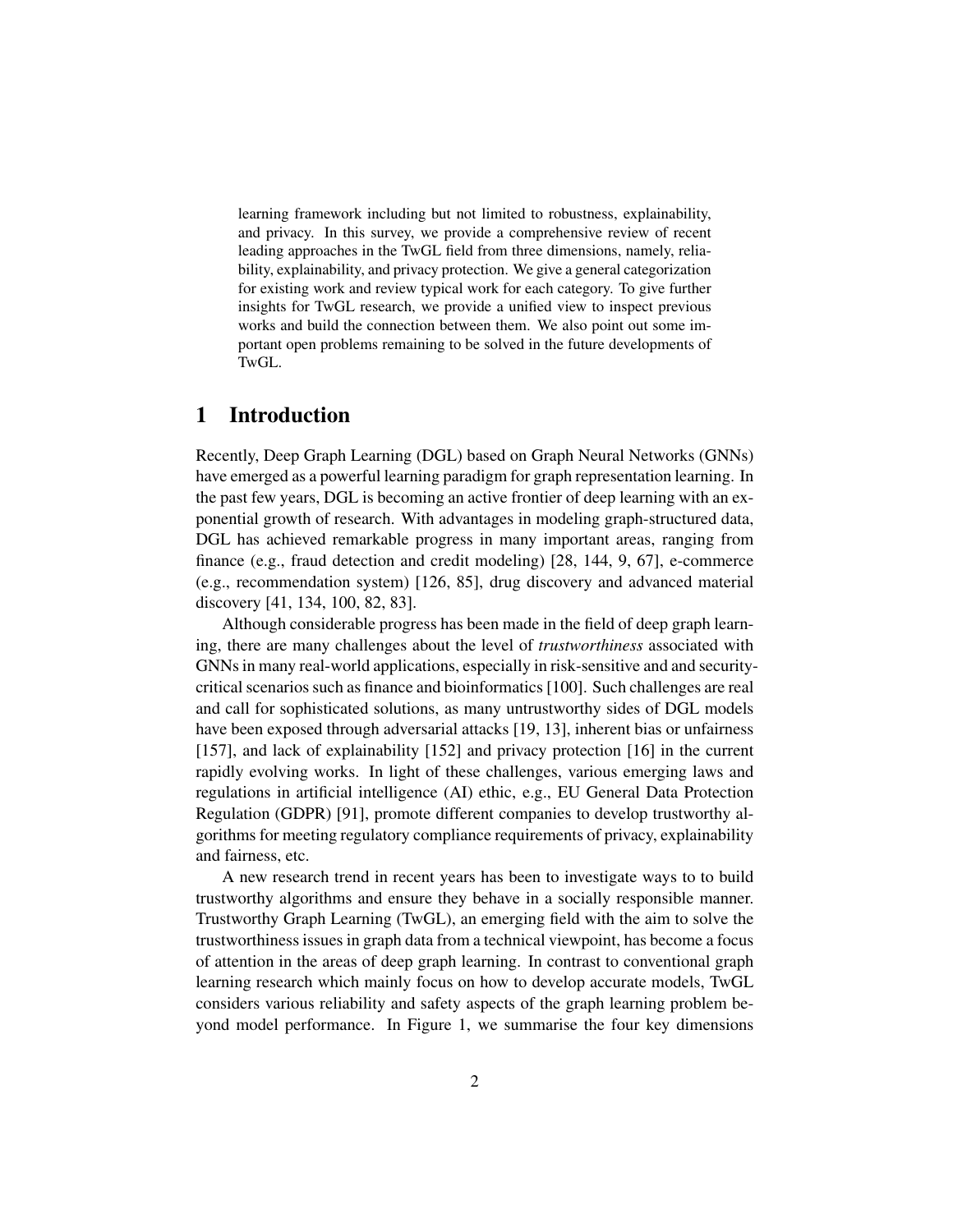towards reliable TwGL, that is, *accuracy*, *reliability*, *explainability*, and *privacy protection*.

We give detailed descriptions as follows: 1) **Accuracy or utility**: The prediction accuracy is the basic ability of a trustworthy model. Trustworthy GNNs are expected to generate accurate output, consistent with the ground truth, as much as possible; 2) Reliability: Trustworthy GNNs should be resilient and secure. In other words, they must be robust against different potential threats, such as inherent noise, distribution shift, and adversarial attacks; 3) Explainability. Understanding the graph learning model is another important aspect in developing trustworthy GNNs. The model itself must allow explainable for the prediction, which can help humans to enhance understanding, make decisions and take further actions; 4) Privacy protection: Trustworthy GNNs are required to ensure full privacy of the models as well as data privacy.

Motivation and Contributions. The trustworthiness of DGL models is an inescapable problem when they step into real-world applications, posing various open, unexplored, and unidentified challenges in both academic and industrial communities. Therefore, various aspects of DGL models are required to be carefully considered to achieve trustworthiness. To facilitate the research in the field of TwGL, there

<span id="page-2-0"></span>

Figure 1: Four key dimensions of trustworthy graph learning.

is a pressing demand for a comprehensive survey reviewing current work from a unified view. In this survey, we provide a comprehensive overview of existing achievements in the TwGL field from four key dimensions, namely, robustness, explainability and privacy protection. For each part, we give a general categorization for existing work and review typical work for each category. To give further insights for TwGL research, we provide a unified view to inspect previous work and build the connections between them. We also point out some important open problems remaining to be solved in the future developments of TwGL.

Overview. In this paper, we puts together the state-of-the-art and most important works for TwGL. The organization of this paper is structured as follows: In Section [2,](#page-3-0) we comprehensively review the recent advances of reliable DGL against three threats, including inherent noise, distribution shift, and adversarial attack. In Section [3,](#page-15-0) we provide a detailed technique overview of the state-of-the-art GNN explainability methods. In Section [4,](#page-28-0) we also discuss the research on the privacy protection of DGL models. For each section, we summarize several challenges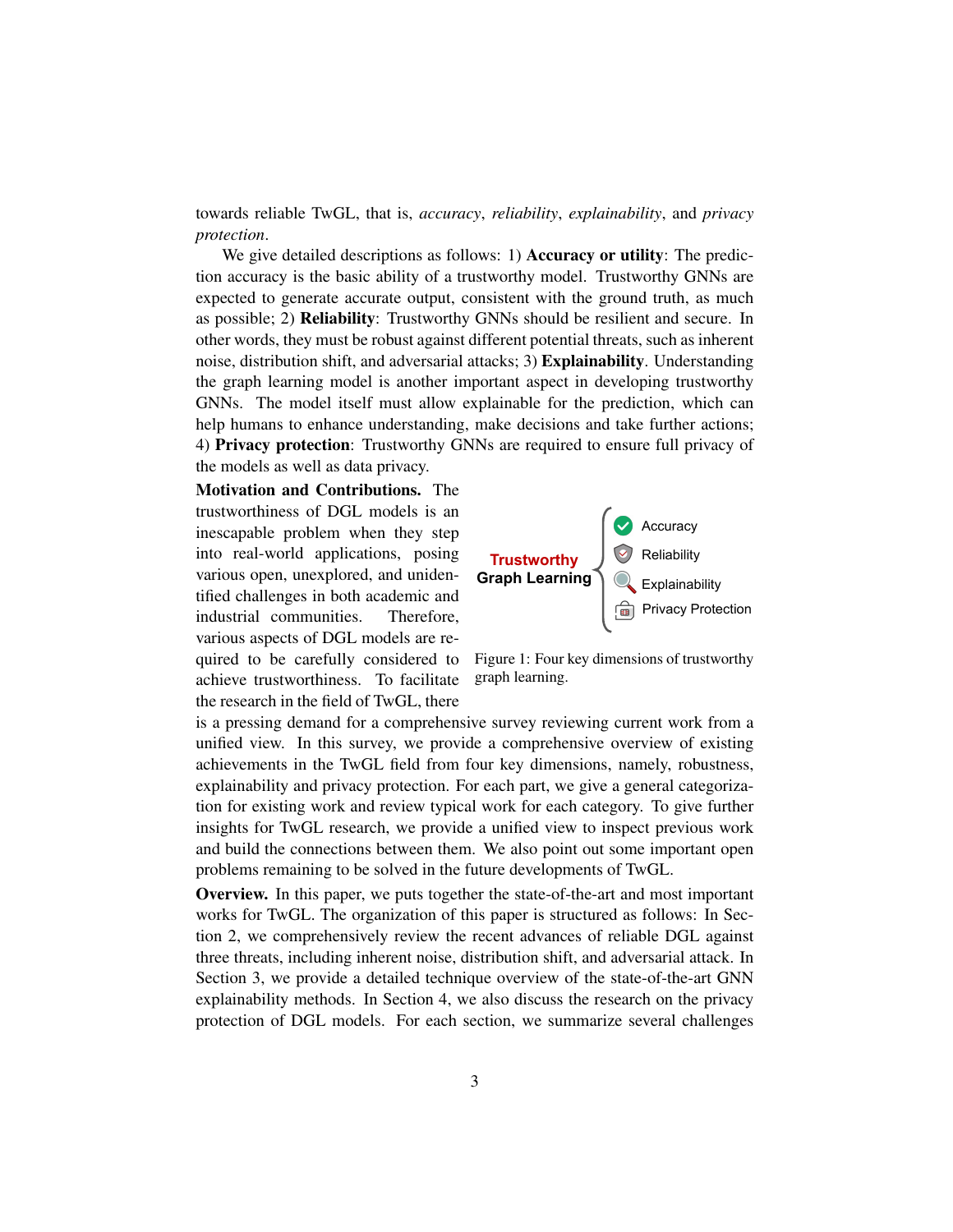and opportunities for future research. Finally, we conclude this paper by providing insights for further achievements of trustworthy graph learning in Section [5.](#page-35-0)

Relation to other surveys. To our best knowledge, little survey have been comprehensively conducted especially on the methods and applications of TwGL. There are several surveys related to our paper, most of which focus on a single aspect of TwGL, e.g., reliability [\[110,](#page-47-0) [19,](#page-37-0) [60,](#page-42-1) [137,](#page-49-1) [169,](#page-53-0) [161\]](#page-52-0) and explainability [\[152,](#page-51-1) [70\]](#page-43-0). Comparatively to the aforementioned surveys, we present a systematic and comprehensive review of the current advances, trends, and applications in trustworthy graph learning, which would potentially benefit the research community in developing practical trustworthy models.

**Basic definitions.** Oracle graph data  $\mathcal{G} = (\mathbf{A}, \mathbf{X})$  with its adjacency matrix  $\mathbf{A}$ and node features X; Y the labels of graphs/nodes;  $\epsilon_a, \epsilon_x, \epsilon_y$  denote structure, attribute, and label noises respectively;  $\mathcal{D}^{train}$  and  $\mathcal{D}^{test}$  are the training and test dataset, respectively;  $\mathcal L$  denotes the loss function and  $\hat G$  is the perturbed graph.

# <span id="page-3-0"></span>2 Reliability

#### 2.1 Overview

<span id="page-3-1"></span>

Figure 2: An illustrative example on deep graph learning against (a) inherent noise, (b) distribution shift, and (c) adversarial attack. From left to right: the inherent noise (i.e., label noise) is inevitably introduced during data annotation, where a red "circle" node is mislabeled with the "cross" class (marked with red color). Then, the sampling bias leads to the discrepancy between training (color-filled nodes) and testing datasets (color-unfilled nodes), thus introducing any possible kind of distribution shift. After the data generation process, adversarial attacks are performed on the graph to mislead the model prediction (e.g., misclassification on a node).

Recent few years have seen deep graph learning (DGL) based on graph neural networks (GNNs) making remarkable progress in a variety of important areas, ranging from business scenarios such as finance (e.g., fraud detection and credit modeling) [\[28,](#page-38-0) [144,](#page-50-0) [9,](#page-36-0) [67\]](#page-42-0), e-commerce (e.g., recommendation system) [\[126,](#page-48-0) [85\]](#page-44-0), drug discovery and advanced material discovery [\[41,](#page-40-0) [134,](#page-49-0) [100,](#page-46-0) [82,](#page-44-1) [83\]](#page-44-2). Despite the progress, applying various DGL algorithms to real-world applications faces a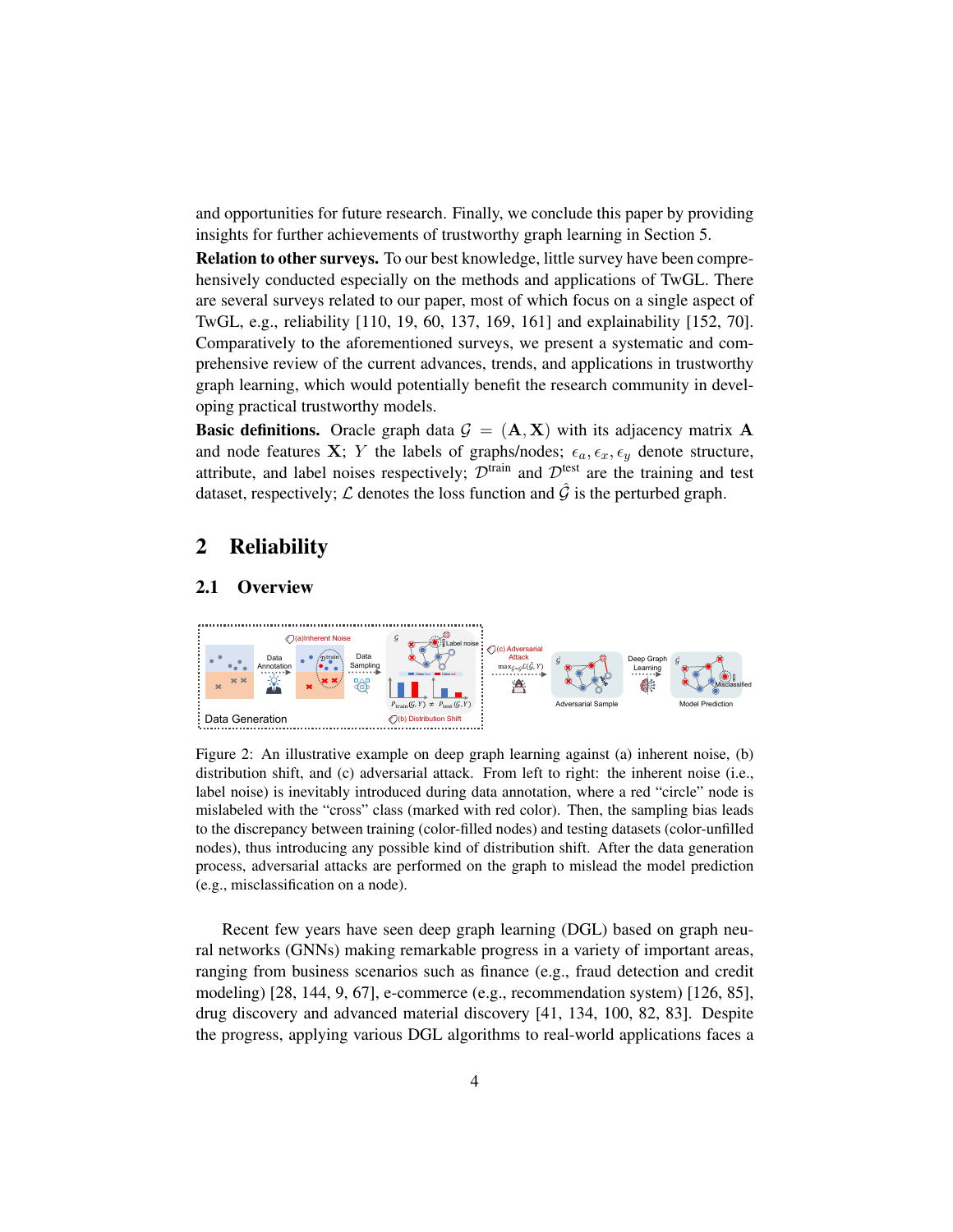<span id="page-4-0"></span>

| <b>Threats</b>     | Description                                                                                       | <b>Selected References</b>                                                     |
|--------------------|---------------------------------------------------------------------------------------------------|--------------------------------------------------------------------------------|
| Inherent Noise     | $\mathcal{D}^{\text{train}} = (\mathbf{A} + \epsilon_a, \mathbf{X} + \epsilon_x, Y + \epsilon_y)$ | $[164]$ , $[80]$ , $[87]$ ,<br>$[93]$ , $[72]$ , $[24]$<br>$[101]$ , $[115]$   |
| Distribution shift | $P_{\text{train}}(\mathcal{G}, Y) \neq P_{\text{test}}(\mathcal{G}, Y)$                           | $[8]$ , $[131]$ , $[50]$ ,<br>[129], [65], [64],<br>$[130]$ , $[43]$ , $[122]$ |
| Adversarial Attack | $\max_{\hat{G}\approx G} \mathcal{L}(\hat{\mathcal{G}}, Y)$                                       | $[127]$ , [33], [61],<br>$[75]$ , $[40]$ , $[20]$ ,<br>[140], [34], [112]      |

Table 1: Summary of recent advances in reliable deep graph learning.

series of reliability threats. At a high level, we categorize these threats into three aspects, namely, *inherent noise*, *distribution shift*, and *adversarial attack*. Specifically, inherent noise refers to irreducible noises in graph structures, node attributes, and node/graph labels. Distribution shift refers to the shift between training and testing distribution which includes both domain generalization and sub-population shift. Adversarial attack is a manipulative human action that aims to cause model misbehavior with carefully-designed patterns or perturbations on the original data Typical examples include adversarial samples [\[171\]](#page-53-1) and backdoor triggers [\[135\]](#page-49-5).

Figure [2](#page-3-1) visualizes how different threats occur throughout a typical pipeline of deep graph learning. As a comparison, inherent noise or distribution shift typically happens in the data generation process due to sampling bias or environment noise without deliberate human design while adversarial attacks are intentionally designed by malicious attackers after the data generation phase. Table [1](#page-4-0) further provides formal descriptions of each threat, and summarizes some typical related work.

Numerous work emerges to improve the reliability of DGL algorithms against the above threats from different perspectives such as optimization policy design and uncertainty quantification. In this section, we explore recent advancements in this research direction. We provide the overview of reliable deep graph learning in Figure [3.](#page-5-0)

#### 2.2 Reliability against Inherent Noise

The inherent noise refers to the noise that inherently exists in graph data. It is unavoidable that real-world graph data would include some inherent noises, which might stem from error-prone data measurement or collection, information loss dur-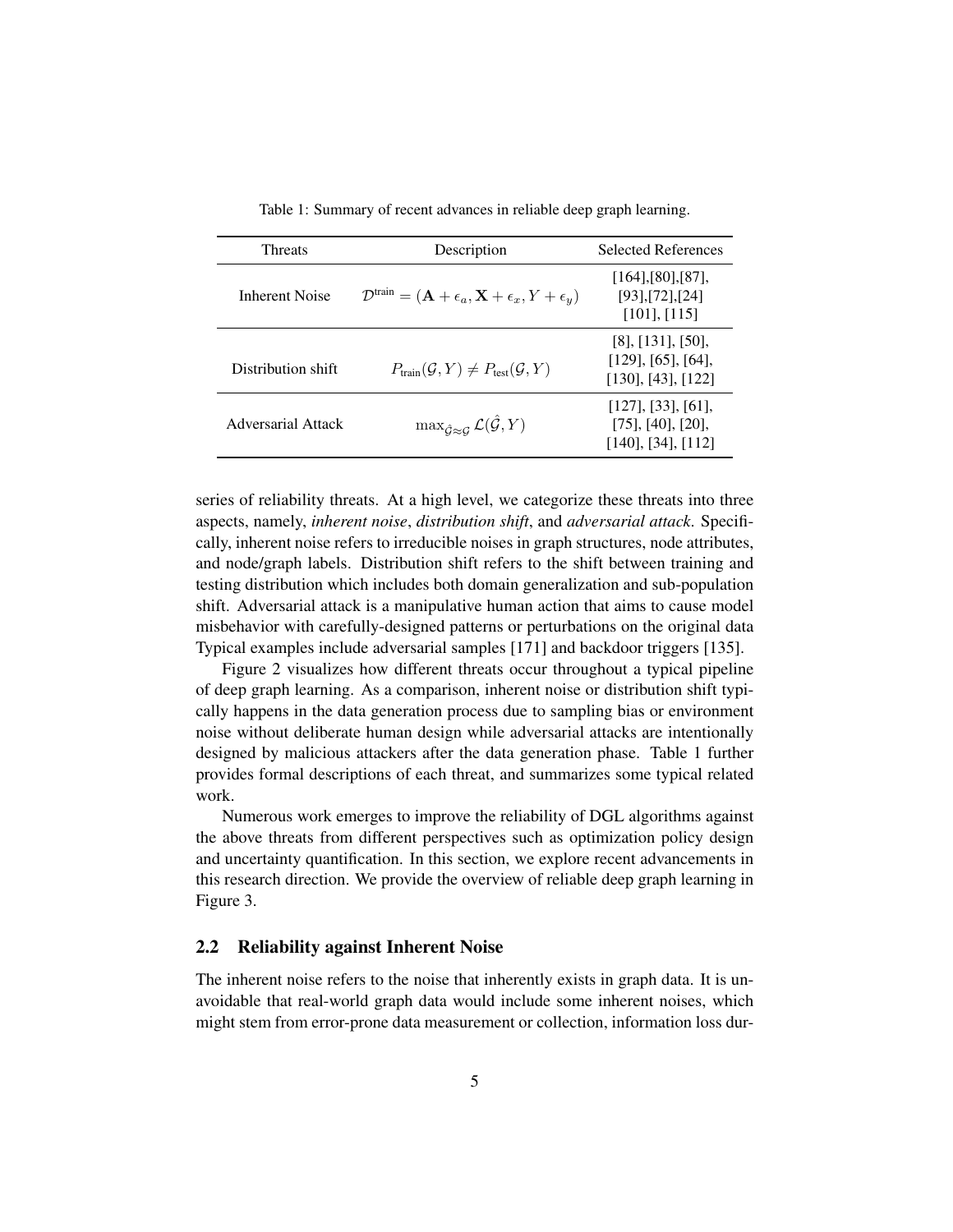<span id="page-5-0"></span>

Figure 3: An overview of reliable deep graph learning.

ing data preprocessing, sub-optimal graph structure w.r.t. downstream tasks, and so on. This section first discusses how inherent noises can affect DGL algorithms, and then summarizes the recent typical techniques that can explicitly or implicitly alleviate the effects caused by inherent noises occurring in the pipeline of DGL.

## 2.2.1 Inherent Noise

Inherent noises in graph data may exist in graph structure, node attributes, and node/graph labels, which draws out three types of inherent noises, i.e., structure noise, attribute noise, and label noise. They are detailed as follows.

Structure noise. The inherent structure noise may inevitably be introduced due to error-prone data measurement or collection [\[22,](#page-38-2) [120,](#page-48-3) [138\]](#page-50-2), e.g., protein-protein interaction networks [\[36\]](#page-39-2). And it could also come from sub-optimal graph construction with task-irrelevant edges [\[22,](#page-38-2) [80\]](#page-44-3), as the underlying motivation of establishing edges might not be always relevant to a specific downstream task [\[164\]](#page-52-1). Since most existing DGL algorithms rely on the input structure to propagate information, the structure noise presents negative effects on the propagating process and consequently the final model performance.

Attribute noise. There are two kinds of inherent attribute noise. On the one hand, the raw attributes of nodes may be incomplete or incorrect [\[120\]](#page-48-3). For example, users may intentionally provide fake profiles due to privacy concerns in social networks. On the other hand, another subtle source is information loss when transforming raw node attributes into node embeddings, e.g., using the word embedding technique to encode textual data of nodes. During the training phase of messagepassing based GNNs, the attribute noise in each node can be passed to its neighbors, which would gradually affect the final node/graph embeddings.

Label noise. The erroneous annotations in node or graph labels lead to the inherent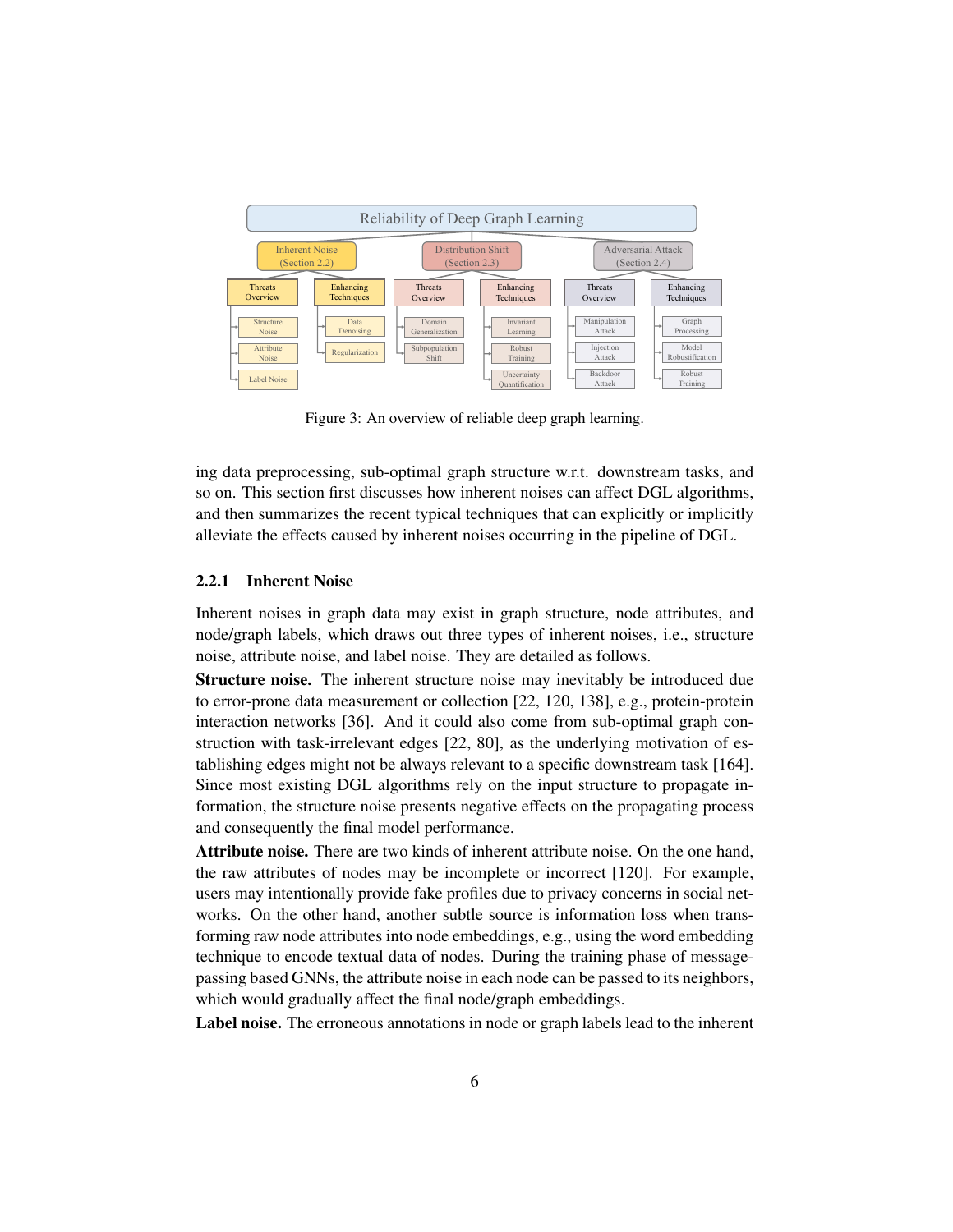label noise. Similarly to image classification, unavoidable erroneous annotations can occur in node classification. But comparing to images, it might be harder to annotate labels for nodes due to node dependency in graphs, which results in more noises or label sparsity issues [\[72,](#page-43-1) [87\]](#page-44-4). In graph classification, annotating labels for graphs becomes more expensive because of requiring more domain expertise. For instance, to annotate a drug-related property of a molecular graph, it needs to conduct experiments for measurement or extract the property from literature, which are both likely to introduce graph label noise [\[58\]](#page-42-5). It is worth noting that, the previous study has shown that deep learning models tend to overfit label noise, which is also likely to happen in DGL models [\[72,](#page-43-1) [24\]](#page-38-1).

## 2.2.2 Enhancing Techniques

A number of methods have been presented for enhancing the robustness of DGL algorithms against above inherent noises. Although some of these methods are not originally designed for mitigating inherent noises, their behind ideas are useful for building robustness enhancing techniques, and are thus also covered in this survey. In this subsection, we review these methods from data and regularization perspectives.

Data denoising. From the data perspective, data denoising is a straightforward way for reducing the noise effects in DGL algorithms. For *structure noise*, one natural idea is to assign learnable weights for each node when perform node information aggregation in GNNs, so that the weight can hopefully reflect the tasks-desired graph structures. One of well-known techniques is incorporating self-attention modules into the original GNNs [\[22\]](#page-38-2). As a more explicit way to denoise graph data, [\[164\]](#page-52-1) and [\[80\]](#page-44-3) propose to prune task-irrelevant edges using a multi-layer neural network to draw a subgraph from a learned distribution. The reparameterization trick [\[54\]](#page-41-1) is applied to make this process differentiable, which can thus be jointly trained with its subsequent GNNs for a specific task. Regarding *label noise*, [\[87\]](#page-44-4) first observe label noise can lead to significant performance drops in the DGL setting. Motivated by prior methods for non-graph machine learning, this work directly applies the backward loss label correction [\[93\]](#page-45-1) to train GNNs without considering graph structure. More recently, some work incorporates the structure information into the design. [\[72\]](#page-43-1) conduct sample reweighting and label correction by using random walks over graph structure for label aggregation to estimate node-level class probability distributions. [\[24\]](#page-38-1) propose to generate accurate pseudo labels, and assign high-quality edges between unlabeled nodes and (pseudo) labelled nodes to reduce label noise. Despite the existence of *attribute noise*, to our best knowledge, there is currently no methods specially designed for denoising attribute noise, which can be a promising future direction. In addition, it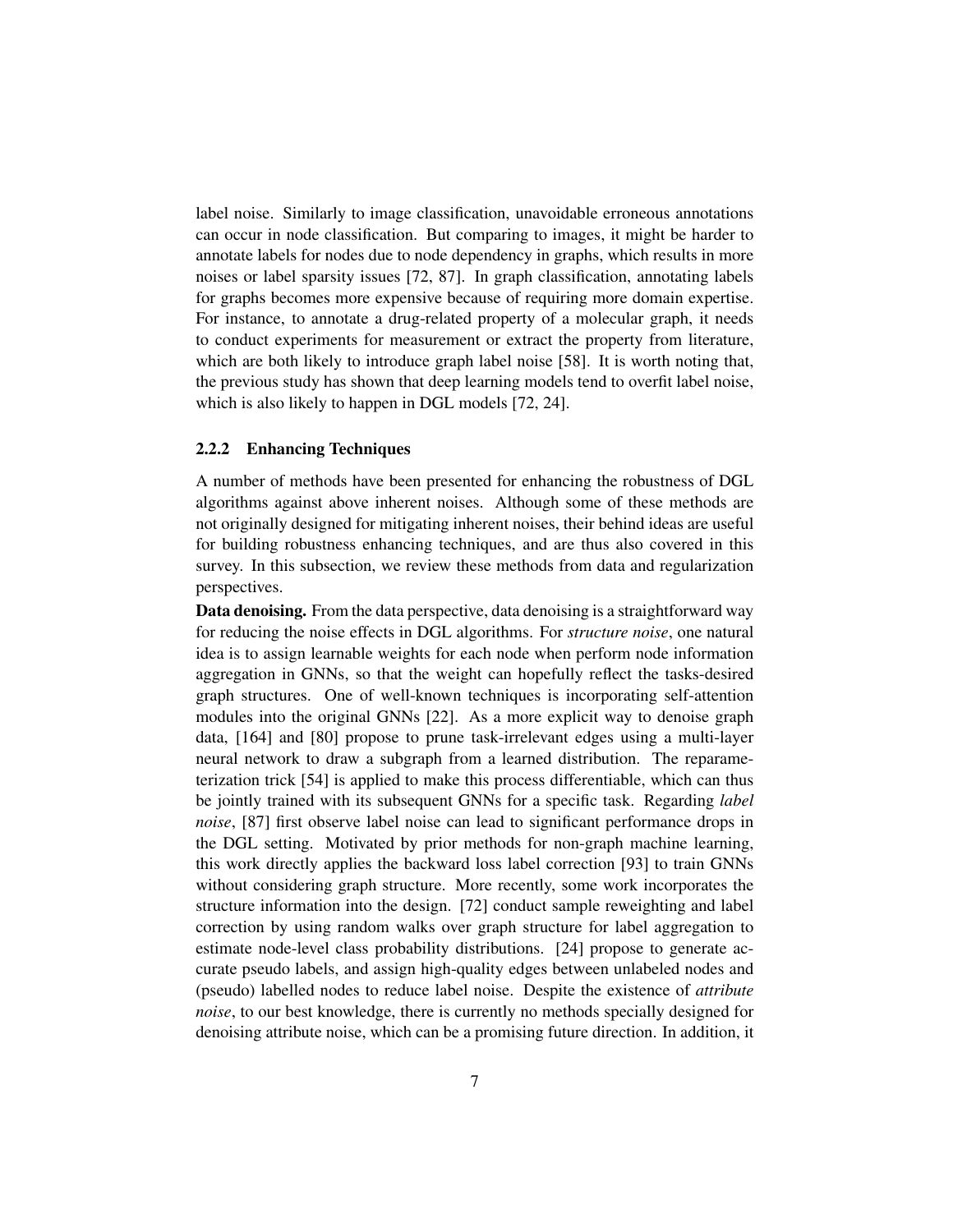is interesting and probably more useful to simultaneously diminish multiple noises from structure, attributes, and labels, since denoising one type of noises often require other type(s) information (desirably without noises) for assistance.

Regularization. From the regularization perspective, previous studies attempt to reduce overfitting to inherent noises by decreasing the complexity of the hypothesis space implicitly or explicitly. On the one hand, various regularization techniques specially for GNNs are presented for reducing overfitting of DGL algorithms. The core idea behind these techniques is to randomly drop edges [\[101\]](#page-46-1), nodes [\[42\]](#page-40-3), or hidden representations of GNNs [\[18\]](#page-37-4). [\[45\]](#page-40-4) take a further step to unify these approaches into a Bayesian graph learning framework. Besides, an advanced data augmentation strategy namely Mixup is recently applied to DGL and is proved to be effective for several graph-related tasks [\[115,](#page-47-1) [123,](#page-48-4) [128\]](#page-49-6). On the other hand, there are some studies trying to explicitly impose regularization to the hypothesis space, i.e., building GNN models with some predefined constrains or inductive bias, which share the similar idea with approaches demonstrated in Section [2.4.2.](#page-11-0) *p*-Laplacian based GNNs [\[37\]](#page-39-3) introduces a discrete *p*-Laplacian regularization framework to derive a new message passing scheme and impose GNNs to be effective for both homophilic and heterophilic graphs as well as improved the robustness on graphs with noisy edges. Moreover, from the Bayesian perspective, prior ensemble approach for DGL can also be seen as an implicit regularization, which independently trains multiple graph learning models with different input data transformations, then aggregates outputs from multiple models as the final output [\[90,](#page-45-2) [51\]](#page-41-2).

## 2.3 Reliability against Distribution Shift

Distribution shift in machine learning occurs when the training data and test data are generated by the different underlying distributions, which exists in a lot of real-world applications. Distribution shift on classic data format (e.g. vision or texts) have been comprehensively investigated in some recent surveys (e.g., [\[119,](#page-48-5) [167\]](#page-52-2)).However, there are inadequate discussions on graph data. Here we provide a review of distribution shift literature with a focus on graph-structured data. This section first provides a categorization for typical distribution shift on graph data then introduce recent work for improving the reliability of DGL methods against distribution shift.

#### 2.3.1 Distribution shift on graphs

Motivated by prior work focusing on distribution shift in general machine learning, we categorize distribution shift on graph-structured data into two types, *domain*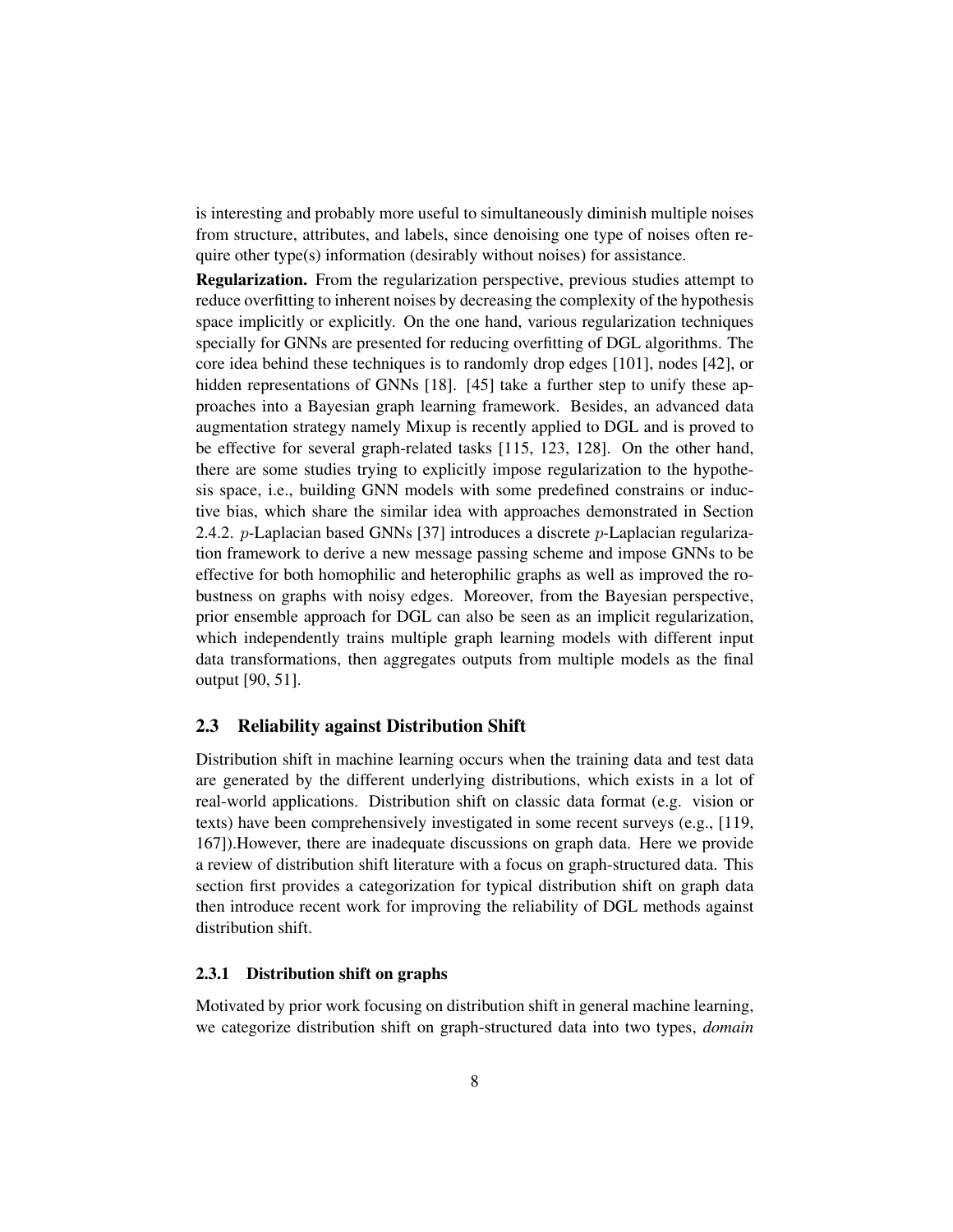*generalization* and *sub-population shift*. Domain generalization refers to the training and testing distributions consist of distinct domains. Some typical examples include covariate shift and open-set recognition. While sub-population shift refers to training and testing distributions consist of the same group of domains but differ in the frequencies of each domain.

Domain generalization. One typical example of domain generalization on graphrelated tasks is covariate shift, which assumes that the conditioned label distribution is the same for both training and test domains but differs in the data marginal distribution [\[8\]](#page-36-1). For examples, in drug discovery, the scaffolds of drug molecules often differ at inference and in social networks and financial networks, the graph structures may significantly change with time [\[131\]](#page-49-2).

Sub-population shift. Sub-population shift on graphs raises when the frequencies of data/label sub-populations change [\[65\]](#page-42-2), which widely exists in many graph learning tasks, such as algorithmic fairness and label shift. Specifically, fairness issues of DGL could be caused by societal bias contained in graph data [\[65\]](#page-42-2). Label shift refers to the cases where the marginal label distribution changes for two domains but the conditional distributions of the input given label stay the same across domains [\[129\]](#page-49-3). In addition, class-imbalance problem on graphs is a specific form of label shift [\[129\]](#page-49-3). For instance, the label distribution is uniform for the testing distribution but is not for the training distribution.

#### <span id="page-8-0"></span>2.3.2 Enhancing techniques

Recently, there have been some methods proposed to tackle the challenges raised by distribution shift on graphs, which could mainly be classified into three categories: invariant representation learning, robust training, and uncertainty quantification.

Invariant learning. Invariant learning aims to learn invariant graph representations across different domains. The idea of invariant representation learning proposed recently has been adapted in some DGL models. [\[8\]](#page-36-1) use a causal model to learn approximately invariant graph representations that well extrapolate between the training and testing domains. [\[131\]](#page-49-2) inherit the spirit of invariant risk minimization [\[4\]](#page-36-2) to develop an explore-to-extrapolate risk minimization framework that facilitates GNNs to leverage invariant graph features for node-level prediction. [\[50\]](#page-41-0) design an adversarial domain classifier to learn the domain-invariant representation for network alignment, which is optimized by simultaneously minimizing its loss and maximizing a posterior probability distribution of the observed anchors. [\[10\]](#page-36-3) present a disentanglement-based unsupervised domain adaptation method which applies variational graph auto-encoders to recover three types of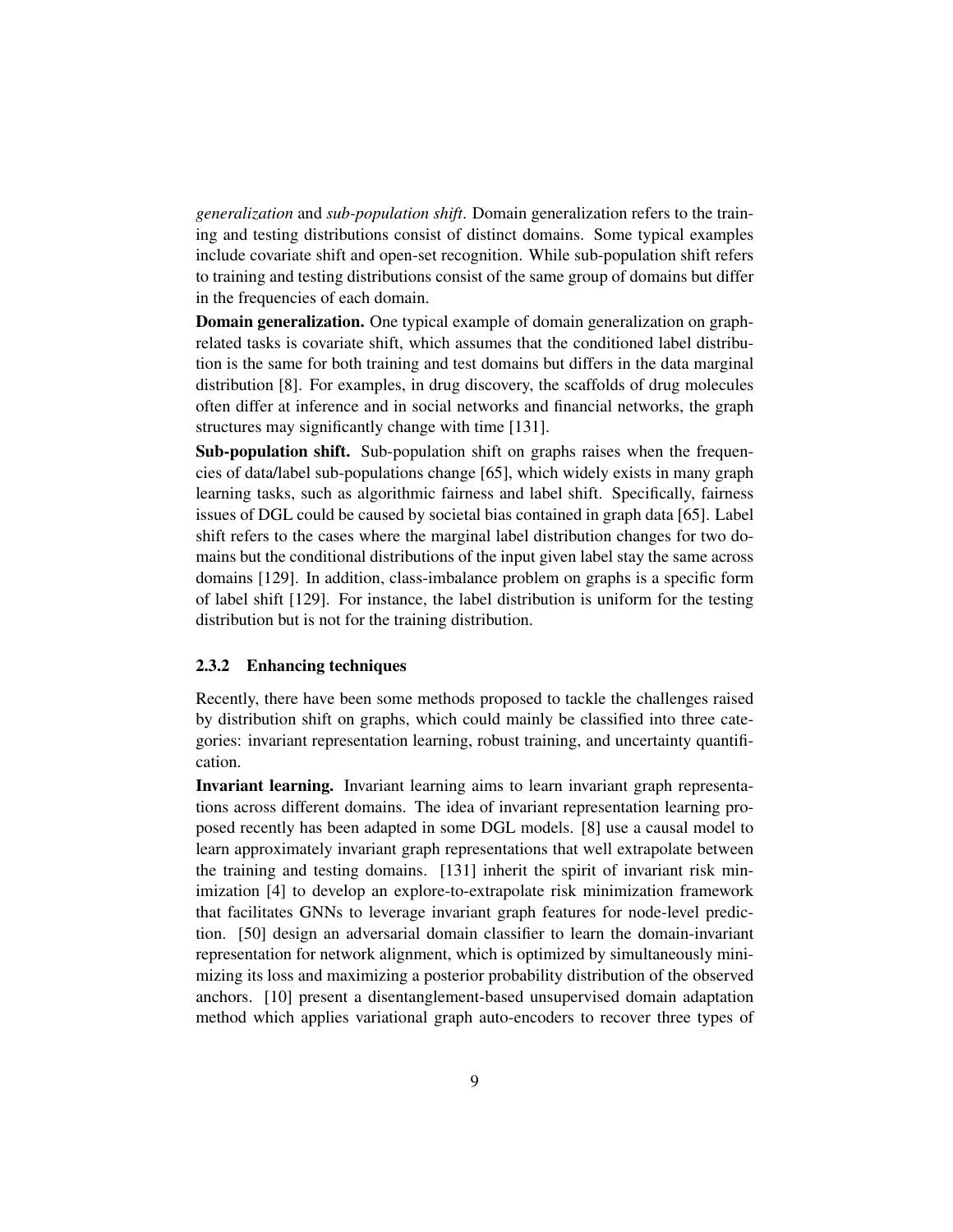defined latent variables (semantic, domain, and random latent variables).

**Robust training.** Graph robust training proposes to enhance the model robustness against distribution shift either by data augmentation or modifying the training framework. On the one hand, some methods generalize advanced data augmentation techniques for general data format (e.g., mixup) to graph-structured data. [\[129\]](#page-49-3) present a mixup-based framework for improving class-imbalanced node classification on graphs, which performs feature mixup on a constructed semantic relation space and edge mixup. [\[65\]](#page-42-2) propose a fairness-aware data augmentation framework on node features and graph structure to reduce the intrinsic bias of the obtained node representation by GNNs. On the other hand, some methods propose to integrate adversarial training techniques in DGL models. [\[64\]](#page-42-3) present a method that iteratively augments node features with adversarial perturbations during training and helps the model generalize to out-of-distribution (OOD) samples by making it invariant to small fluctuations in input data. [\[130\]](#page-49-4) utilize the attention mechanism to integrate global and local consistency and the gradient reversal layer [\[39\]](#page-40-5) to learn cross-domain node embeddings.

Uncertainty quantification. Apart from the above two directions that aim to improve model robustness, uncertainty quantification can be seen as a complementary way to enhance the reliability of DGL algorithms, since the estimated uncertainty can be used for rejecting unreliable decisions with high model predictive uncertainties. Here we introduce some recent work of uncertainty quantification for DGL algorithms. A natural uncertainty measure can be the prediction confidence, i.e., the maximum value of the Softmax output. However, recent work observes that GNNs with Softmax prediction layer are typically under-confident, thus the confidence cannot precisely reflect the predictive uncertainty [\[122\]](#page-48-1). There are two ways to solve this problem. First, recent work introduces probabilistic blocks into original GNNs for modeling the posterior weight distribution, which can provide more accurate uncertainty estimation than deterministic GNN architectures. For example, [\[43\]](#page-40-1) propose to replace the Softmax decision layer with a Gaussian process block, which provides accurate uncertainty estimations. Unlike this work, Bayesian GNNs [\[45\]](#page-40-4) aggressively transforms whole GNN layers into Bayesian counterparts. Concretely, it treats both model weights and sampling process as probabilistic distributions and adopts variational inference to estimate the parameters of these distributions. Second, a more direct way is to perform confidence calibration in a post-hoc fashion without modifying the GNN architectures. One typical calibration method is temperature scaling. However, it is originally designed for DNNs and is proved to have poor performance in the DGL setting. [\[122\]](#page-48-1) modify temperature scaling for GNNs by using an additional GNNs to predict a unique temperature for each node. Since the temperatures are produced by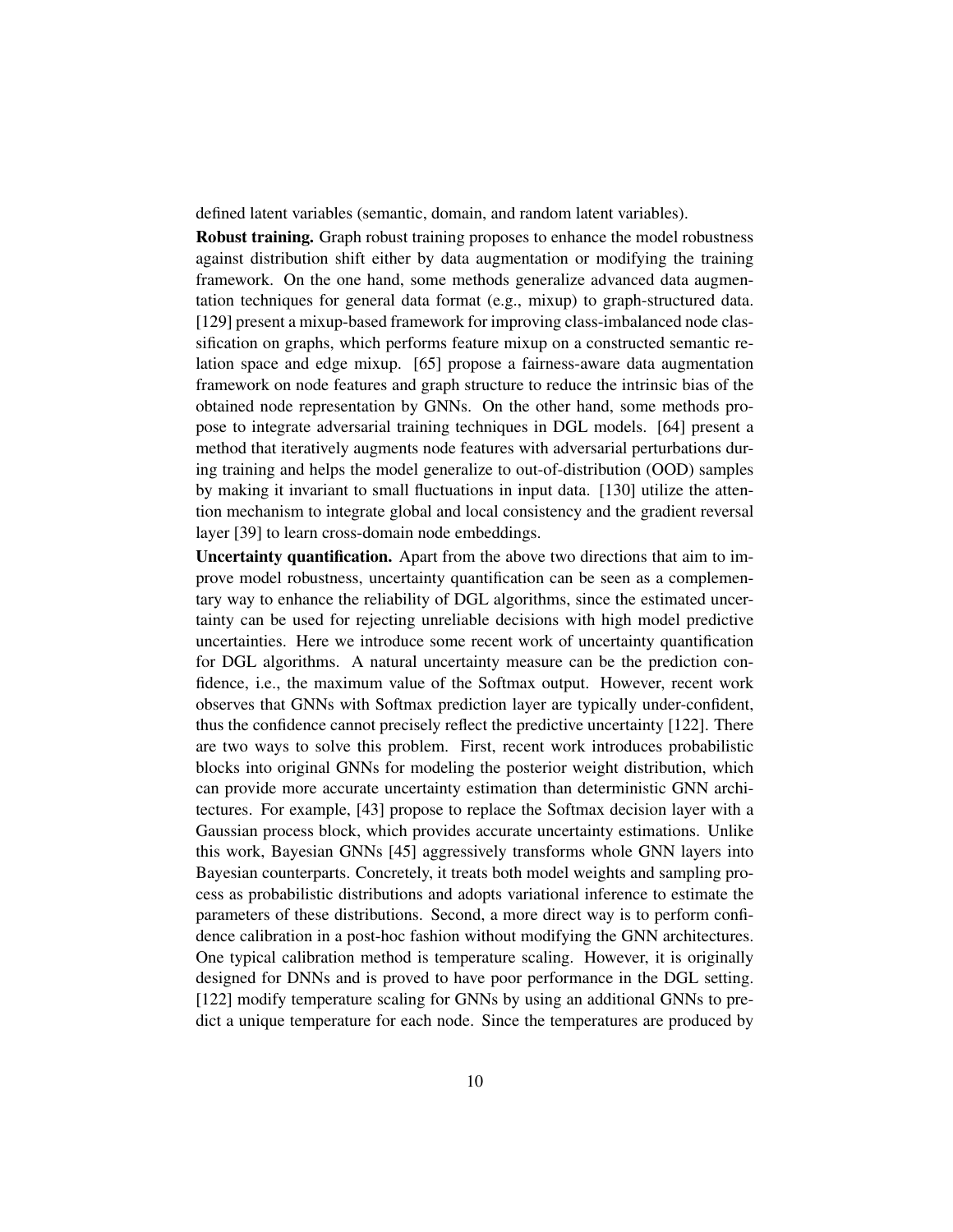considering both node features and graph topology, this method achieves better calibration performance compared to the original method.

## 2.4 Reliability against Adversarial Attack

Adversarial attacks aim to cause a model to make mistakes with carefully-crafted unnoticeable perturbations (adversarial samples) or predefined patterns (backdoor triggers). Although promising results have been achieved, recent studies have shown that GNNs are vulnerable to adversarial attacks, posing significant security risks to several application domains [\[110\]](#page-47-0). Therefore, the adversarial reliability of GNNs is highly desired for many real-world systems, especially in security-critical fields. In this section, we provide an overview of adversarial attacks to GNNs and subsequently review recent works that mitigate such threats.

#### 2.4.1 Threats overview

Literature has categorized adversarial attacks into several typical dimensions [\[110,](#page-47-0) [19\]](#page-37-0). Specifically, adversarial attacks can be performed in the training phase (poisoning attack) and the inference phase (evasion attack), to mislead the prediction of the model on specific important instances such as nodes (targeted attack), or degrade the overall performance of the model (non-targeted attack). As shown in Table [1,](#page-4-0) the goal of adversarial attacks is to maximize the loss of DGL models with imperceptible perturbations on the original graph. Based on the way employed by attackers to perturb the graph data or learning model, this survey reviews prior work from three dimensions: *manipulation attacks*, *injection attacks* and *backdoor attacks*. Specifically, manipulation and injection attacks can be performed in the inference phase while the backdoor attacks always happen in the training phase.

**Manipulation attacks.** In manipulation attacks, attackers generate adversarial samples by modifying either the graph structure or node attributes. For instance, attackers can add, remove or rewire an edge in the graph to generate legitimate perturbations. As a pioneering work, [\[171\]](#page-53-1) craft adversarial samples by manipulating both edges and attributes of the graph with a greedy search algorithm. Followed by this work, the gradient-based approach becomes a prominent way to craft adversarial samples. By exploiting the gradient information of the victim model or a locally trained surrogate model, attackers can easily approximate the worst-case perturbations to perform attacks [\[69,](#page-43-3) [140,](#page-50-1) [127\]](#page-48-2). While current research heavily relies on supervised signals such as labels to guide the attacks and are targeted at certain downstream tasks, [\[156\]](#page-51-2) propose an unsupervised adversarial attack where gradients are calculated based on graph contrastive loss. In addition to gradient information, [\[14\]](#page-37-5) proposed to approximate the graph spectrum and propose a gen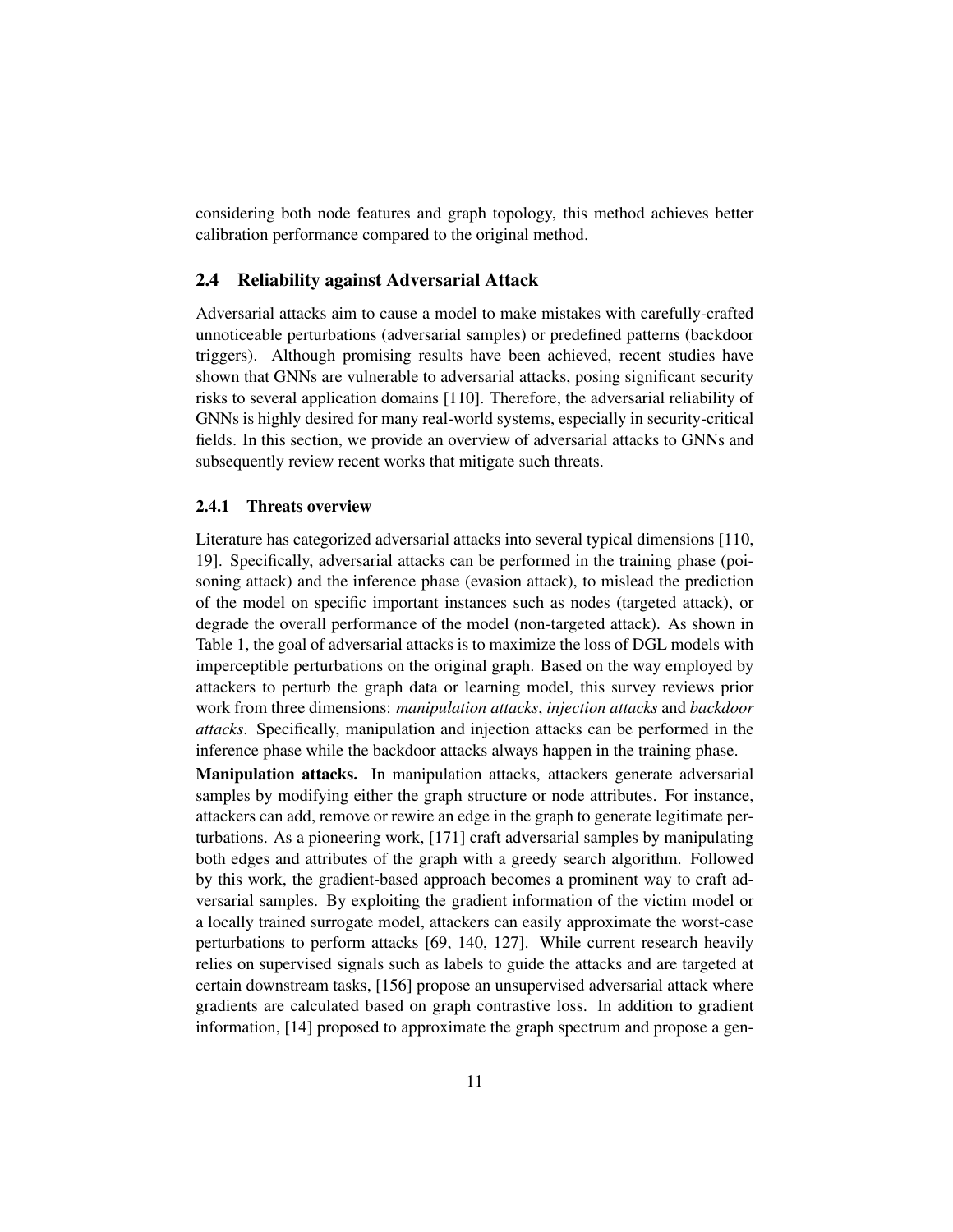eralized adversarial attacker GF-Attack to perform attacks in a black-box fashion. [\[12\]](#page-37-6) further prove that GF-Attack can perform the effective attack without knowing the number of layers / embedding window size of the original model.

Injection attacks. The manipulation attack requires the attacker to have a high privilege to modify the original graph, which is impractical for many real-world scenarios. Alternatively, injection attacks has recently emerged as a more practical way that injects a few malicious nodes into the graph. The goal of the injection attack is to spread malicious information to the proper nodes along with the graph structure by several injected nodes. In the poisoning attack setting, [\[111\]](#page-47-3) first study the node injection attack and propose a reinforcement learning based framework to poison the graph. [\[118\]](#page-48-6) further derive an approximate closed-from solution to linearize the attack model and inject new vicious nodes efficiently. [\[154\]](#page-51-3) extends the poisoning attack from homogeneous graphs to heterogeneous graphs. In the evasion attack setting, [\[170\]](#page-53-2) consider the attributes and structure of injected nodes simultaneously to achieves better attack performance. However, a recent work [\[21\]](#page-38-3) shows that the success of injection attacks is built upon the severe damage to the homophily of the original graph. Therefore, the authors present to optimize a harmonious adversarial objective to preserve the homophily of graphs.

Backdoor attacks. In contrast to prior two attacks, backdoor attacks aim to poison the learned model by injecting *backdoor triggers* into the graph at the training stage. As a consequence, a backdoored model would produce attacker-desired behaviors on trigger-embedded inputs (e.g., misclassify a node as an attacker-chosen target label) while performing normally on other benign inputs. Typically, a backdoor trigger can be a node or a (sub)graph designed by attackers. [\[135\]](#page-49-5) and [\[159\]](#page-52-3) propose to use subgraphs as trigger patterns to launch backdoor attacks. [\[139\]](#page-50-3) select the optimal trigger for GNNs based on explainability approaches. Backdoor attacks are a relatively unexplored threat in the literature. However, they are more realistic and dangerous in many security-critical domains as the backdoor trigger is hard to notice even by human beings.

#### <span id="page-11-0"></span>2.4.2 Enhancing techniques

Efforts have been made to mitigate adversarial attacks in different ways. In this subsection, we review recent robustness enhancing techniques of DGL against adversarial attacks from data, model and optimization perspectives.

Graph processing. From data perspective, a natural idea is to process the training/testing graph to remove adversarial noises thus mitigating its negative effects. Currently, enhancing approaches in this direction is mainly supported by empirical observations on specific adversarial attacks [\[127,](#page-48-2) [33,](#page-39-0) [61,](#page-42-4) [68\]](#page-42-6). For example, there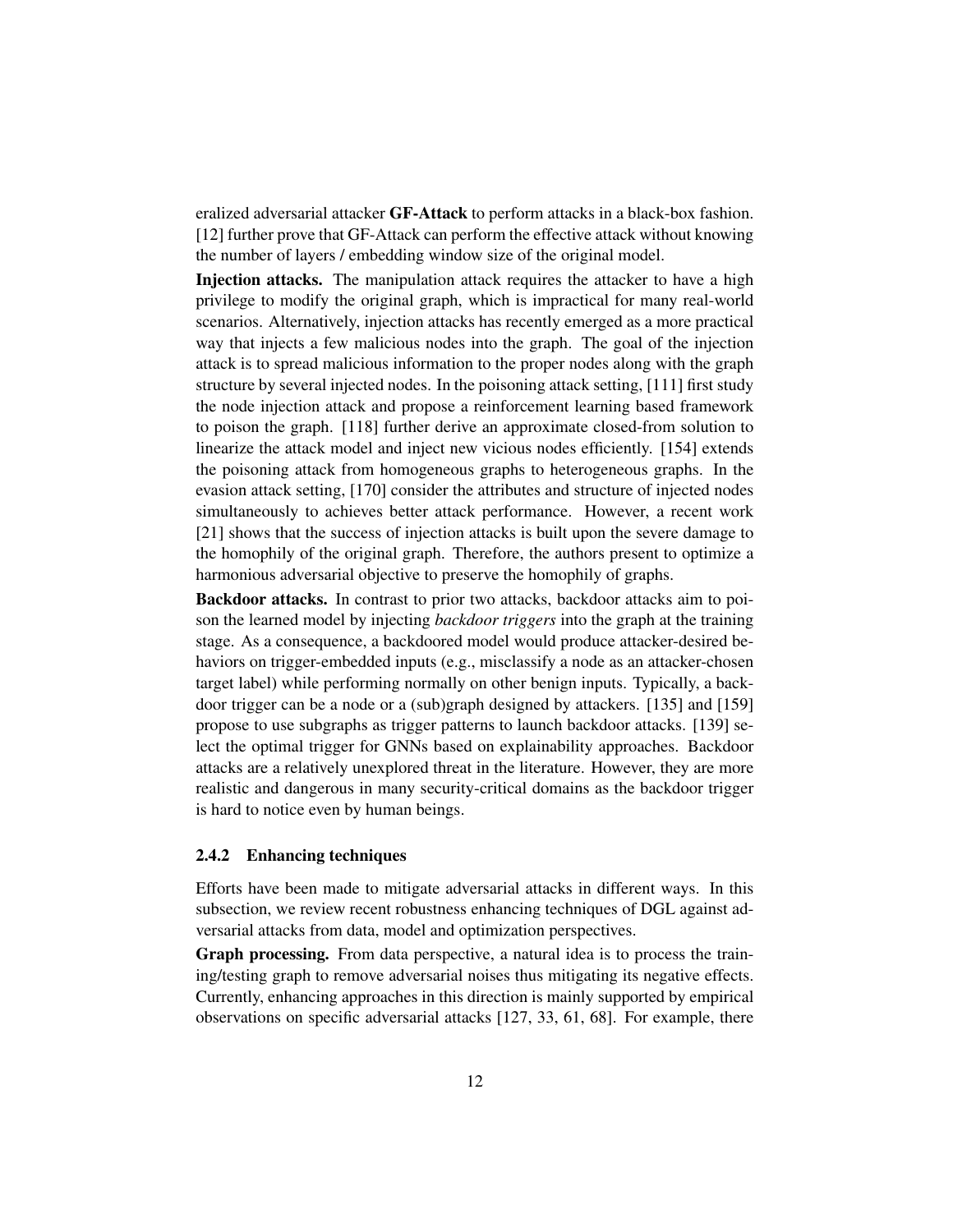is a tendency of adversarial attacks to add edges between nodes with different labels and low attribute similarity. In this regard, [\[127\]](#page-48-2) prune the perturbed edges based on Jaccard similarity of node attributes with the assumption that adversarially perturbed nodes have low similarity to some of their neighbors. Another work [\[33\]](#page-39-0) observes that the adjacent matrix of adversarially perturbed graphs are always with high rank. Based on this observation, they employ SVD decomposition to form a low-rank approximation for the adjacent matrix thus can reduce the effects of adversarial attacks to a certain degree. Further, the clean graph structure can be learned simultaneously by preserving graph properties of sparsity, low rank, and feature smoothness during training [\[61\]](#page-42-4). Graph processing based methods are cheap to implement while significantly improving the adversarial robustness of GNNs. However, empirical observation based on specific attacks makes such methods difficult to resist unseen attacks. In addition, there is a particular trade-off between performance and robustness since they often hold the assumption that data has already been perturbed.

Model robustification. Refining the model to prepare itself against potential adversarial threats is a prominent enhancing technique and we term it as model robustification. Specifically, the robustification of GNNs can be achieved by improving the *model architecture* or *aggregation scheme*. There are several efforts that aim to improve the architecture by employing different regularizations or constraints on the model itself, such as 1-Lipschitz constraint [\[163\]](#page-52-4),  $\ell_1$ -based graph smoothing [\[75\]](#page-43-2) and adaptive residual [\[74\]](#page-43-4). As recently shown in [\[40,](#page-40-2) [20\]](#page-37-3), the way that GNNs aggregate neighborhood information for representation learning makes them vulnerable to adversarial attacks. To address this issue, they derive a robust median function instead of a mean function to improve the aggregation scheme. Overall, a robustified model is resistant to adversarial attacks without compromising on performance in benign situations.

Robust training. Another enhancing technique successfully applied to the GNN model is based on the robust training paradigms. Adversarial training is a widely used practical solution to resist adversarial attacks, which builds models on a training set augmented with handcrafted adversarial samples. Essentially, the adversarial samples can be crafted via specific perturbations on the graph structure [\[140\]](#page-50-1), node attributes [\[34\]](#page-39-1) and even hidden representations [\[59\]](#page-42-7). Although adversarial training can improve the generalization capability and robustness of a model against unseen attacks, there is a risk of overfitting to adversarial samples. In addition, adversarial training is only able to resist evasion attacks. To this end, [\[112\]](#page-47-2) propose to enhance the model robustness against poisoning attacks through transferring knowledge from similar graph domains. However, it requires a large number of clean graphs from other domains to successfully train the model. [\[11\]](#page-36-4)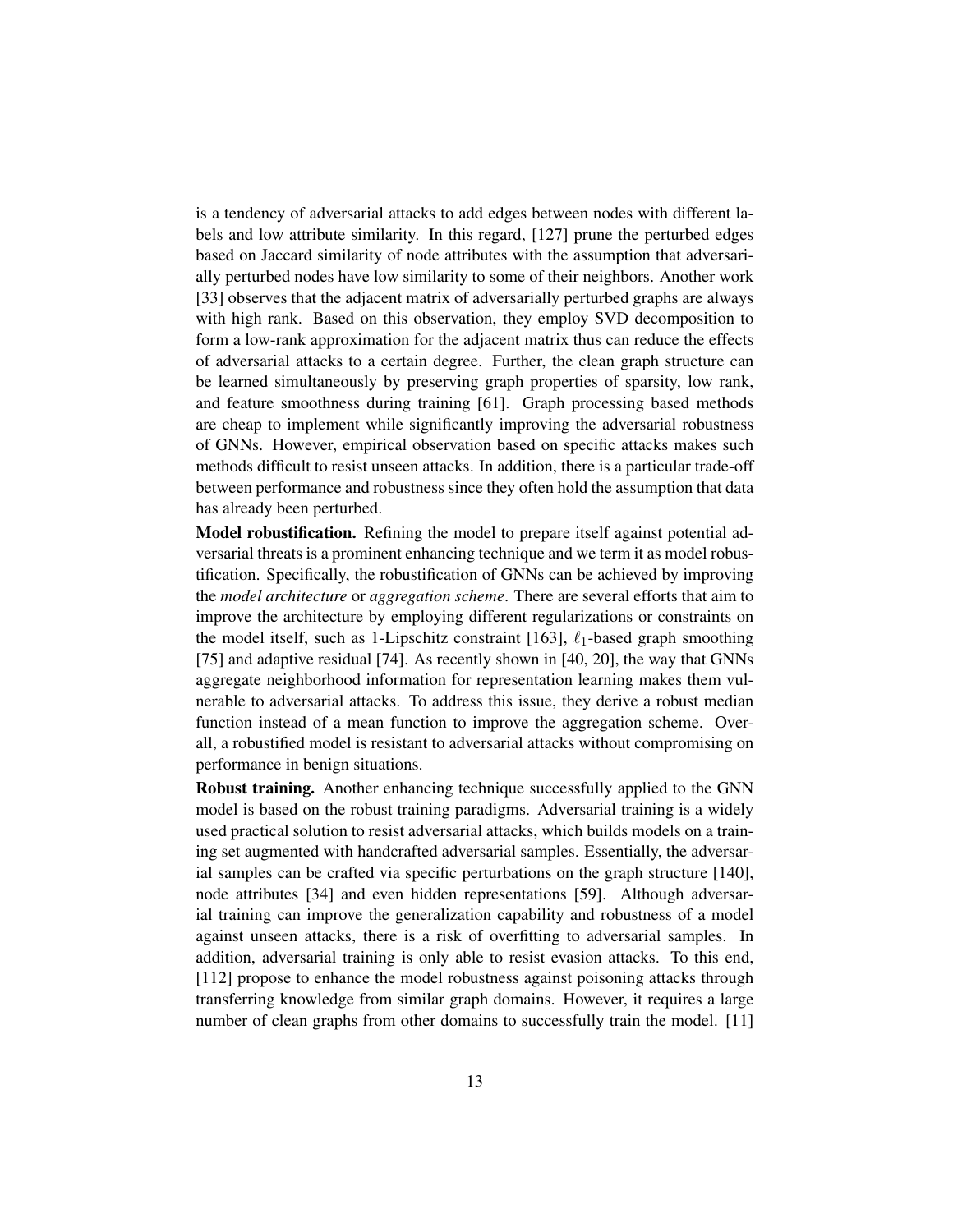provides a detailed theoretical analysis of the robustness of the low-frequency components in the graph convolution filter and reveals that not all low-frequency components are robust to adversarial attacks. In this vein, [\[11\]](#page-36-4) proposes a new robust co-training paradigm: GCN-LFR, which can transfer the robustness from the lowfrequency components within eligible robust interval with a auxiliary regularization net.

#### <span id="page-13-0"></span>2.5 Overall Discussion

Given the above comprehensive summary of recent advances in reliable DGL research, we further provide overall discussions among the above topics including their relations, differences, and applications.

Difference to general reliable machine learning. Tremendous efforts have been made to improve the reliability of deep learning on non-graph data such as images and texts. In contrast to these methods, improving the reliability of GNNs on graph data poses unique challenges. For the message-passing-based models used by most DGL algorithms, the adversarial perturbation, inherent noise and distribution shift of one node can be transmitted to its neighbors and further hinder the model performance. Therefore, previous general reliable machine learning algorithms need to be modified by considering the relationship between different nodes.

A unified view. The uncertainty modeling framework allows us to examine the three types of threats in a unified manner. There are two typical types of uncertainties, *aleatoric* and *epistemic* uncertainties. Specifically, we can treat inherent noise as the main source of aleatoric uncertainty, since these noises are irreducible even given access to infinite samples. In addition, we can treat adversarial attack and distribution shift as two sources of epistemic uncertainty, as we can reduce these uncertainties by introducing data samples on different domains/sub-populations through advancing data augmentation. For example, to combat with adversarial noises, robust training [\[140\]](#page-50-1) involves adversarial samples into the training process to enhance the adversarial robustness of GNN models. Under this unified view, we can leverage prior uncertainty estimation methods to detect adversarial samples (adversarial attack), out-of-distribution samples (distribution shift), and outliers (inherent noises), which provides further information for enhancing model's reliability.

Difference among above threats. In general, the above three types of threats can all be seen as the "mismatch" between training and testing samples. Here, we highlight subtle differences among them. The inherent noise or distribution shift happens in the training data generation process due to sampling bias and environment noise without deliberate human design, while adversarial attacks are deliber-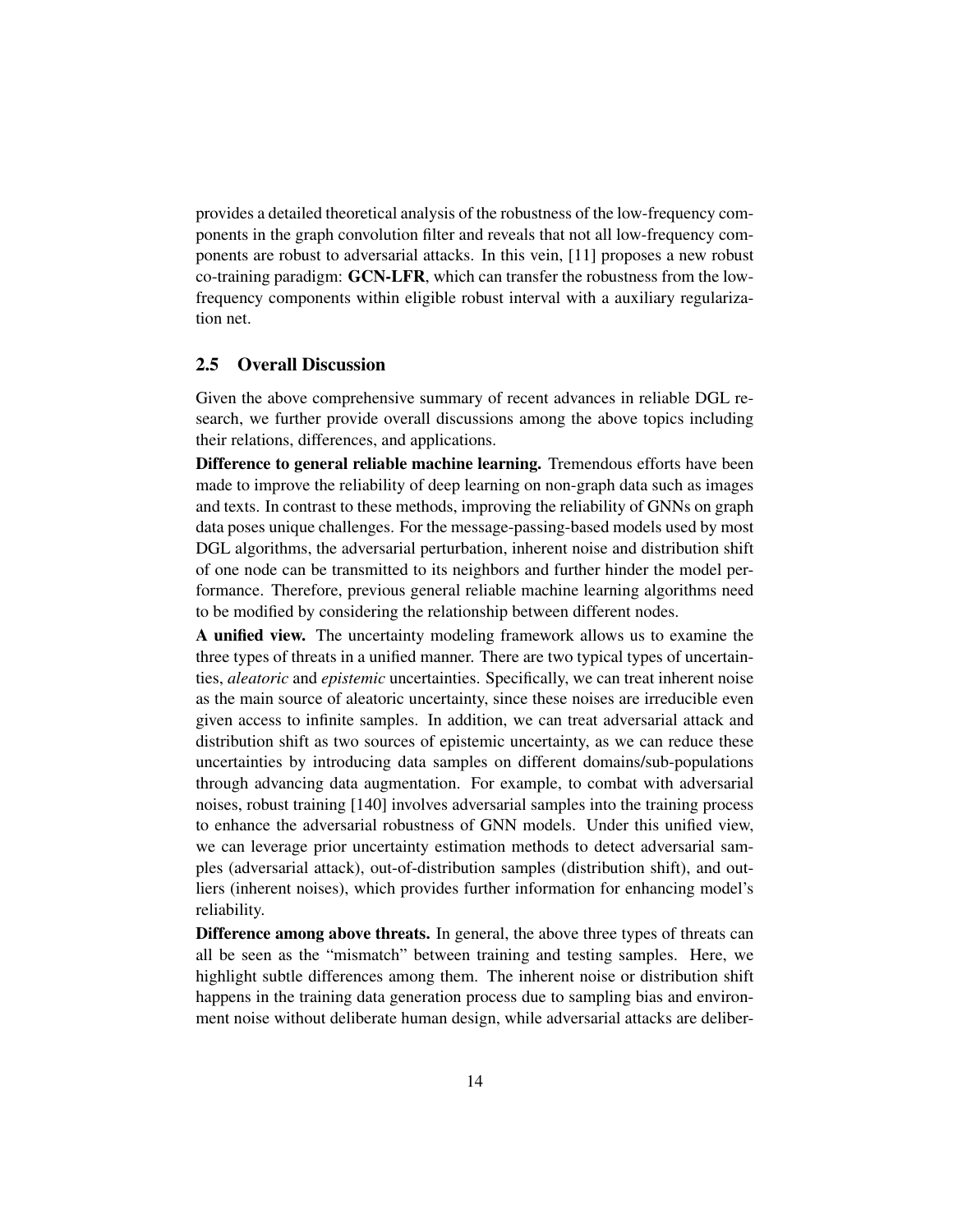ately designed by malicious attackers after the training/testing sample generation phase. Furthermore, the inherent noise is typically irreducible, while the other two types of threats can be alleviated by sampling more data with expertise. Despite the differences, some general techniques can be used for preventing the three types of threats. For example, one can inject probabilistic decision module into GNNs to provide predictions and its uncertainty estimation [\[43,](#page-40-1) [45\]](#page-40-4). Uncertainty estimation can be further enhanced by introducing OOD and adversarial samples into the training phase. Thus, the estimation can be used to detect the above threats, improving the decision reliability of various DGL algorithms.

## 2.6 Future Directions

This part gives an overview of recent advances for improving the reliability of DGL algorithms in terms of the following three aspects: adversarial attack, inherent noise, and distribution shift. For each type of threat, we provide a systematical view to inspect previous robustness-enhancing techniques for DGL. Our survey can help researchers to better understand the relationship between different threats and to choose appropriate techniques for their purposes. Despite the above progress, there still exist several interesting future directions as summarized below.

Theoretical framework. Despite algorithmic advances for reliable DGL, there is still a lack of theoretical frameworks to formally analyze the effectiveness of these methods. For example, how to analyze out-of-distribution generalization bound in the DGL setting remains an open problem.

Unified solution. Section [2.5](#page-13-0) shows relations among three threats. In a real-world setting, these threats may happen simultaneously. Therefore a unified solution to mitigate the effects caused by these threats is desired.

Connection to learning stability. As pointed out by prior work for general ML, there is a strong connection between robustness and learning stability. Thus, from the optimization perspective, how to build robust learning algorithm for DGL is also an interesting direction. Prior work [\[131\]](#page-49-2) mentioned in Section [2.3.2](#page-8-0) can be seen as an initial attempt, which applies invariant risk minimization to DGL settings to learn a stable graph representation.

Scalability and adversarial robustness. Existing studies of the reliability to adversarial attacks mainly focus on relatively small graphs How to transfer these methods to real-world large-scale graph remains unexplored.

Fairness and adversarial robustness. Existing work prefers to utilize standard performance metrics, such as accuracy, to measure the robustness of a DGL model, which is, however, apparently insufficient for evaluating the overall reliability performance. A DGL algorithm with high accuracy may not be fair to different at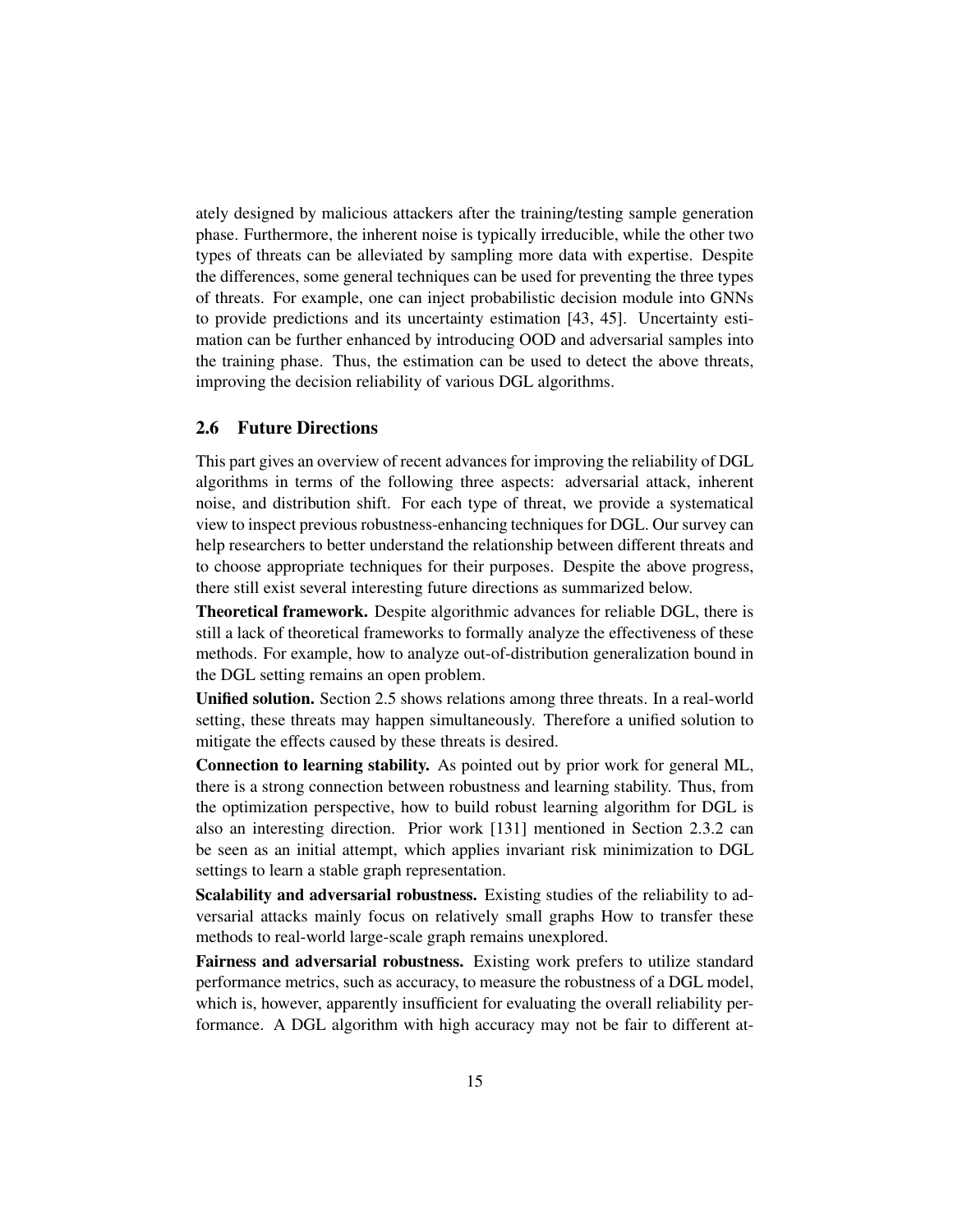tribute groups, which results in severe disparities of accuracy and robustness between different groups of data. This calls for future work to explore fair and robust DGL algorithms and develop principled evaluation metrics beyond accuracy.

Counterfactual explanations and adversarial samples. One problem of DGL algorithms is the lack of interpretability. To address this issue, counterfactual explanations are proposed as a powerful means for understanding how decisions made by algorithms. While prior research in vision tasks [\[94\]](#page-45-3) has shown that counterfactual explanations and adversarial samples are strongly related approaches with many similarities, there is currently little work on systematically exploring their connections in DGL.

Reliability benchmarks. Along with the fast development of reliable DGL algorithms, real-world benchmarks are desired for the research community. Some early benchmarks for specific settings have been established, e.g., [\[58\]](#page-42-5) present an OOD dataset curator and benchmark for AI-aided drug discovery designed specifically for the distribution shift problem with data noise. It is promising to build a general benchmark platform to cover more reliability aspects mentioned in this survey.

# <span id="page-15-0"></span>3 Explainability

The emergence of Graph Neural Networks (GNNs) [\[63\]](#page-42-8) has revolutionized deep learning on graph-structured data. GNNs have achieved superior performances across many fields such as social network analysis [\[101,](#page-46-1) [9\]](#page-36-0), biochemistry [\[150\]](#page-51-4), computer vision [\[66\]](#page-42-9) and finance [\[23\]](#page-38-4). Despite their great success, GNNs are generally treated as black-box since their decisions are less understood [\[145,](#page-50-4) [79\]](#page-43-5), leading to the increasing concerns about the explainability of GNNs. It is hard to fully trust the GNN-based models without interpretation to their predictions, and thus restrict their applications in high-stake scenarios such as clinical diagnose [\[56,](#page-41-3) [147\]](#page-50-5), legal domains [\[142\]](#page-50-6) and so on. Hence, it is imperative to develop the explanation techniques for the improved transparency of GNNs. Recently, several methods are proposed to uncover the knowledge which drives GNN's prediction on different aspects. Generally, they highlight the important patterns of the input graphs such as nodes [\[52,](#page-41-4) [96\]](#page-45-4), edges [\[145,](#page-50-4) [79\]](#page-43-5) and sub-graphs [\[148,](#page-51-5) [153\]](#page-51-6) which are crucial for the model predictions. In Figure [4,](#page-16-0) we provide an overview of the explainability of GNNs. Those explanation methods are categorized into two categories: posthoc methods and self-explainable methods, according to whether the explanation method is architecturally built-in within the graph model.

Given a pre-trained graph model, the post-hoc methods focus on discovering the crucial substructures that most influence the prediction. Based on the knowledge of the explanation methods, we further categorize the post-hoc methods into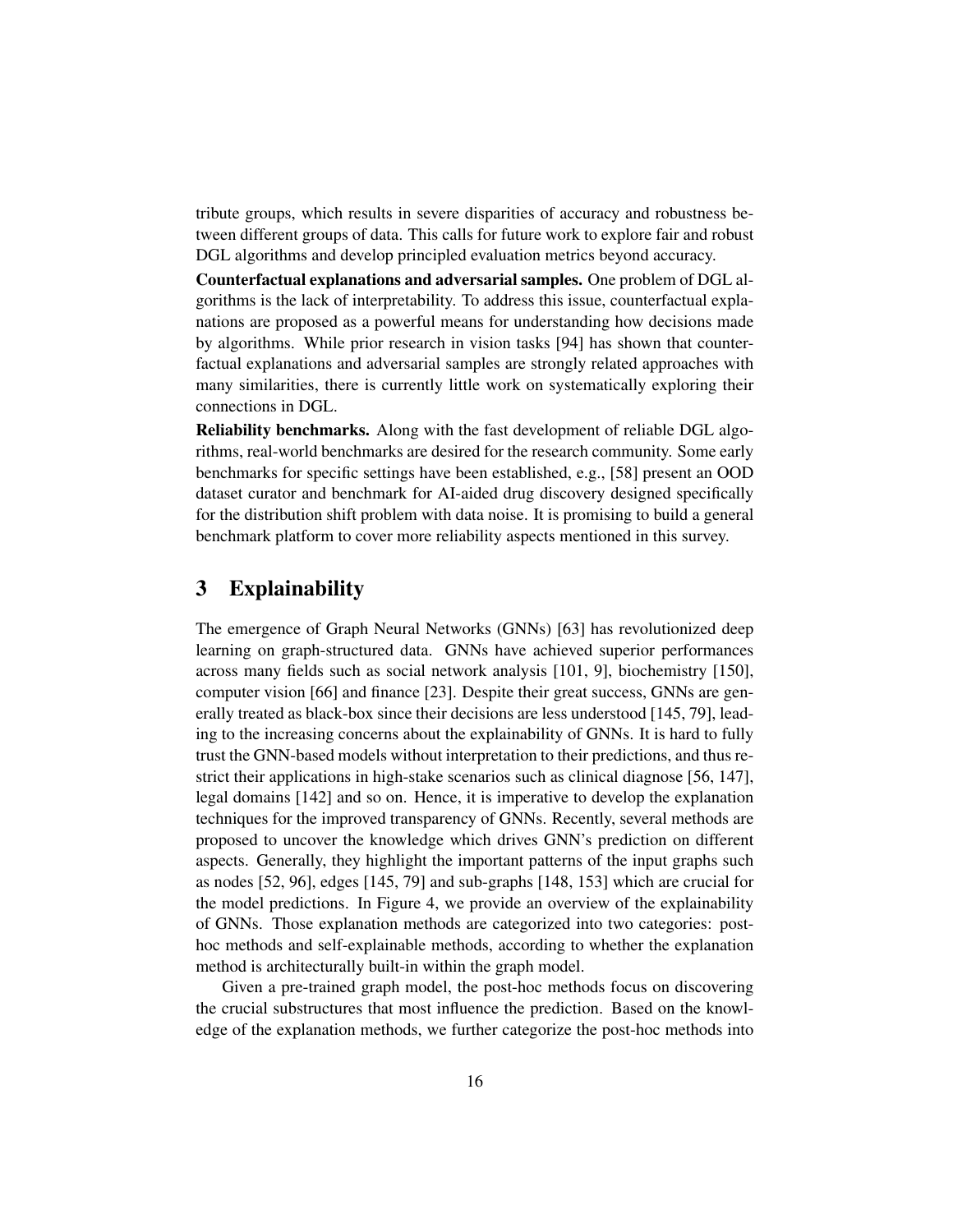<span id="page-16-0"></span>

Figure 4: An overview of the explainability of graph neural networks.

two sub-categories as the white-box methods and the black-box methods. The white-box methods have to access the model parameters or gradients while the black-box methods assume no knowledge of GNNs' parameters or gradients but require the input and output of the graph model.

Apart from the post-hoc explanation methods, the self-explainable methods have attracted increasing attentions in the recent literature. Compared with the post-hoc explanation methods, the self-explainable methods enjoy computational and time efficiency by making predictions and producing the corresponding explanations, simultaneously. However, it also requires domain knowledge to design the built-in module for the intrinsic explanations.

#### 3.1 Post-hoc White-box Methods

Based on the different knowledge obtained from the pre-trained graph model, the post-hoc white-box methods consists of two types of methods: 1) the decompositionbased methods which decompose the prediction into the contributions of different input substructures; and 2) the gradient-based methods, which generally employ the output-gradient or logits-gradient w.r.t the input graph to identify the importance of the input portions.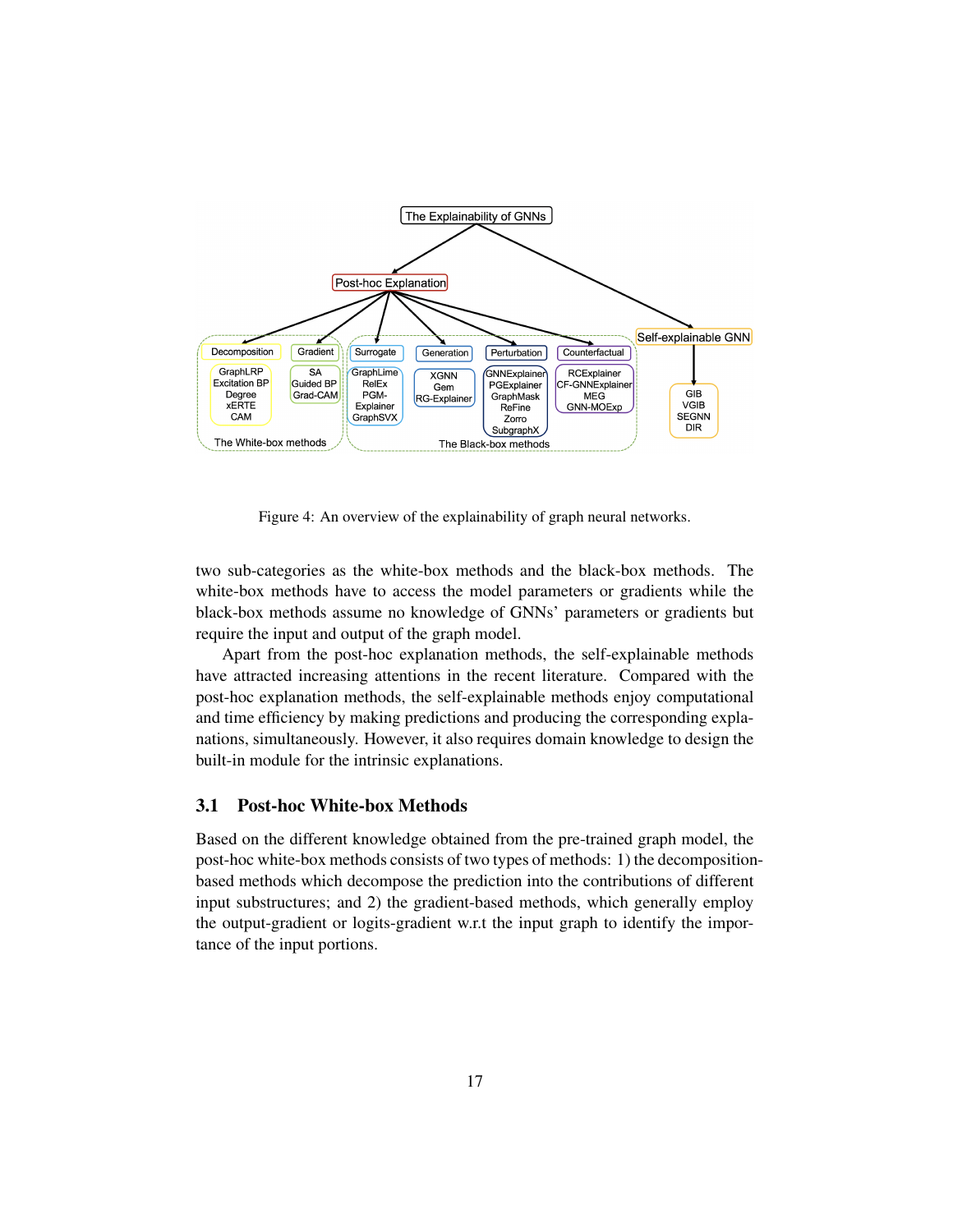### 3.1.1 Decomposition-based Methods

GraphLRP [\[104\]](#page-46-2) extends the layer-wise relevance propagation (LRP) [\[5\]](#page-36-5) scheme to compute the node-level importance scores of the final prediction in terms of the weights and the hidden representations of the GNN layers. It tracks the information flow of the message-passing procedure in the GNNs, and then propagates the relevance of the intermediate neurons back to the input domain. GraphLRP first computes the contributions of the neurons in the fully-connected layer to the final prediction. Then, the neural contributions are layer-wisely unrolled to the neighborhoods of the central nodes. Althoug GraphLRP enjoys computational efficiency and trustful explanation, it has to assume that the model parameters are accessible, which limits the applications of this method in privacy protection scenarios.

Excitation BP [\[96\]](#page-45-4) models the layer-wise relevance as the probability of each intermediate neuron. Then, the probability of the input features are calculated w.r.t the Bayesian rule in a layer-by-layer manner. The conditional probability is defined as the multiplication of the weights and the activation of the neurons. Similar to LRP, the negative activation are treated as zero. Since Excitation BP implements LRP from the Bayesian perspective, it shares similar advantages and limitations as GraphLRP.

DEGREE [\[35\]](#page-39-4) is a two-stage method which first decomposes the contributions of the node groups, and then generates subgraph-level explanation via the aggregation algorithm. The explanatory subgraph captures the topological information so that it is more human-intelligible than the node-level explanation. Instead of tracing the whole information flows of the intermediate neurons, DEGREE explicitly disentangles the group of node representations into two portions. By decomposing different scheme for the GNN layers, activation functions, and the pooling operations, the mostly contributing portion of the node group to the prediction is selected as the explanation portion, while the rest part of decomposition is dropped as the background portion. As there are exponentially many node groups in graphstructured data, it is intractable to compute the contributions of all the node groups. Hence, for a given subgraph, it computes the relevant contribution of its adjacent nodes. Then, the node with the highest contribution will be merged into the current subgraph. The above aggregation steps are repeated until it reaches a predefined budget.

xERTE [\[44\]](#page-40-6) iteratively samples the relevant edges and nodes that are important to forecast future links in the temporal knowledge graph. At each time stamp, it computes the attention scores of the selected edges and propagate those attention scores for the adjacent nodes. Thus, the contribution on the future link of the query is decomposed into the relevance of the edges and nodes, which further refine the representation of the query for better predicted performance. Unlike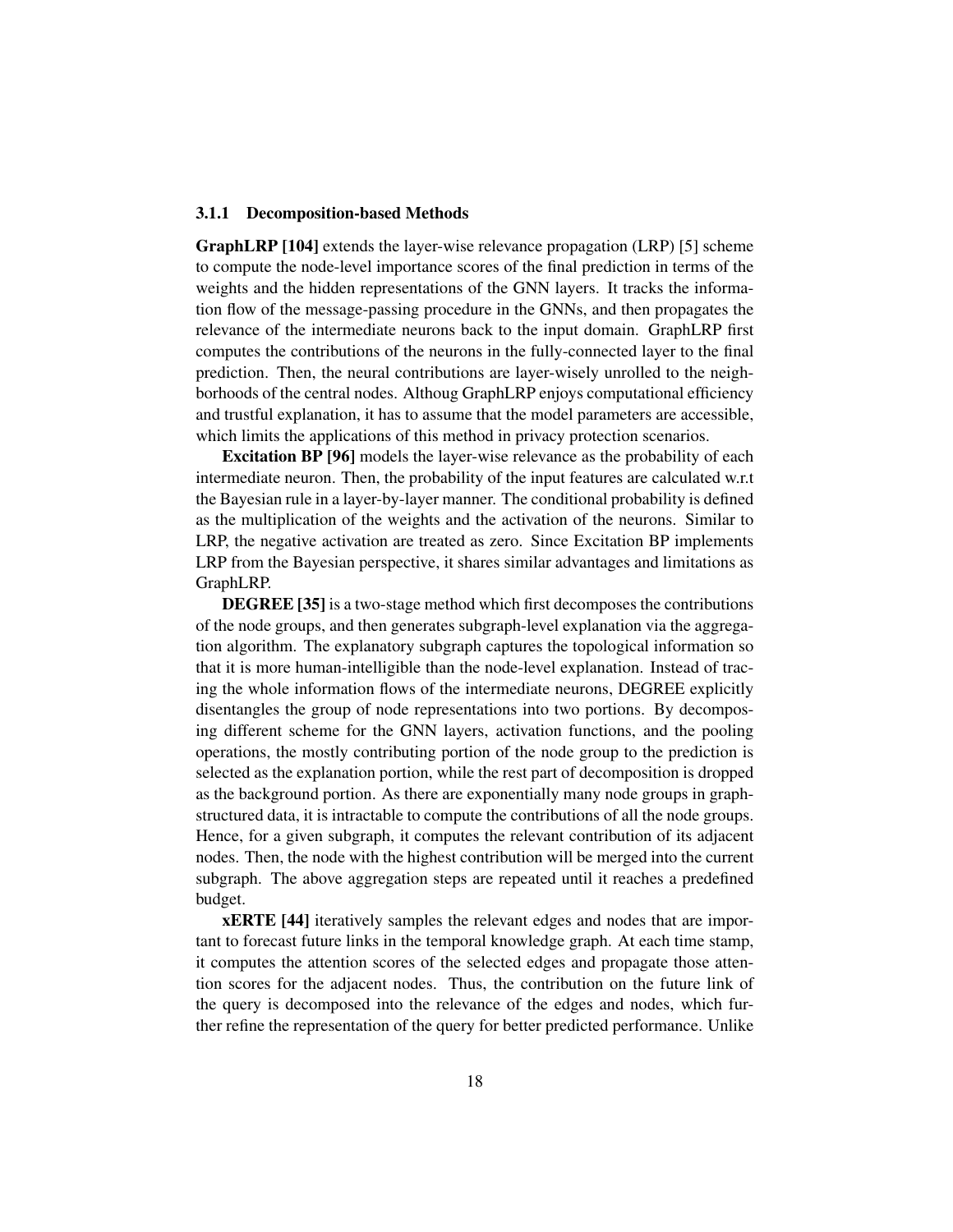prior decomposition-based methods which produce post-hoc explanations, xERTE provides human-intelligible interpretation to the prediction with the improved performance.

CAM [\[96\]](#page-45-4) identifies the important node features by decomposing the contributions of the node features in the last graph convolutional layer instead of the input domain. It requires a GNN model that contains a global average pooling (GAP) layer to obtain the final embedding, and a fully connected (FC) layer with a softmax outputs to the predicted results. To interpret the prediction of the GNN model, CAM first computes the contributions of different final feature mappings from their corresponding weights in the FC layer in terms of different predicting classes. Then, the node importance is obtained by weighted summation of these contributions. Notice that CAM only applies to the GNN model with GAP layer, it can be hardly generalized to other GNN models with different architectures. Moreover, CAM is only able to explain the output of GNN models for graph-level tasks.

#### 3.1.2 Gradient-based Methods

SA [\[7\]](#page-36-6) studies the sensitivity of a differentiable graph model via the square norm of the gradients w.r.t the input features, such as node features and edge features. It assumes that the feature with the higher gradient norm has higher influence on the prediction. Thus, the value of gradient norm reflects the importance of the input features. Although SA is a simple and effective method for interpretation, it suffers from a saturation problem [\[107\]](#page-46-3). When the model output changes slightly due to an input perturbation, the gradient norm will hardly show the importance of the input features. Moreover, SA is unable to exploit the topological information of the graph-structured data via the gradient norms. Hence, it only generates featurelevel or node-level explanation instead of subgraph-level explanation. However, subgraph-level explanation is more intuitive and human-understandable.

Guided-BP [\[7\]](#page-36-6) further advances SA by clipping the negative gradients w.r.t the input features. The produced explanation is more concentrated on the positive contribution of the input feature and ignores the negative portions. Similar to SA, Guided-BP also suffers from the saturation problem.

Grad-CAM [\[96\]](#page-45-4) shares similar idea with CAM [\[96\]](#page-45-4) and only interpret the GNN models for graph-level tasks. It employs the gradients instead of weights between the GAP layer and the FC layer to sum up different feature contributions. Then, these contributions are averaged to obtain the node importance for explanation. Different from CAM, Grad-CAM can be generalized to the GNN architecture without the GAP layer. But similar to CAM, Grad-CAM is unable to explain the model output on node-level tasks.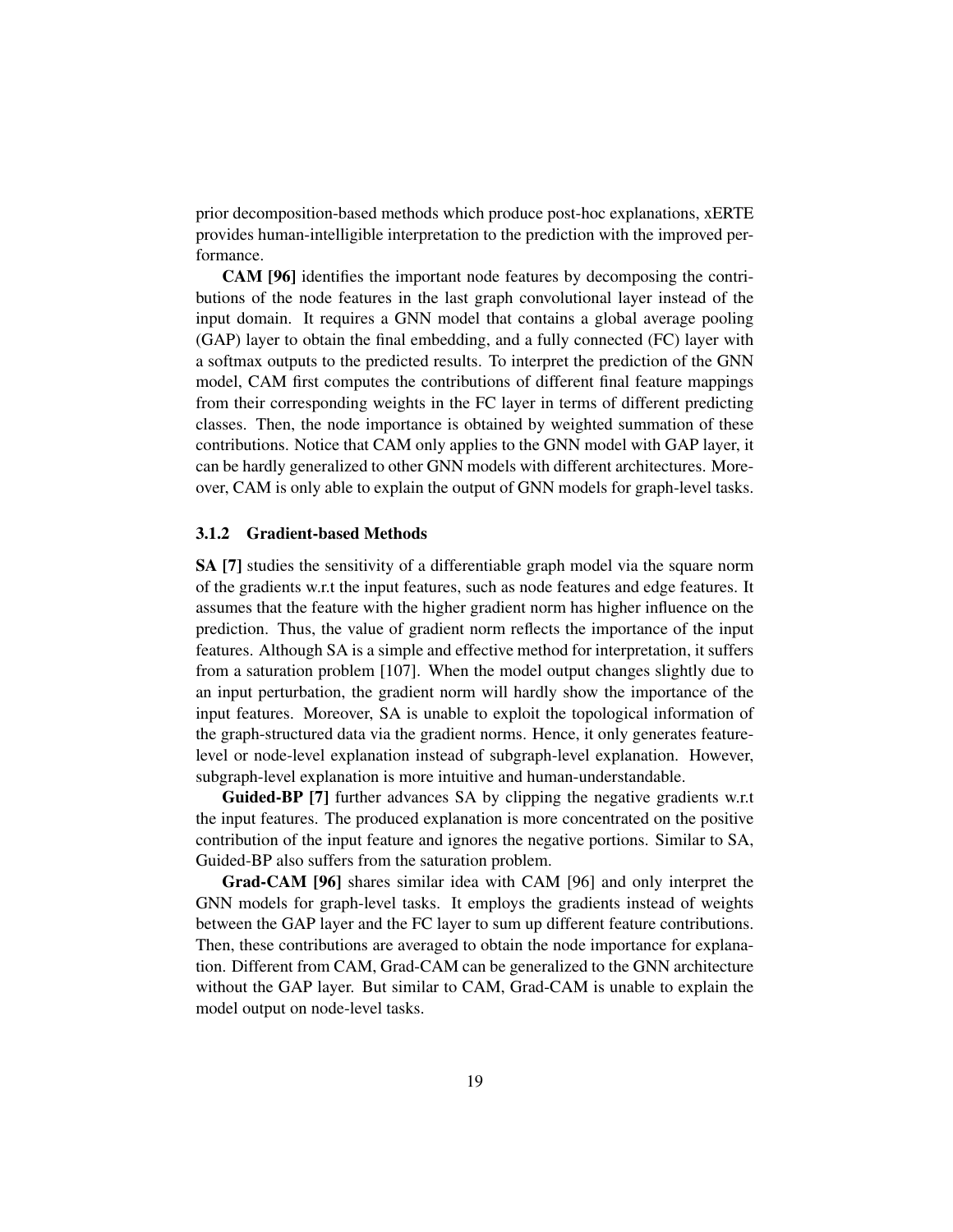## 3.2 Post-hoc Black-box Methods

Unlike the white-box methods, the post-hoc black-box methods only deal with the input and of the graph model instead of the model parameters or the model gradients. There are 4 kinds of methods involved in the post-hoc black-box methods. 1) The surrogate-based methods leverage a simple and explainable model to fit the output space of the complex graph model. 2) Meanwhile, the generation-based methods either use generative models to synthesize the crucial patterns customized for an input, or generate key structures to globally explain the behavior of model predictions. 3) Moreover, the perturbation-based methods generally remove the unimportant edges and nodes so that the final prediction remains unchanged under such perturbations. 4) In the contrast, the counterfactual-based methods identify the minimal substructure of the input which would change the original prediction if removed.

#### 3.2.1 Surrogate Methods

GraphLIME [\[52\]](#page-41-4) extends LIME [\[99\]](#page-46-4) to generate the local explanation of the GNN model on node classification tasks. For an input node, it first constructs a local dataset that consists of the node features of its K-hop neighbor nodes and their predictions, where K depends on the number of GNN layers. Then, it employs an interpretable model, namely Hilbert-Schmidt Independence Criterion Lasso (HSIC Lasso) [\[141\]](#page-50-7), to fit the local dataset. The node features are associated with the weights of HSIC kernels, which indicate the importance of the corresponding node features on the outputs of HSIC Lasso. Since HISC Lasso locally fits the output space of the graph model, the important node features are selected as the explanation. The GraphLIME is model-agnostic, and thus can be adapted to interpret any GNN models. However, it has several limitations. First, the HSIC Lasso model is trained to generate customized explanation for each node, which is computationally inefficient. Second, the choices of the interpretable model also influences the produced explanation.

RelEx [\[158\]](#page-52-5) also focuses on explaining the GNN model on node-level tasks. First, it employs the BFS scheme to generate the perturbed samples of the K-hop subgraph and construct a local dataset like graphLIME. Then, it minimizes the disagreement between a surrogate model and the graph model on the local dataset. Notice that the surrogate model in RelEX is also a graph model instead of an simple and interpretable model for the expressive power. Finally, it identifies the important node features of the surrogate model by optimizing a learnable mask, which is used to explain the GNN. Similar to GraphLIME, RelEx is time-consuming to generate the explanation because the local dataset and the surrogate model are customized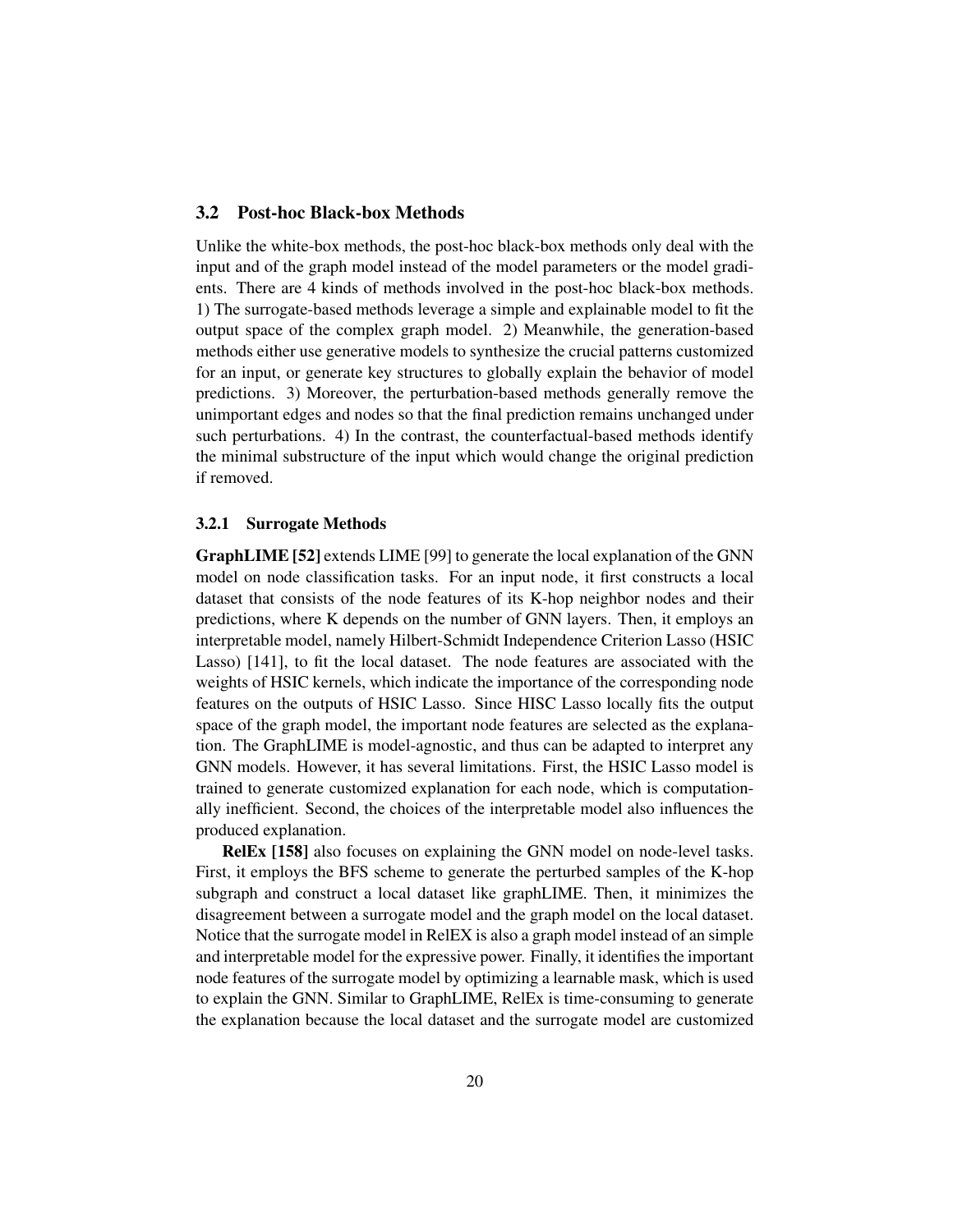for each input instance. Moreover, the uninterpretability of the chosen surrogate model also leads to the reduced transparency in explanation.

PGM-Explainer [\[116\]](#page-47-4) employs a probabilistic graphical model to explain the GNNs. It perturbs the node features in the K-hop subgraph of a central node to construct the local dataset. A random variable is introduced to record whether the node feature is perturbed. The perturbation scheme is to replace the node feature with its mean value for a pre-defined probability. Next, an explainable Bayesian network is learnt to fit the local dataset and generation the explanation. Since it is intractable to learn a Bayesian network, the Grow-Shrink algorithm is used to prune the local dataset. Notice that PGM-Explainer can interpret GNNs on both node and graph classification tasks.

GraphSVX [\[30\]](#page-39-5) introduces the game theory to exploit the node features and graph structures in order to explain the GNN model on both node and graph classification tasks. For an input graph, it produces the perturbed samples by jointly applying the node masks and feature masks to the input. Then, a graph generator maps the perturbed samples to the input domain and constructs the perturbed dataset. An interpretable Weighted Linear Regression (WLR) model is employed to fit the GNN model on the perturbed dataset. The coefficients of the WLR model measure the importance of the corresponding nodes and the node features. Moreover, the coefficients are also interpreted as an extension of Shapley value to the graph-structured data from a decomposition perspective. Apart from the explanation tasks, GraphSVX can be adopted to identify the noisy features in real-world graph datasets.

#### 3.2.2 Generation-based Methods

XGNN [\[151\]](#page-51-7) first explains the GNN model from a global perspective. Instead of generating customized explanation for an input instance, it generates essential graph patterns that are maximally relevant to a certain class. To do that, it employs a graph generator to refine the graph patterns from the initial states based on reinforcement learning (RL). At each step, XGNN predicts how to add an edge to extend the generated graph for update. The whole framework is optimized by maximizing the reward using policy gradient. Moreover, several graph rules are introduced to generate valid graphs. Unlike other methods, XGNN provides a global understanding of the GNN model with the class-relevant graph patterns, which are more intuitive. XGNN is also able to be easily generalized to any GNN-based models for interpretation since it do not depend on the certain GNN architecture. However, it is less precise than the instance-level methods [\[105\]](#page-46-5).

RG-Explainer [\[105\]](#page-46-5) also employs reinforcement learning (RL) to generate the explanations of GNNs' predictions. It emphasizes the connected nature of the ex-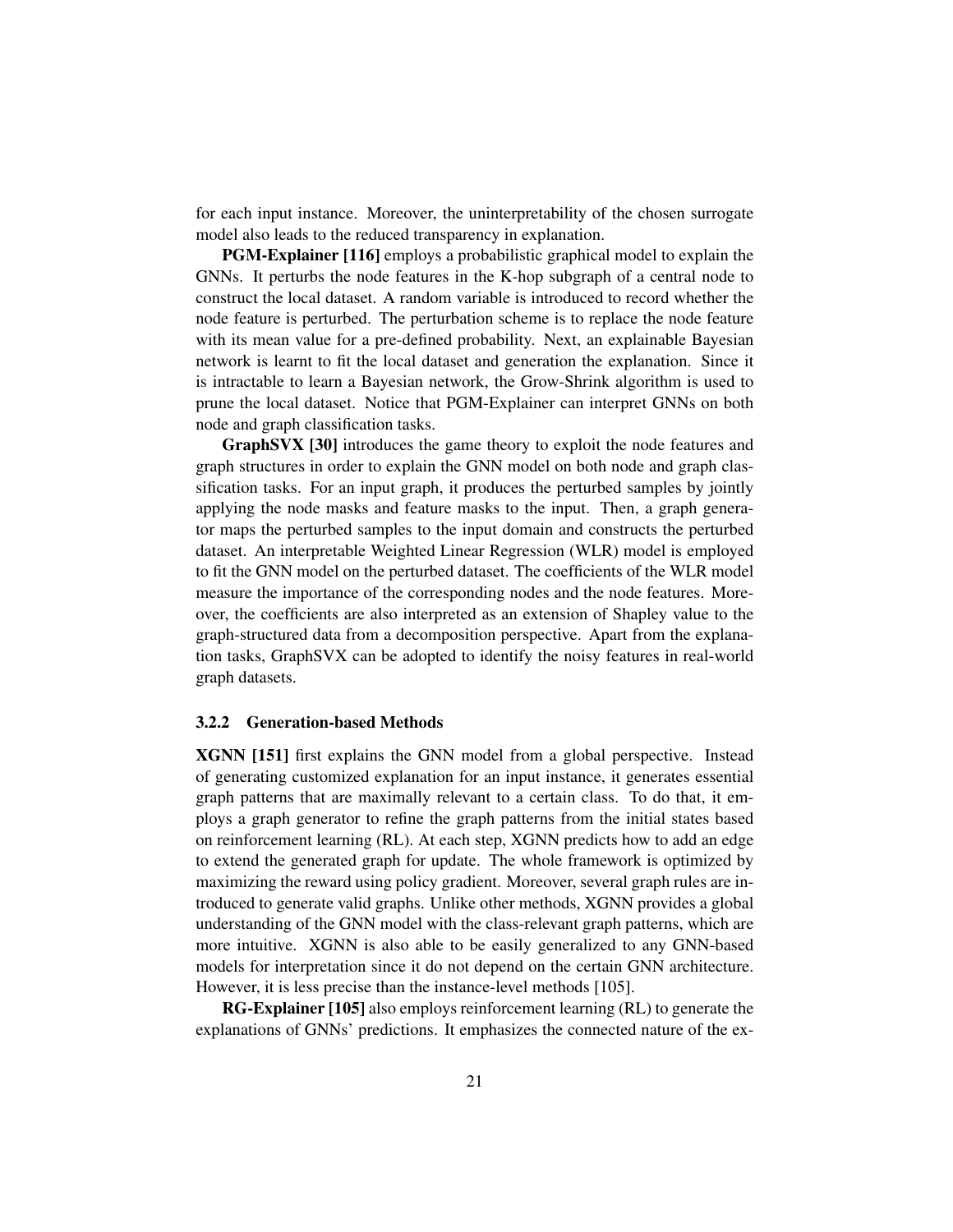planatory subgraph since a connected substructure captures the interactions among nodes and edges. The key of RG-Explainer is to maximize the mutual information between the input prediction and the label distribution of generated explanatory subgraphs. First, it selects the starting point for exploration. For node-level tasks, the starting point is naturally choosed as the node instance. For graph-level tasks, RG-Explainer seeks the starting point with a learnable multi-layer perceptron (MLP). Then it iteratively adds nodes to the current subgraph until the stopping criteria satisfies. Compared with other RL-based methods, RG-Explainer has superior generalization power to infer the explanations of unseen instances.

GEM [\[73\]](#page-43-6) formulates the GNN explanation problem as a causal learning task. For and input instance, it evaluates the individual casual effect of each edge and construct the casual subgraph for the prediction. Then, GEM employs a graph auto-encoder to map the input instance to the causal subgraph. Thus, the graph auto-encoder can generalize to unseen graph instance and produce the causal explanation. GEM is model-agnostic, and can be adapted to both node-level and graph-level tasks. Moreover, it enjoys accurate explanation from a causal perspective with low computational complexity.

#### 3.2.3 Perturbation-based Methods

GNNExplainer [\[145\]](#page-50-4) explains the prediction of GNN by learning a soft mask for edges and node features, which can be interpreted as sub-graphs and sub-features that are highly related to the prediction. Specifically, GNNExplainer randomly initializes the soft mask as a trainable parameter, and then exploits it to perturb the original adjacency matrix and node features via element-wise multiplications. The masks are optimized by maximizing the mutual information between the predictions of the original graph and that of the perturbed graph. To ensure the sparsity (discrete) of masks, GNNExplainer also introduces different regularization terms, such as element-wise entropy. However, such regularizers cannot guarantee obtaining a strictly discrete mask. Moreover, the masks are optimized for each given graph individually, which is impractical and limited to a local explanation.

**PGExplainer** [\[79\]](#page-43-5) proposes to explain the predictions via edge masks. Given a graph as input, it first obtains the embedding of each edge by concatenating its nodes embedding. Then the edge predictor uses the corresponding edge embedding to learn a Bernoulli distribution that represents the edge should be masked. To train in an end-to-end manner, the Gumbel-Softmax trick is applied to approximate the Bernoulli distribution. Finally, the predictor is trained by maximizing the mutual information between the prediction of original graphs and that of masked graphs. Note that, even though the Gumbel-Softmax trick is exploited, PGExplainer still learns a soft edge mask. However, since the all edges in the dataset share the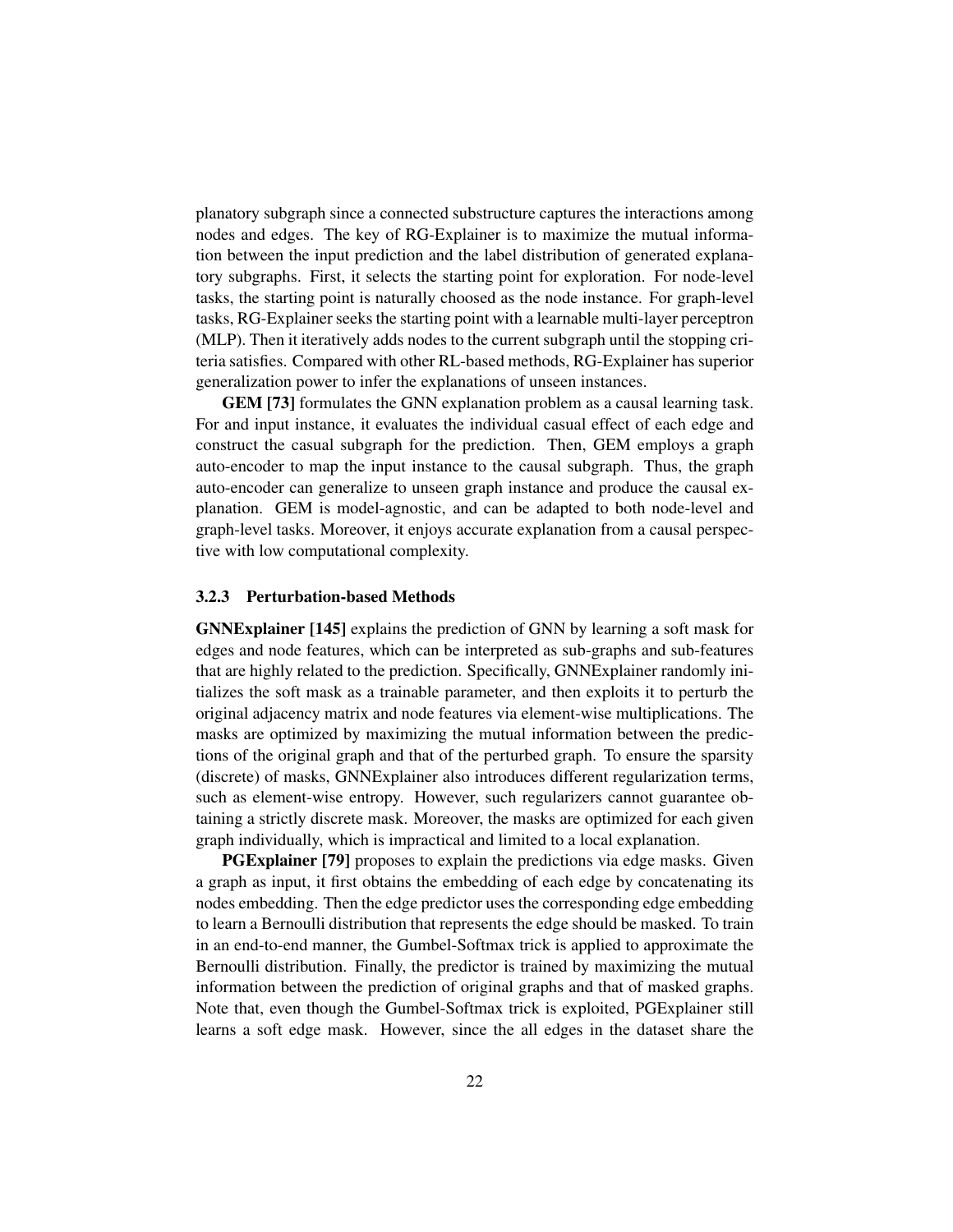same predictor, the explanations can provide a global understanding of the trained GNNs.

GraphMask [\[103\]](#page-46-6) explains the trained GNNs by masking the edges for each GNN layer. Similar to the PGExplainer, GraphMask also learns an edge predictor to identify which edges should drop without changing the original graph prediction. However, unlike PGExplainer, GraphMask does not change the topology structure of graphs. Instead, it drops the edge by replacing its embedding with a baseline, which is a learnable vector parameter with the same dimension as node embeddings. Moreover, the straight-through Gumbel-Softmax trick is applied to obtain strictly discrete masks. By maximizing the mutual information as PGExplainer using the whole dataset, GraphMask could learn a global understanding of the trained GNNs.

ReFine [\[121\]](#page-48-7) proposes to generate multi-grained explanations from global and local perspectives. Like previous explainers, ReFine learns discrete mask predictors by maximizing the mutual information of predictions between original and perturbed graphs. To obtain multi-grained explanations, the mask predictor is trained through two-stage training (i.e. pre-training and fine-tuning). The pre-training phase maintains global information by training the predictor over different graphs and distilling the class-level knowledge via contrastive learning. Then the finetuning phase further adapts the global explanations in local context by fine-tuning the predictor over a specific instance. Although ReFine improves the quality of explanatory subgraphs, it is still unclear why the pretraining-finetuning could generate multi-grained explanations.

Zorro [\[38\]](#page-39-6) understands the decisions of GNNs by identifying important input nodes and node features. It exploits a greedy algorithm to select nodes or node features step by step. At each step, Zorro selects the one with the highest fidelity score, which measures how well the new prediction matches the original one if the original graph is perturbed by replacing the unselected nodes and features with random noise values. Obviously, such a greedy algorithm is time-consuming. Besides, it may lead to local explanations since the selected processes are considered for each graph individually.

SubgraphX [\[153\]](#page-51-6) explains the trained GNNs by generating subgraphs that are highly correlated with model predictions. Specifically, it exploits the Monte Carlo Tree Search (MCTS) algorithm to explore different subgraphs via node pruning and select the most important one as the explanation. The reward of MCTS is calculated via Shapley value, which measures the contribution of subgraphs to the prediction. To reduce complexity, the computation of Shapley value only involves the interactions within message passing ranges. Even though SubgraphX does not learn a mask explicitly, the node pruning actions in MCTS can be viewed as an implicit discrete mask. Thanks to the employ of Shapley value, SubgraphX is ar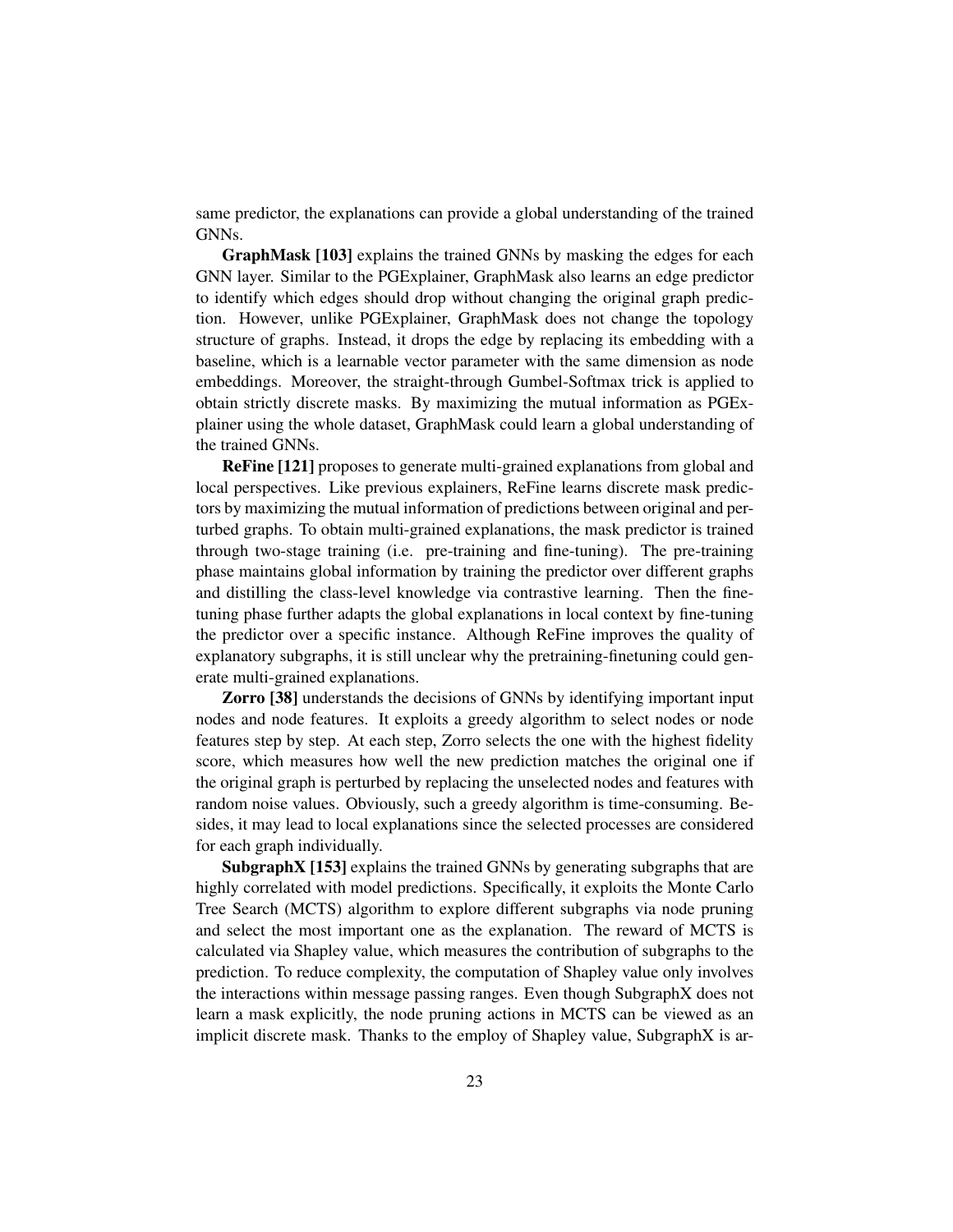guably more human-intelligible that other perturbation-based methods. However, the computational cost is undesirably expensive, since it requires exploring different subgraphs with the MCTS algorithm.

#### 3.2.4 Counterfactual-based Methods

CF-GNNExplainer [\[78\]](#page-43-7) first studies the counterfactual explanations for GNN models. Instead of discovering the explanation which accounts for the prediction, the counterfactual approach seeks for the minimal perturbation on the input instance to change the original prediction. Hence, CF-GNNExplainer recognizes a minimal subgraph of the input graph, if removed, would lead to a different prediction. Specifically, given an input graph, CF-GNNExplainer iteratively removes edges from the adjacency matrix based on matrix sparsification techniques until the prediction of the input changes. Thus, the obtained counterfactual subgraph is minimal and accurate to explain the prediction changes. Compared with other explanation methods, CF-GNNExplainer interprets the GNN models in terms of the prediction dynamics, leading to more robust explanation for the noisy input [\[6\]](#page-36-7). However, it suffers from the faithfuness issue as the counterfactual subgraph does not necessarily account for the original prediction of the input instance [\[147\]](#page-50-5).

RCExplainer [\[6\]](#page-36-7) enhances the counterfactual explanation to be robust to the input noise. As the GNN models are highly non-convex, their explanations are easily affected by the input noise. Hence, RCExpaliner first models the decision logic of a GNN by the linear-wise decision boundaries. Then, it learns a mask to explore the explanatory subgraph of an input instance. The explanatory subgraph is endowed wit the following properties: 1. faithful and counterfactual to the prediction; 2. sparsity. Moreover, the entropy regularization encourages the learnable mask to be discrete. Compared with CF-GNNExplainer, RCExplainer is more robust to the input noise. Meanwhile, the explanatory subgraph preserves the faithfulness to the original prediction.

MEG [\[88\]](#page-44-5) identifies the counterfactual explanation for molecule property prediction. Similar to the prior work, it discovers a minimal substructure of the molecule which would lead to a change in prediction if removed. Differently, it employs a generator to iteratively refine the obtained substructure based on Reinforcement Learning. Moreover, MEG introduces several rules to ensure the chemical validity of the explanatory substructure.

GNN-MOExp [\[76\]](#page-43-8) studies the joint effect of simulatability and counterfactual relevance on the human understanding of an explanation. The simulatability refers to how an explanation faithfully simulates the prediction of the input instance. And the counterfactual relevant means whether the removal of an explanation leads to a change in prediction. Given an input graph, GNN-MOExp generates the explana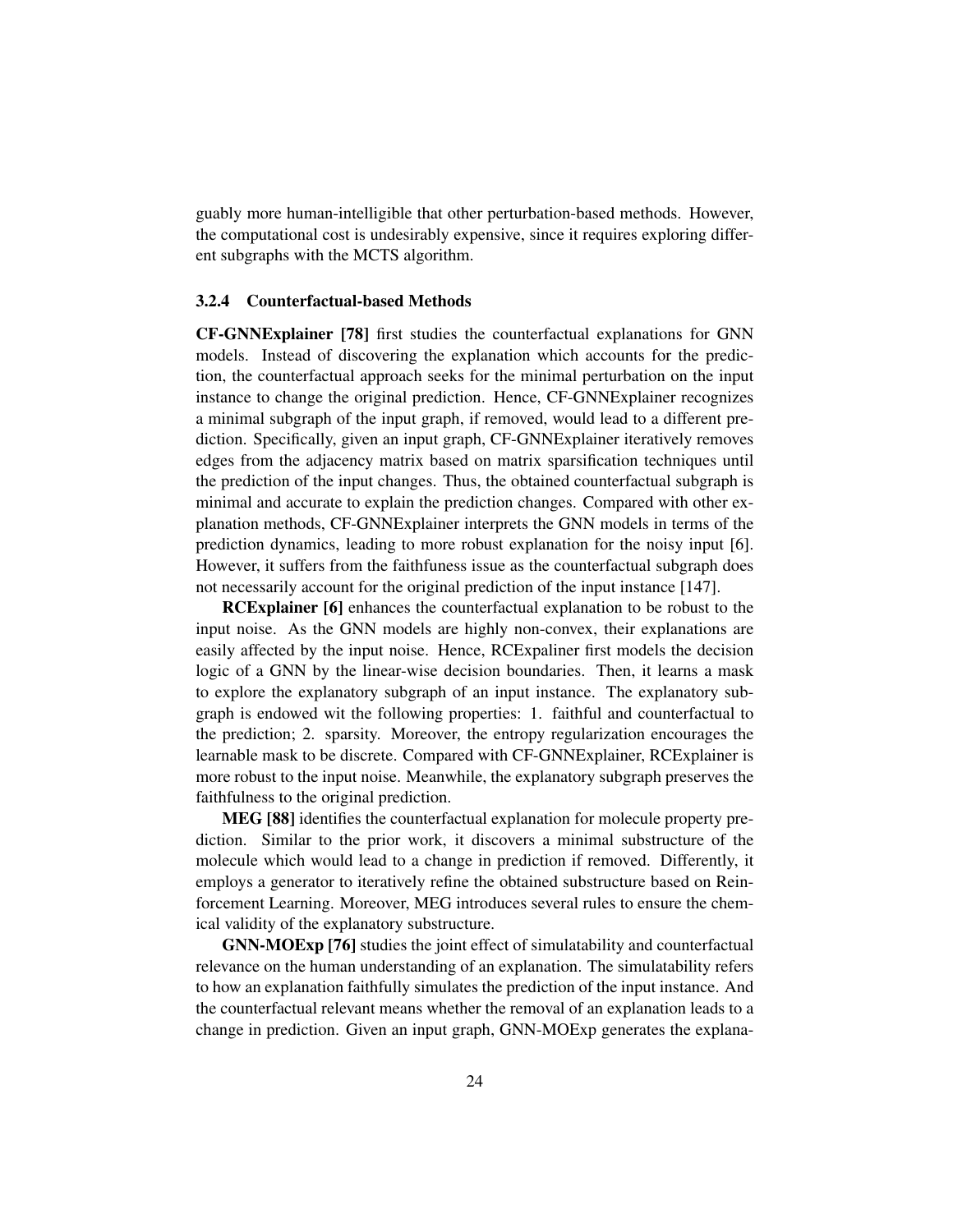tory subgraph by conjecturing the cognition process of human. Specifically, it first evaluates the simulatability of the explanation at the first stage. The explanatory subgraph is send to the next stage if it has a high simulatability value or rejected otherwise. Then, GNN-MoExp examines its counterfactual relevance at the second stage. Finally, the acceptance score of an explanation is obtained by considering both stages. Moreover, GNN-MOExp design a multi-objective optimization (MOO) algorithm to find an explanation which is pareto optimal for multiple objectives. Hence, GNN-MOExp generates more comprehensive and human-intelligible explanation.

## 3.3 Self-explainable Methods

The self-explainable methods embed the intrinsic explanations in the architectures of the GNN models so that they can make predictions and generate the corresponding explanations during the inference time, simultaneously. Generally, they either recognize the predictive substructures of the input graph for the explanation, or induce the evidence of the outputs via regularization.

GIB [\[148\]](#page-51-5) extends the Information Bottleneck [\[113\]](#page-47-5) method to the graph learning and proposes the model-agnostic Graph Information Bottleneck framework to empower the GNN models with self-explainability. Given an input graph, it first generates the compressed yet informative subgraph (IB-Subgraph) with a graph generator. Then, the GNN model only takes the IB-Subgraph as input and infer the underlying label or property of the original graph. The whole framework is trained in an end-to-end fashion by optimizing the GIB objective, which consists of a compression term and a prediction term. The compression term minimizes the mutual information between the input graph and the IB-Subgraph, and the prediction term maximizes the mutual information between the IB-Subgraph and the original graph label. The GIB method enjoys several strength with the information-theoretical objective. First, the IB-Subgraph is proved to be noise-invariant [\[149\]](#page-51-8). Thus, it improves the robustness of the GNN model on graph classification task by dropping the redundancy and noisy information. Second, the IB-Subgraph naturally serves as an explanation for the GNN's prediction. However, the GIB framework suffers from time-consuming and unstable training process, mostly due to the intractability of mutual information. To minimize the compression term, it introduces a bi-level optimization scheme to estimate the corresponding mutual information and use the estimated value for minimization. The estimation process is time-consuming, and the inaccurate estimated value leads to unstable training process or even degraded performances [\[146\]](#page-50-8).

VGIB [\[146\]](#page-50-8) reformulates GIB as the graph perturbation and subgraph selection, and achieves efficient and stable optimization process with the improved per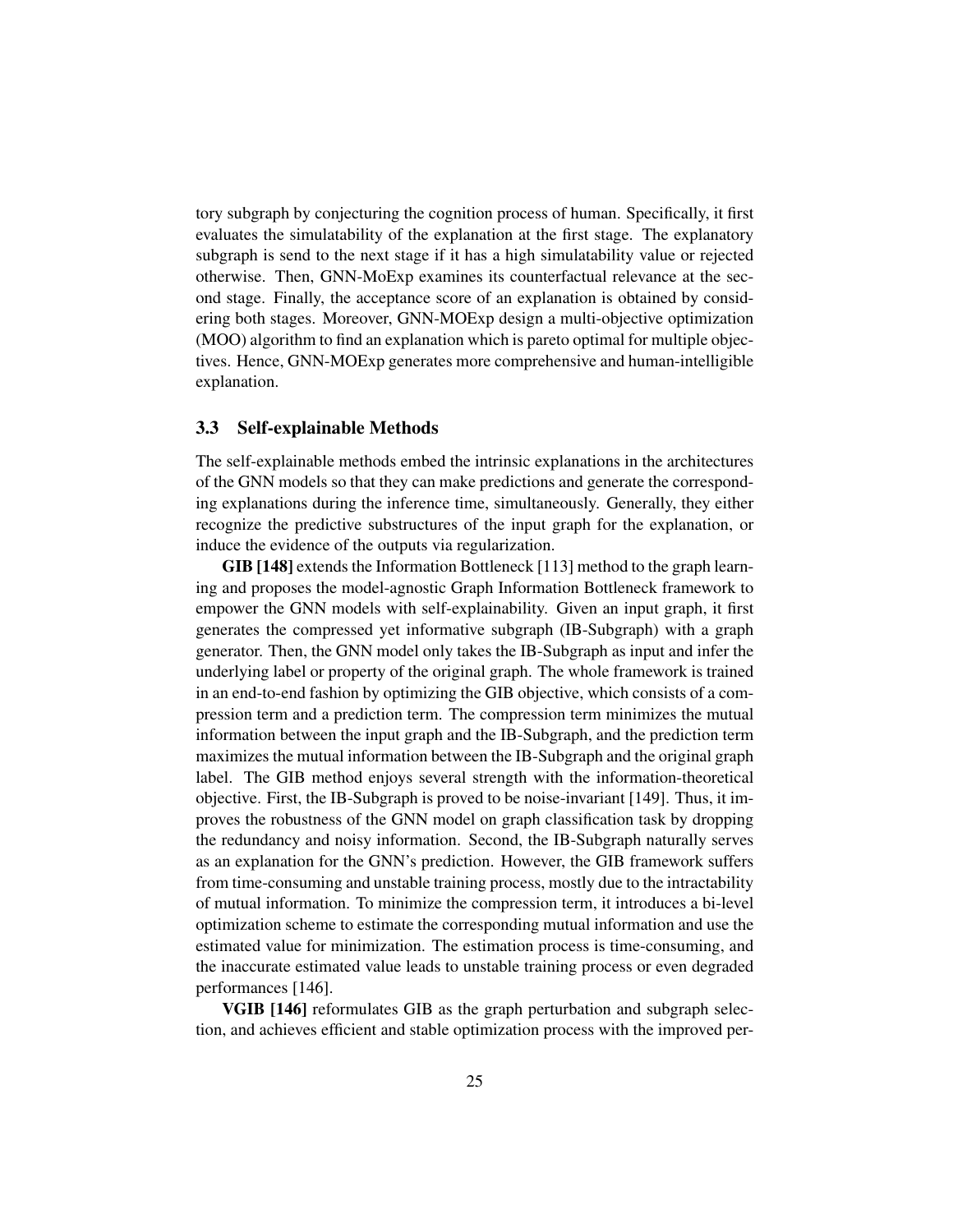formance. For the graph perturbation, a learnable noise injection module selectively inject noise into the input graph to obtain a perturbed graph. Then, VGIB encourages the perturbed graph to be informative of the graph property. Hence, only the insignificant substructure are replaced with noise and the crucial subgraph is well preserved. This formulation allows a tractable variational upper bound of the information loss in the perturbed graph. Thus, the VGIB objective is easy to optimize and free from bilevel optimization. VGIB can be generate explanation for both node-level and graph level tasks. Moreover, it be plugged into any GNN models for self-explainability and generate post-hoc explanations for pretrained GNNs as well.

DIR [\[132\]](#page-49-7) employs the causal inference to enable the GNN models with intrinsic interpretability. Since the real-world tasks may encounter data biases and out-of-distribution data, the explanation of GNN models may rely on the short cuts in the graph-structured data. To this end, DIR first disentangles the graph into causal and non-causal subgraphs, which are respectively encoded by the encoder into representations. Then, it treats whether the non-causal subgraph is involved as different environments, and learns the intervention distributions to distill the invariant subgraph of the models. Hence, DIR serves as a probe for the inference while achieves the self-explainable graph model. Moreover, the learnt invariant subgraph demonstrate to be effective in generalization.

SEGNN [\[25\]](#page-38-5) introduces an explainable framework for graph classification based on K-Nearest Neighborhood clustering. Specifically, given an unlabeled node for testing, it searches K-nearest labeled nodes based on the node similarity and local structural similarity. Then, the label for the testing node is chosen as the majority of the K-nearest labeled nodes. The node similarity is computed by comparing the node embeddings, which are encoded by a GNN model. The structured similarity is obtained by the similarity of the edges of their ego graphs. SEGNN provides a heuristic manner to interpret the prediction in common graph tasks. However, its simple architecture limits its applications in more challenging tasks.

#### 3.4 Datasets and Tools

The evaluations of graph explanation are non-trivial because annotating the groundtruth explanations require intensive labor and even expertise. First of all, to mitigate the lack of annotations, several synthetic datasets are built by approximating the ground truths of graph explanations through graph motifs [\[145\]](#page-50-4). BA-shapes is a node classification dataset with 4 different kinds of nodes. For each graph, it contains a base graph and a set of 80 five-node house-structured motifs. The base graph is generated by the Barabasi-Albrt (BA) model with the preferential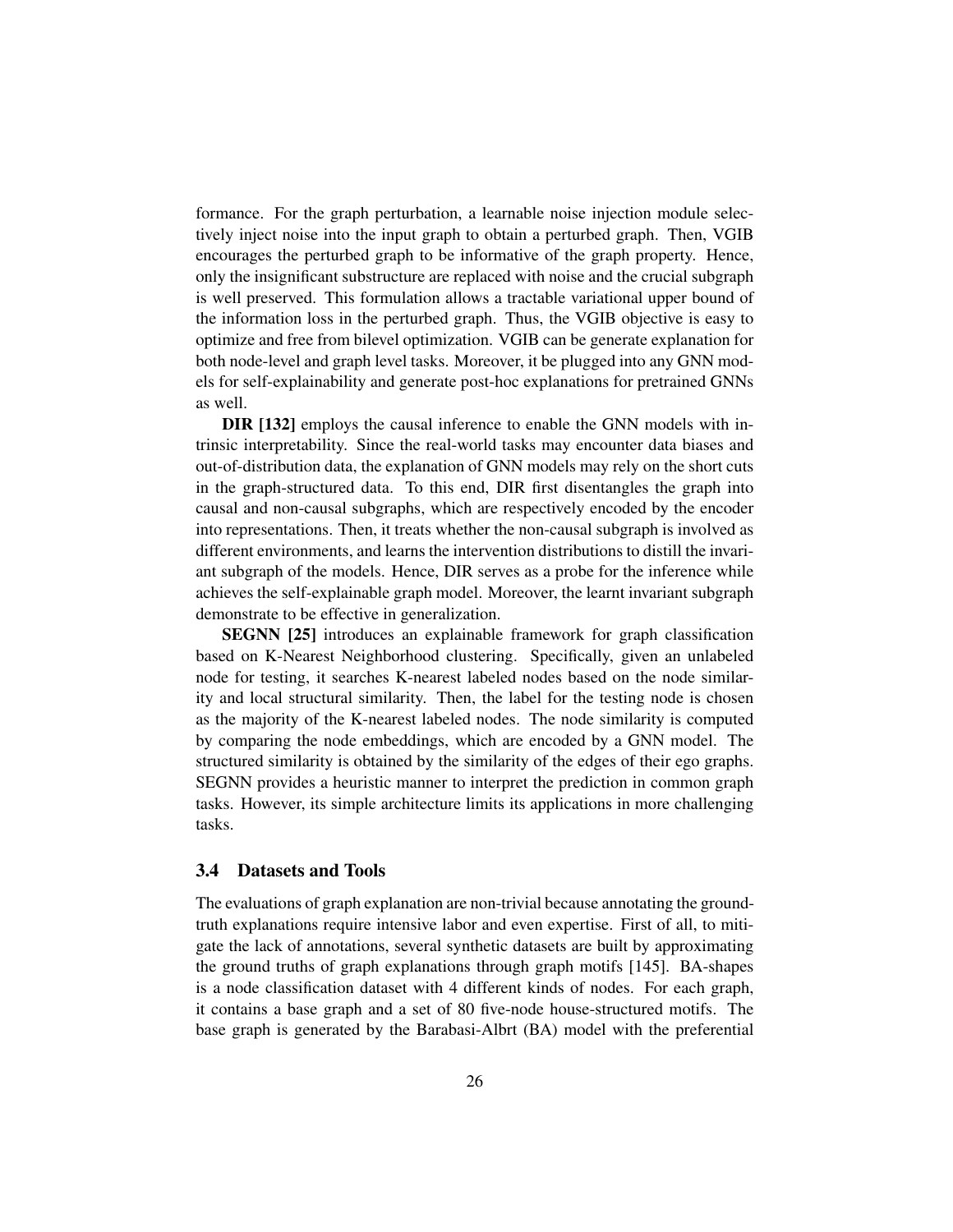attachment mechanism [\[2\]](#page-36-8). Then the node motif is attached to the base graph with random generated edges. Hence there are 4 different classes of nodes, including the top, middle and bottom nodes of the house, and nodes outside the house. Extended from BA-shapes, BA-Community randomly connects two BA-shapes graphs with random edges to generate a new graph. Compared with BA-shapes, the nodes of BA-shapes have 8 different locations and their labels are assigned based on their structural locations and the memberships of BA-shapes graphs. Tree-Cycle synthesizes the graph with a base 8-level balanced binary tree graph and a six-node cycle motif. The cycle motif is attached to random nodes of the base graph. The labels of nodes are 1 when they are located in the base graph. Otherwise, their labels are 0. Similar to Tree-Cycle, the Tree-Grids dataset randomly attaches 3-by-3 nodes grid motifs to the base tree graph rather than the cycle motif. The BA-2Motifs dataset combines BA-shapes and Tree-Cycle. It synthesizes 800 graphs by attaching the house-structural motifs and the five-node cycle motifs to the base BA graph. The graphs are assigned binary labels according to the type of attached motifs. The synthetic datasets are employed to evaluate GNNs whether their explanations can capture the graph structures. However, due to the simple synthesis, the relationships between graphs and labels in these datasets are simple and thus lead to simplistic evaluations.

Besides, GNN explanations are expected to be intuitive and provide understandable visualizations for human. To this end, several sentiment graph datasets such as Graph-SST2 [\[108\]](#page-47-6), Graph-SST5 [\[108\]](#page-47-6), and Graph-Twitter [\[27\]](#page-38-6) are built with text. GNNs use words and phrases to interpret explanation results. These datasets contain text sequences. Each sequence is used to construct graph, whose nodes are embeddings of words and edges are the relationships between different words. (The article has not introduced How to annotate the label information.) Moreover, several molecular datasets including MUTAG [\[26\]](#page-38-7), BBBP [\[26\]](#page-38-7), Tox21 [\[133\]](#page-49-8), QED [\[146\]](#page-50-8), DRD2 [146], HLM-CLint [146] and RLM-CLint [146] are proposed for GNN explanations. In these datasets, each molecule is converted to a graph, whose nodes are the atoms and edges are the chemical bonds. The labels of molecules are annotated by chemical experts according to the chemical functionalities or properties of chemical groups.

Along with the datasets for evaluation, several packages such as  $PYGeometric<sup>1</sup>$  $PYGeometric<sup>1</sup>$  $PYGeometric<sup>1</sup>$ and  $\text{DIG}^2$  $\text{DIG}^2$  are now publicly available and can be used to implement the explanation methods for GNNs. There is also an orthogonal survey on the progress of the explanability of GNNs [\[152\]](#page-51-1).

<span id="page-26-0"></span><sup>1</sup> [https://github.com/pyg-team/pytorch\\_geometric](https://github.com/pyg-team/pytorch_geometric)

<span id="page-26-1"></span> $^2$ <https://github.com/divelab/DIG>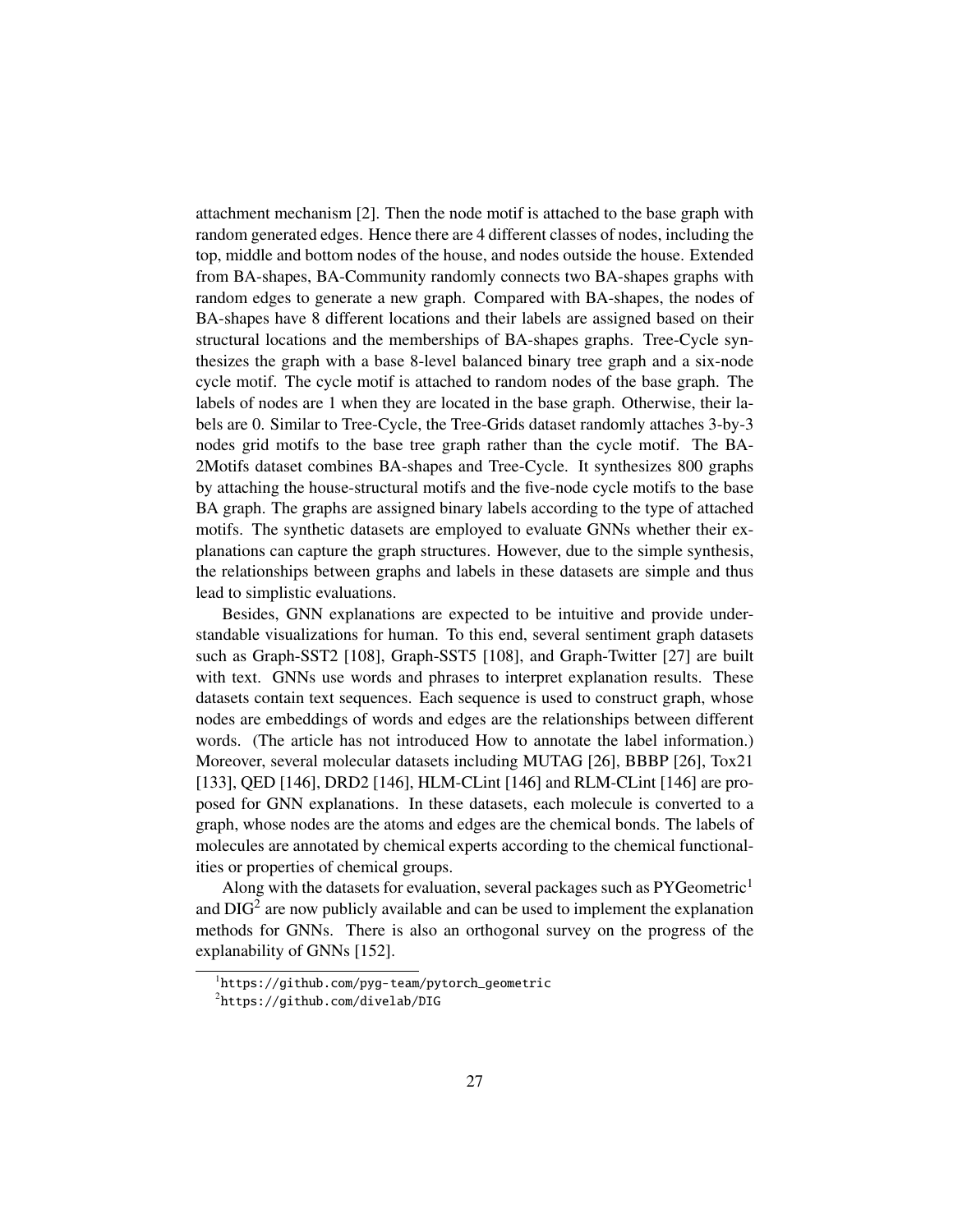#### 3.5 Applications

The Graph Neural Networks (GNN) have been widely adopted to various tasks for the superior performance on learning with graph-structured data. In chemistry, GNNs are employed to analyze the chemical properties of the molecules [\[81,](#page-44-6) [100\]](#page-46-0) and to facilitate the de novo molecule design [\[62,](#page-42-10) [150,](#page-51-4) [15\]](#page-37-7). For histopathogy, the biological entities such as cells, tissue regions, and patches of histopathology images are embedded into biological graphs [\[92\]](#page-45-5). Hence, the GNN-based models become prevalent in processing the biological graphs and facilitate clinical decisions [\[55\]](#page-41-5). Moreover, these explanation methods also provide a deeper understanding of GNN-based reasoning [\[103,](#page-46-6) [86\]](#page-44-7). Accordingly, explanation techniques are extended to accommodate the GNN-based methods with improved explainability and reliability in these fields.

In chemistry, the explanation methods are employed to probe the influential substructures of the molecules. For many molecule-level tasks, scientists are curious about which substructure of an given molecule has the largest impact on the molecule property [\[97\]](#page-45-6). Such substructure, namely the functional group, is a compact and connected subgraph which dominates the chemical functionalities. Several methods resort to Monte-Carlos Tree Search (MCTS) [\[62\]](#page-42-10) and informationtheoretic approaches [\[148\]](#page-51-5) to distill the functional groups from the labeled molecules. The obtained functional groups can further facilitate de novo molecule design [\[62,](#page-42-10) [15\]](#page-37-7). Meanwhile, since GNN models are widely adapted to predict the chemical properties of molecules, some regularisations are introduced to enhance the interpretability of the predictive results [\[49\]](#page-41-6).

Besides, the explanation methods accommodate GNN-based clinical decisions with the improved transparency. Recently, many biological entities, such as cells, tissues and patches of digital pathology images, are modeled as biological graphs to better exploits the their interactions. Hence, GNN-based methods show superior performances on biological graph analysis for their inductive bias on graphstructured data. A large body of these works focuses on the application of GNNs on cancer subtype classification, such as breast cancer classification [\[98,](#page-46-7) [3,](#page-36-9) [57\]](#page-41-7), colorectal cancer classification [\[168,](#page-53-3) [109\]](#page-47-7) and lung cancer classification [\[71,](#page-43-9) [1\]](#page-35-1). However, there is increasing concerns on the reliability of the GNN-based models as they are treated as the black-box. Althogh several explanation methods of GNN are implemented to digital-pathology tasks [\[56,](#page-41-3) [147,](#page-50-5) [57\]](#page-41-7), it still remains challenging to develop the explanation methods which align with the domain knowledge of the clinical practitioners.

The explanation methods also uncover the rationale behind the prediction in GNN-based reasoning by underlining the essential edges, paths and random walks in the knowledge graphs. These methods mainly include interpretable question/query-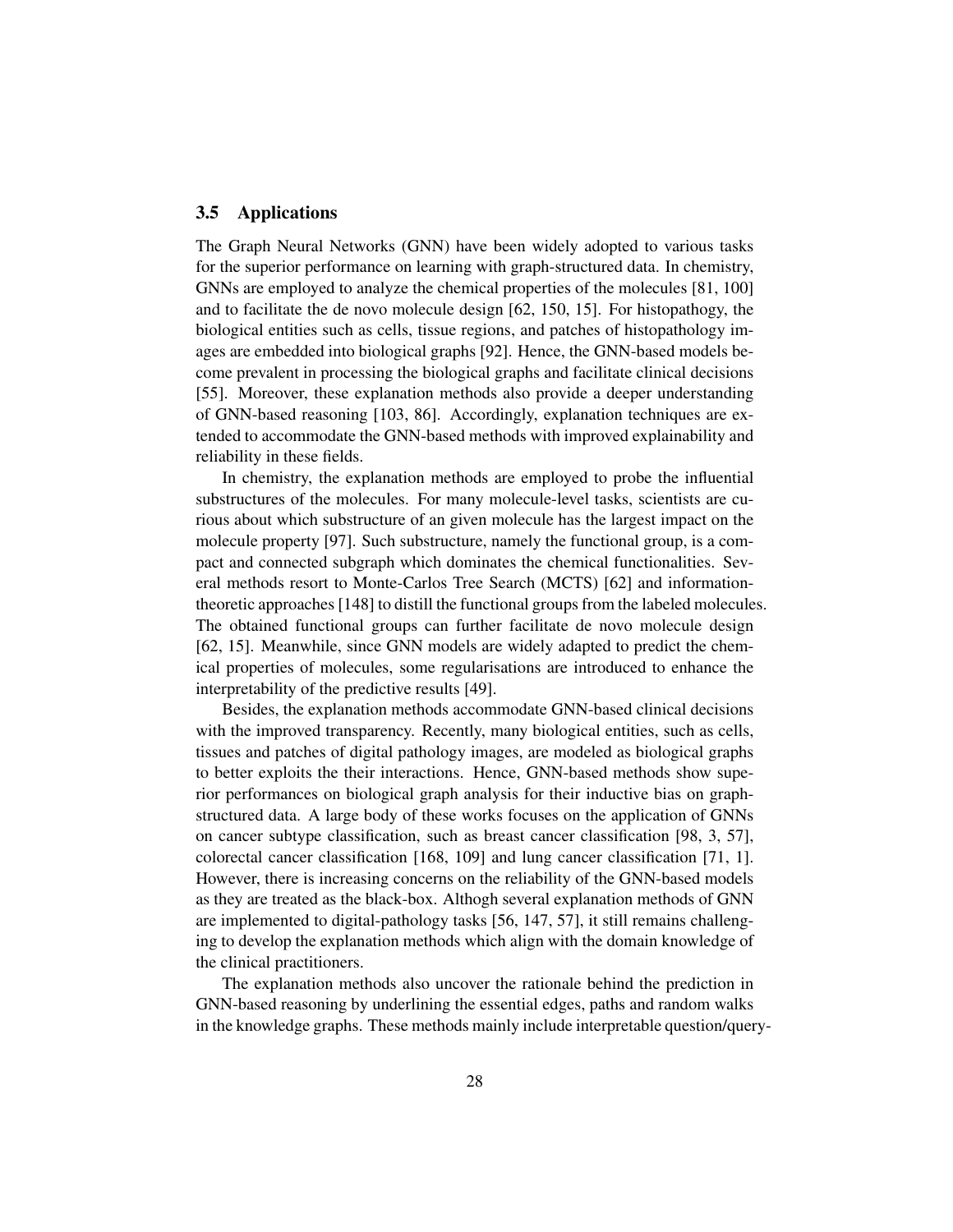answering [\[103,](#page-46-6) [86\]](#page-44-7) and explainable neural reasoning [\[77,](#page-43-10) [106\]](#page-46-8). As the applications of explanation methods of GNN is still an emerging area, there are many opportunities as well as challenges in other high-stake scenarios such as finance, medicine, legal system and etc.

# <span id="page-28-0"></span>4 Privacy

#### 4.1 Overview and Taxonomy

The recent successes of graph learning are typically built upon large scale graph data. However, in practice, various data regulations (e.g., GDPR [] and CCPA []) and privacy concerns from public have become a major concern that prevents organizations from sharing their own graph data with others. Here we take building e-commerce recommendation systems as an example. In this case, all users and items can form a large graph wherein a link indicates whether a user is interested to a specific item. In this case, the users' features typically distribute over different organizations. For example, the deposit and loans of a user is always stored in a financial organization (e.g., WeBank and AntGroup) while the shopping history is always stored in the e-commerce organizations (e.g., JD and Alibaba). If we further take the social connections between users into consider, this data is typically stored in social network departments such as Wechat. As we can see from above example, the user-item graph is demonstrated as a large heterogeneous graph wherein subgraphs are held by different organizations or departments, i.e, "data isolated island". This issue presents serious challenges for applying graph learning to realworld scenarios.

To solve this issue, numerous efforts have been made to build privacy-preserving graph learning (PPGL) [\[95,](#page-45-7) [53,](#page-41-8) [17,](#page-37-8) [46,](#page-40-7) [165\]](#page-52-6) which aims to build graph learning framework while protecting users' data privacy. In this survey, we categorize previous research work of PPGL into three directions, namely, federated graph learning, privacy inference attack, and private graph learning. Specifically, federated graph learning (FGL) aims to provide a general distributed learning paradigm enabling multiple organizations to jointly train a global model without sharing their own raw data. While FGL has provided the protection for raw data, most work still need to share intermediate data such as gradients or hidden features and these data can also contain some sensitive information. This information can be reconstructed by some specific privacy inference attacks which is the second part of this section. Further, we review some recent private graph learning work which aims to employ cryptographic techniques to prevent above attacks.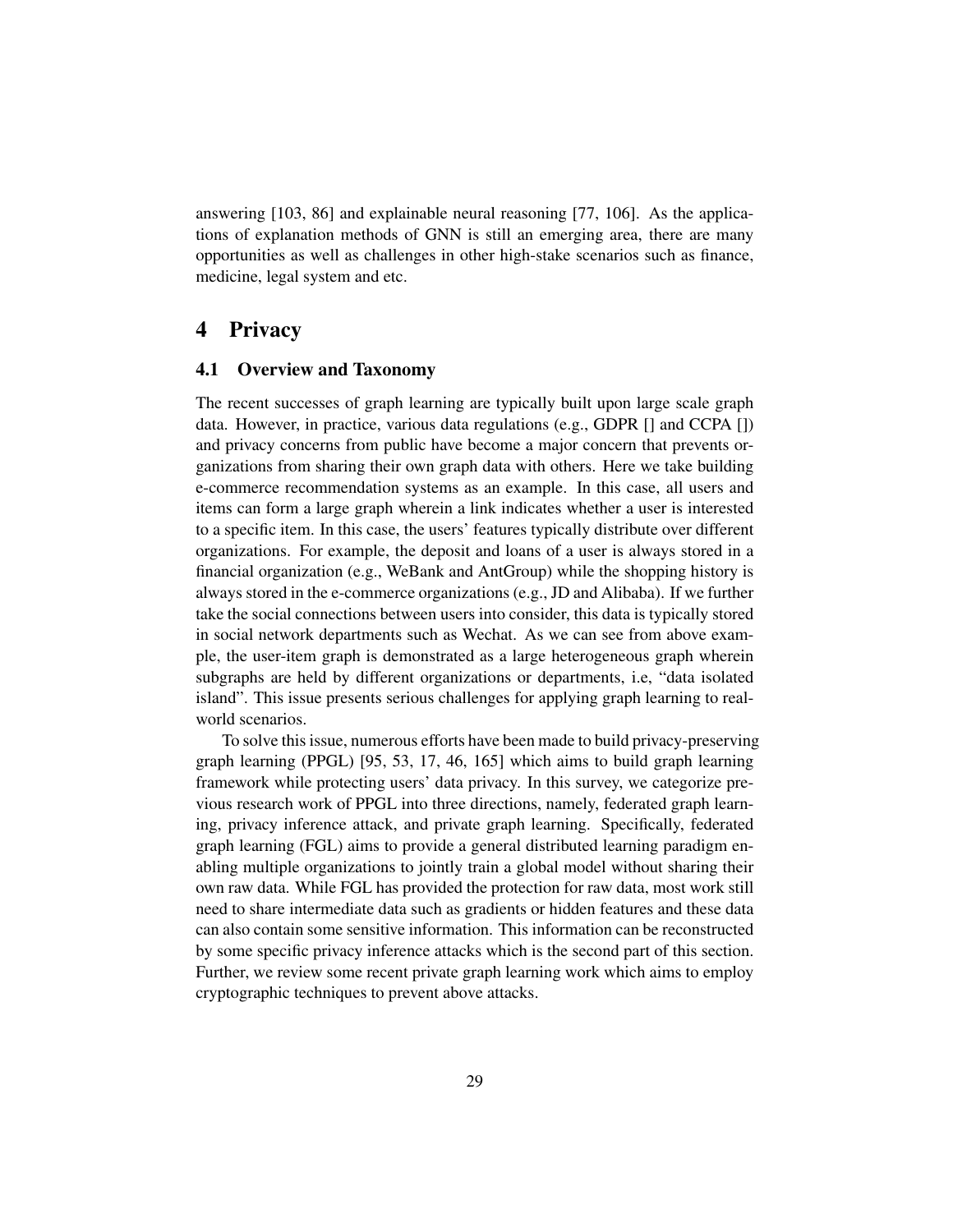#### <span id="page-29-0"></span>4.2 Federated Graph Learning

A recent paper [\[155\]](#page-51-9) categorizes previous FGL methods into four types based on how graph data are distributed among devices. In this survey, we follow their categorization and introduce some typical FGL methods in including their limitation and potential improvements in each direction.

Inter-graph federated learning. Inter-graph federated learning is similar to the setting proposed in the original paper [\[84\]](#page-44-8). In this setting, each sample held by clients is a complete graph and the target task is graph-level prediction. A typical scenario under this setting is federated drug development. An important application in this scenario is molecular property prediction where each pharmaceutical company holds some molecular graphs and associated labels. The goal of this application is to jointly train a global prediction model without exchanging confidential datasets held by different organizations. Inter-graph federated learning can be naturally implemented by conventional FL methods introduced in the above section, such as FedAvg, FedProx, and FedDyn. FedGNN [\[46\]](#page-40-7) has provided an implemented example for this setting on a number of drug-related tasks.

Horizontal Intra-graph federated learning. Intra-graph federated learning refers to each client holds a part of the entire graph (i.e., a sub-graph). Intra-graph FL can be further divided into horizontal and vertical FGL based on the prior work [\[143\]](#page-50-9). For the horizontal setting, subgraphs held by different clients share the same features but different node IDs. Many B2C (Business-to-customer) scenarios belong to this setting. A typical example is user behavior modeling in online social platform, where each terminal user has a local social network and server wants to train a model to describe the user's behavior (e.g., fraud user detection and recommendation). In this case, horizontal intra-graph FL enables to train a powerful global model by leveraging information from all terminal users without violating their privacy [\[117,](#page-47-8) [17,](#page-37-8) [136\]](#page-49-9). Here, we introduce a prior work [\[126\]](#page-48-0) focusing on federated recommendation modeling under this horizontal setting. This work treats user-item interactions as a heterogeneous graph where each item and user are represented as graph nodes. The user-item edge represents that user has rated the item. The rate is denoted as the edge weight. The user-user edge represents these two users have first-order social relationship. In the vertical FL setting, each client in this application only holds a subgraph formed by the corresponding user and his interested items. FedGNN [\[126\]](#page-48-0) is presented to train a global GNN model that exploits high-order user-item interactions without privacy leakage. The framework consists of two parts, i.e., private model update generator and private user-item graph expansion. The first part is to generate model update exposed to the sever without users' information leakage. In this case, information leakages include two parts: (1) non-zero embedding gradients/updates can expose which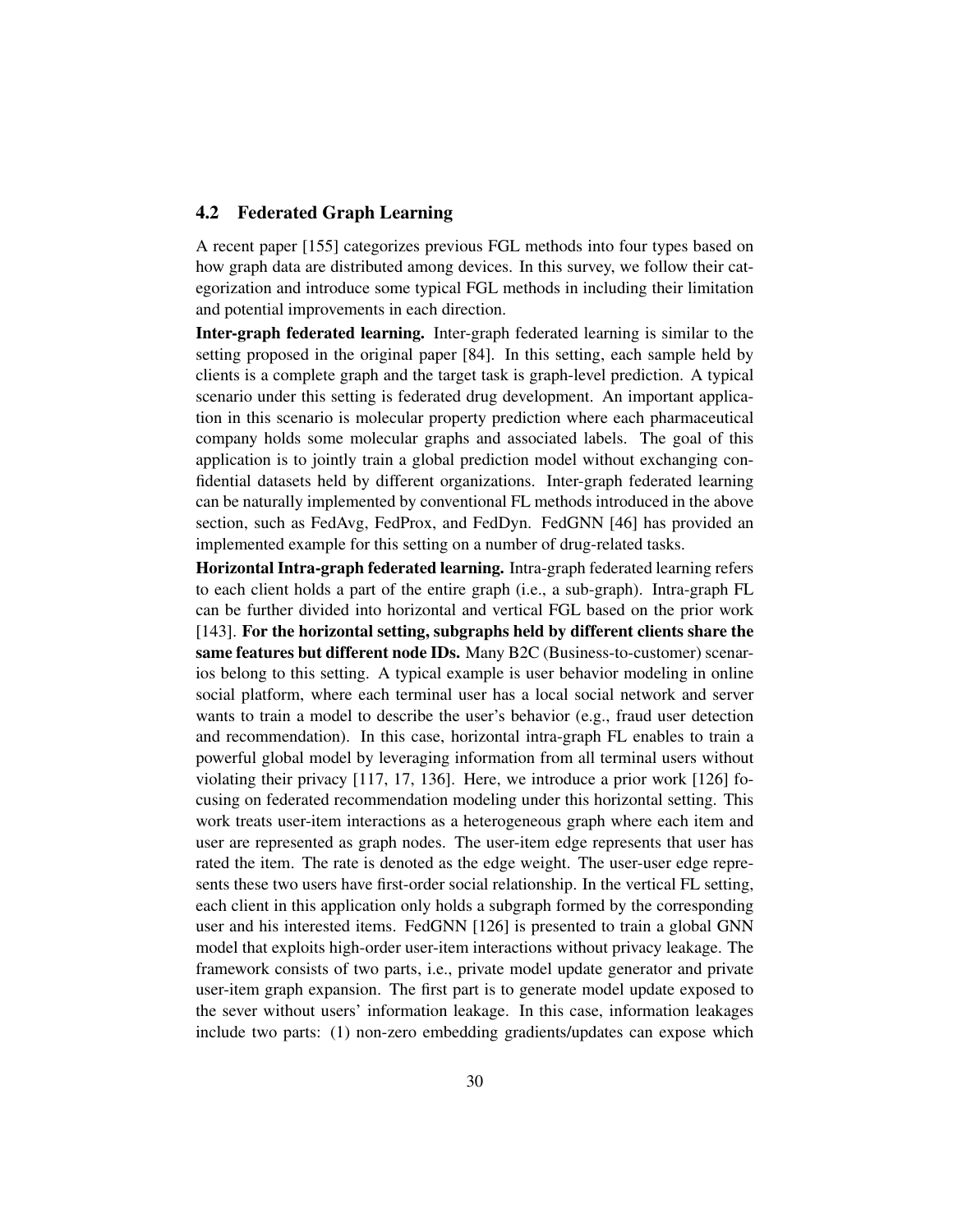items have been rated by the corresponding user. (2) parameter gradients/updates may contain users' information which can be recovered via carefully devised attack methods. To prevent the first type of leakage, this work introduces pseudo interacted item sampling. Specifically, they sample items that the user has not interacted with and randomly generate their gradients using a Gaussian distribution with the same mean and co-variance values with the real item embedding gradients. Then all the real and pseudo gradients are sent to the server. To prevent the second type of leakage, the author presents to inject noise into the gradient to satisfy local differential privacy. The second block of this work is private user-item graph expansion for leveraging information from other users without exposing their information. Specifically, the server first generates a public key and sends it to each clients. Then each client encrypts the interacted item ids and embeddings and sends the encrypted data to a third party. For each client, the third party find its neighbors based on the encrypted data and sends item ids to the client. The client can update its local model based on the information from the neighbors.

Vertical Intra-graph federated learning. In contrast to horizontal setting, in the vertical setting, each client shares the same node IDs but different node features. This setting wildly exists in many B2B (business-to-business) scenarios. A typical example in real industry is federated credit modeling between financial and e-commerce platform. In this case, these two platforms share the same activate user groups. For node features, financial platform may have users' deposit and loans and e-commerce platform has users' shopping history and interested items. The goal is to train a credit model based on data from both two platforms without violating data regulations. Chen et al. [\[166\]](#page-52-7) proposes a general framework for this setting combining federated and split learning [\[114\]](#page-47-9). Specifically, this work splits GNN computation into two parts, i.e., private and non-private parts. Here, private part is conducted over private users' private data and the non-private part is conducted over some intermediate data such as the hidden embeddings. To fully release the power of users' data across different platforms, this work employs secure multi-party computation (MPC) technique to enable all platforms to jointly compute initial node embeddings without sharing their private data. Once the embeddings are obtained, each platform can perform local message passing over the initial node embeddings based on the node connection information they hold to obtain local hidden embeddings. Then these hidden embeddings are sent to the server and the server aggregates these local embeddings to obtain the final global node embeddings. At last, the platform who holds label information can perform prediction using the global node embeddings. To further protect users' privacy, this work proposes to inject noise into the local embedding computation to achieve differential privacy [\[31\]](#page-39-7).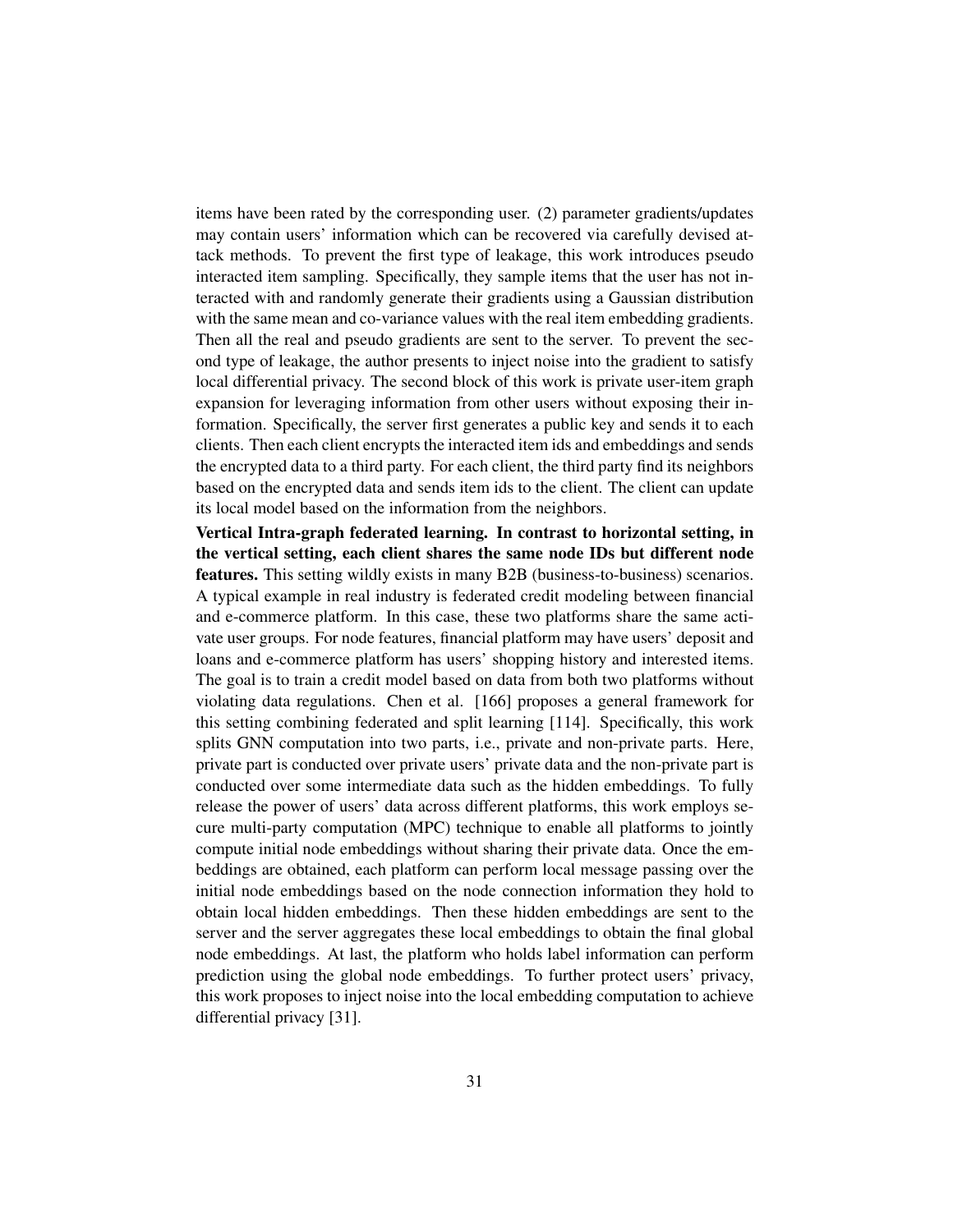Graph-structured federated learning. In graph-structure federated learning, the topology of the latent complete graph is distributed over different organizations. In this setting, each client holds different relationships among different nodes  $3$ . This setting can be seen as a special case of vertical intra-graph federated learning with particular focus on the graph topology instead of node features. One typical application is federated traffic flow prediction [\[155\]](#page-51-9) where the goal of the central server is to train a GNN model leveraging the relationships among different edge devices distributed in different geographic positions.

## 4.3 Privacy Inference Attack

In the era of big data, an extensive collection of real-world applications can be represented as graphs, such as social relation graphs, bipartite recommendation graphs, and molecule graphs. Due to graphs' discrete nature, it is challenging for deep learning to utilize them directly. To address this issue, graph representation learning techniques like graph embedding and graph neural networks have been proposed to project nodes, edges, or even subgraphs into low-dimensional vector representations. These representation learning modules are either part of an end-to-end model, or an individual model that produces embeddings for downstream tasks. In the past decade, the success of these graph representation learning techniques has been demonstrated in various real-world tasks, such as online recommendation, anomaly detection, drug development, etc. Despite much success, the associated privacy concerns remain unanswered for a long time. This section provides an overview of the privacy attacks to graph representation learning techniques, followed by a comprehensive review of attacks proposed in recent works.

#### 4.3.1 Overview

Recent literature has revealed two major categories of privacy threats in graph learning techniques, i.e., membership inference attacks (MIA) and model extraction attacks (MEA). Both threats happen in the test phase of a trained model. MIA aims to determine if a target graph element (e.g., a node or an edge) is within the victim model's training set, while the goal of MEA is to reconstruct a surrogate model with similar performance as the victim model. In a nutshell, MIA and MEA reveal privacy issues of graph learning techniques on data-level and model-level, respectively.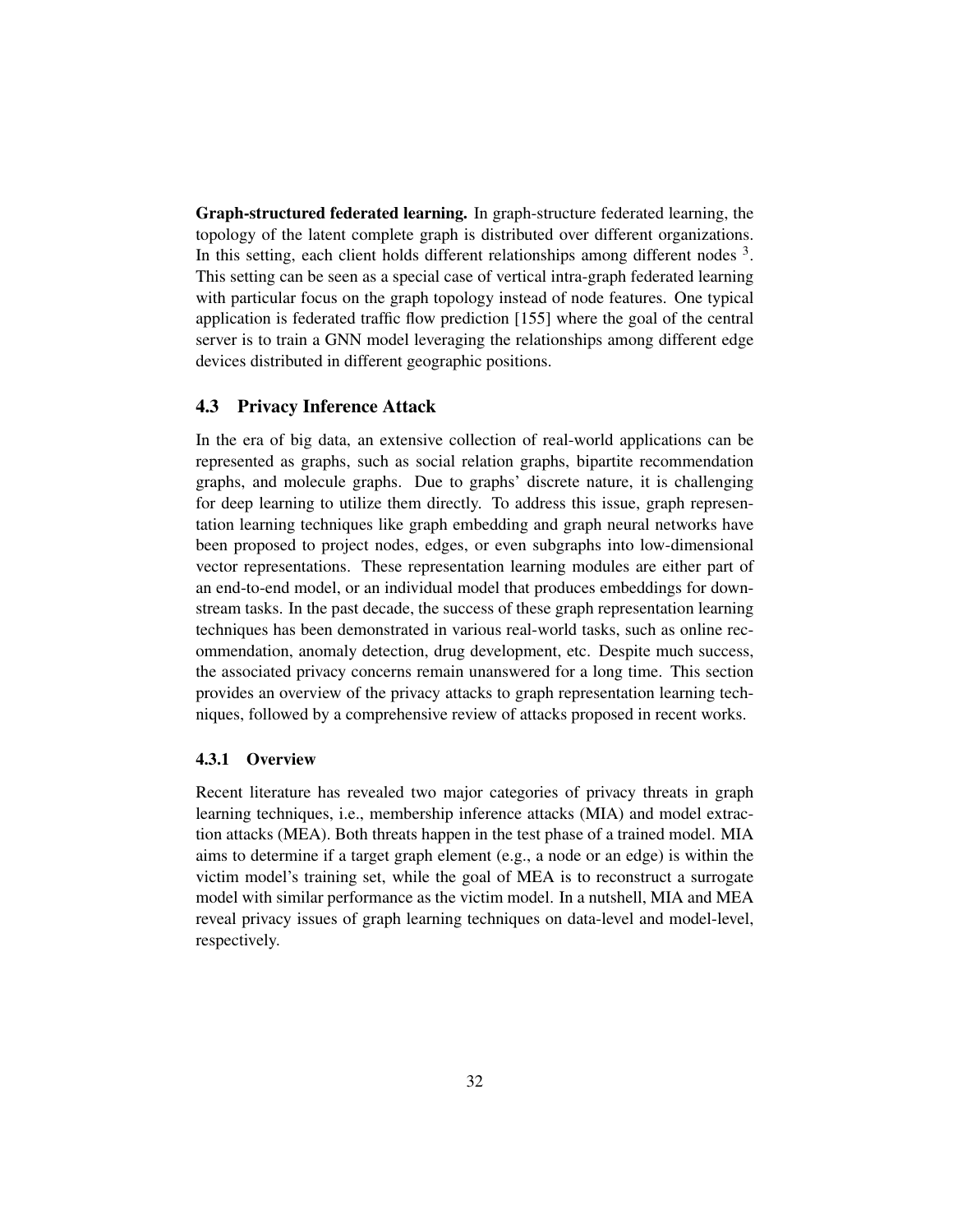<span id="page-32-1"></span>

| Victims<br><b>Threats</b> | <b>Graph Embeddings</b> | <b>GNNs</b>       |
|---------------------------|-------------------------|-------------------|
| Attribute-Level           | [29]                    | [162]             |
| Node-Level                | [29, 124]               | [48, 89]          |
| Edge-Level                | $[32]$                  | $[47]$            |
| Graph-Level               | [29]                    | [162]             |
| <b>Blackbox</b>           | [29, 124]               | [47, 48, 89, 162] |
| Whitebox                  | [32, 29]                |                   |

Table 2: Threat Models of MIAs.

#### 4.3.2 Membership Inference Attacks.

In MIA, an adversary is given the target element (e.g., the nodes, edges), information about the training graph (e.g., local topology), intermediate outputs of the victim model (e.g., node embeddings), and black/white-box access to the victim model. We offer a summary of the MIAs mentioned in this section in Table [2.](#page-32-1)

Early MIA works focus on analyzing the privacy issues of unsupervised graph embedding techniques [\[29,](#page-39-8) [32\]](#page-39-9). As a pioneer work [\[32\]](#page-39-9), the authors investigate the possibility of recovering edges for a node using the embedding of the nodes in the remained graph and their topological structure. The paper assumes a whitebox setting, in which the embedding algorithm and its parameters are known to the attackers. The proposed multi-phase approach first randomly samples a collection of nodes and then learns node embeddings on the graphs with and without every single node. Thus, the adversary can use these 'positive' and 'negative' samples to train a classifier to determine whether a specific node is the removed node's neighbor. Thus, the edges of the removed node are recovered.

Later in In [\[29\]](#page-39-8), the authors consider a wide spectrum of attack including node inference attack, attribute inference attack and graph reconstruction attack. For the node inference attack, the paper considers both white-box (i.e., the adversary has access to the output for intermediate layers) and black-box setting (i.e., the adversary merely exploits the prediction scores in the node classification task). For the white-box setting, [\[29\]](#page-39-8) propose to train an autoregressive encoder-decoder network that minimizes the reconstruction loss of the target node's embedding. For the black-box setting, [\[29\]](#page-39-8) proposes two different approaches, i.e., the shadow attack and the confidence attack. Both attacks are based on the intuition that member and non-member nodes' confidence distributions are significantly different. For the attribute inference attack, the paper tries to infer nodes' attributes using the re-

<span id="page-32-0"></span> $3$ Here, we assume that all clients share the same node space and put the focus on graph topology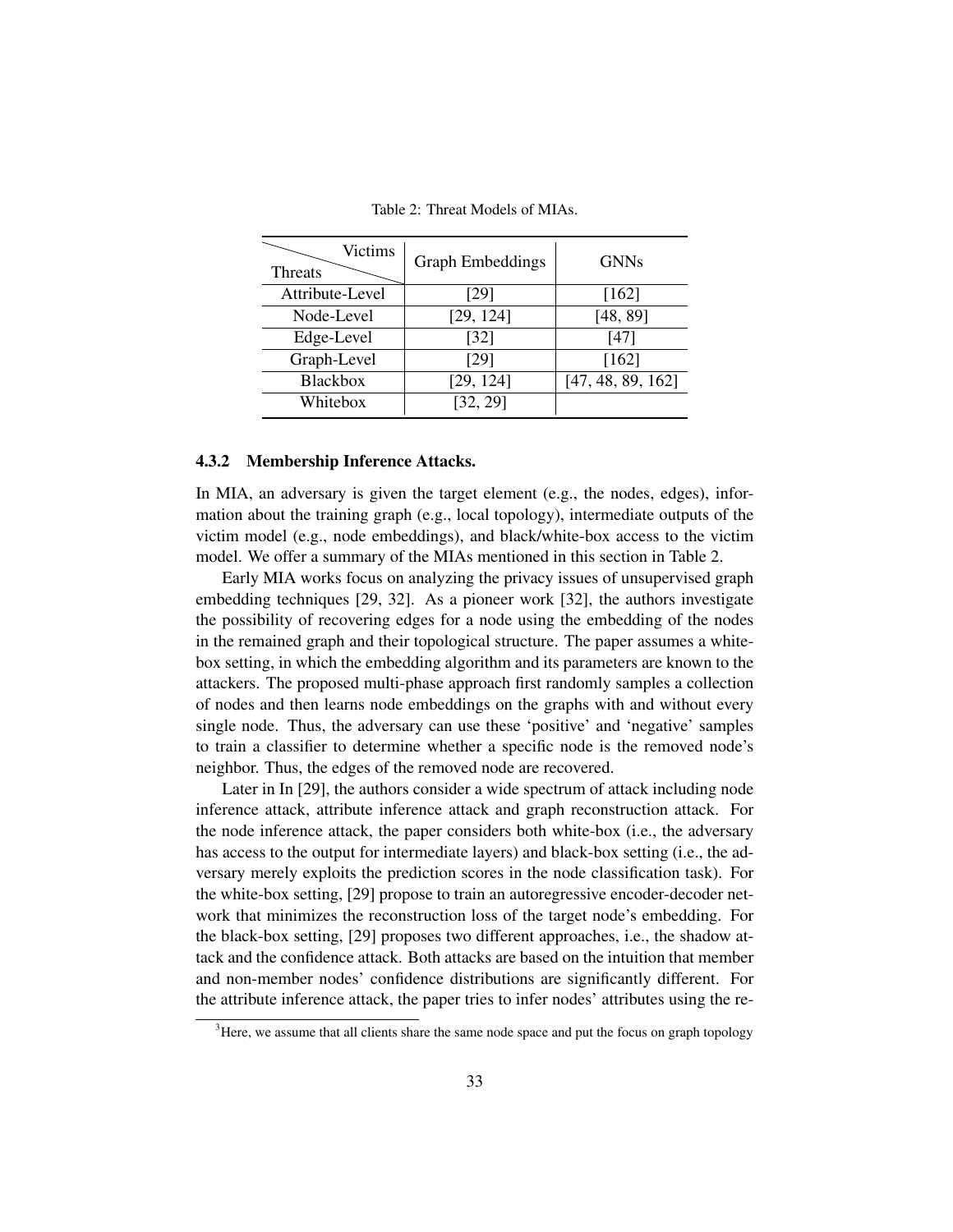leased node embeddings. This is done by training an supervised model that takes node embeddings as inputs to predict sensitive, hidden attributes. For the graph reconstruction attack, the attacker is also given access to the node embeddings of a subgraph. To accomplish the reconstruction task, the adversary samples additional graphs that have the same distribution as the target graph. The additional graphs are used to train an encoder-decoder model that reconstructs a graph from its publicly released node embeddings. With the trained encoder-decoder model, the attacker can reconstruct the target graph.

Apart from graph embedding, there are also some works that expand MIA to more complicated graph neural networks (GNNs). He et al. [\[48\]](#page-41-9) performed the first systemical study on node-level membership inference attacks against GNNs, which aims to infer whether a given node  $v$  is used to train a target GNN model or not. The paper assumes a black-box setting, i.e., the adversary can merely query the target model to get predictions. Under such a setting, the paper proposes a multi-phase approach that includes shadow model training, attack model training, and membership inference. The shadow model, which replicates the behavior of the target model, is trained on an additional graph that follows the same data distribution as the target model's training set. The attack model is trained to predict whether a node is from a specific graph. Specifically, the adversary first queries the shadow model with 0-hop queries (the target node and a self-loop) and 2-hop queries (target node's 2-hop subgraphs) of nodes to get the prediction vector. The prediction vector is then fed into the attack model A to obtain the membership prediction. Thus, the membership attack is accomplished. The concurrent work [\[89\]](#page-45-8) also conducts node membership inference attack on GNNs under the black-box setting. The proposed attack is similar to [\[48\]](#page-41-9) and the major difference is that [\[89\]](#page-45-8) proposes to use target node's L-hop neighbors to query the shadow model and get prediction vectors. Recently work [\[124\]](#page-48-8) evaluates the privacy threats on heterogeneous knowledge graphs. The paper proposes three types of membership inference attacks: transfer attacks (TAs), prediction loss-based attacks (PLAs), and prediction correctness-based attacks (PCAs). Like [\[89\]](#page-45-8) this paper also assumes that the adversary has black-box access to the target KGE model and can build a shadow dataset.

In addition to node-level membership attacks, some works also focus on conducting graph MIA on edge and graph level. In [\[47\]](#page-40-8), the authors investigate the threat of edge membership inference attack, whose goal is to infer whether a given pair of nodes  $u$  and  $v$  are connected in the target graph. The authors assume the adversary can only obtain nodes' posteriors by querying the target model, i.e., blackbox setting. Also, the adversary knows the target training set's nodes' attributes, part of the target training graph and an additional shadow dataset. The paper introduces eight attacks and the intuition behind these attacks is that *two nodes are*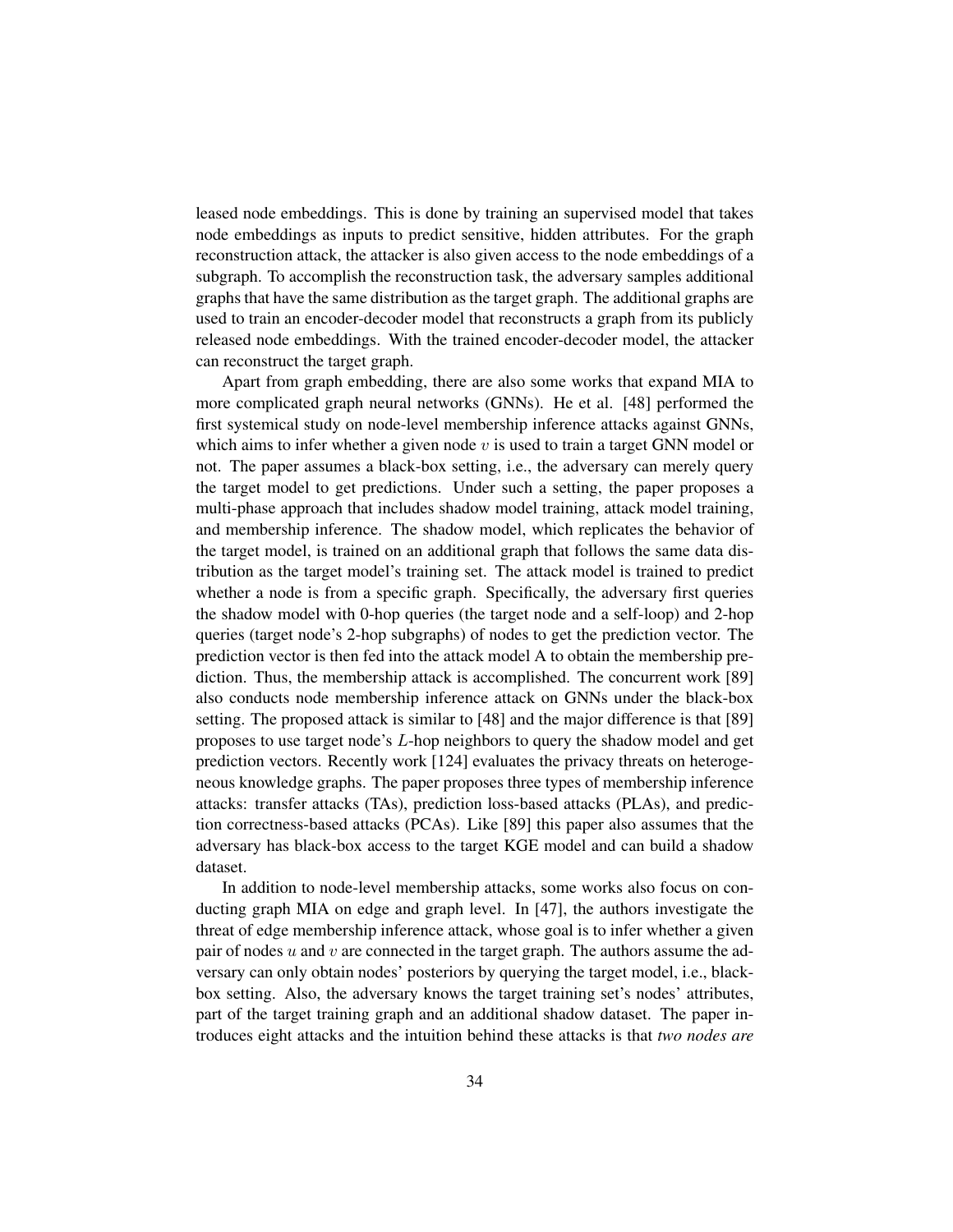*more likely to be linked if they share more similar attributes and/or predictions from the target GNN model.* Based on such an intuition, the proposed attacks transfer the knowledge from the shadow dataset to the target dataset to launch the attack. [\[162\]](#page-52-8) further expand the membership attack to attribute-level and graph-level. It considers the scenario that the victim GNN releases the learned graph embeddings (aggregation of node embeddings) to third parties. The adversary can then rely on the released graph embeddings, and the black-box access to the target victim model to infer the sensitive information on the GNN's train graph. The sensitive information includes graph properties (properties inference attack), graph topology (graph reconstruction attacks), and subgraphs (subgraph memberships inference attack). The attack approach is similar to [\[48\]](#page-41-9) and the major difference is that the authors design different attack models and training tasks for the aforementioned membership attacks.

#### 4.3.3 Model Extraction Attacks

Apart from the data-level privacy threat, i.e., membership inference attack, graph learning models are also vulnerable to model-level threats, i.e., model extractions attacks (MEA). MEA aims to construct a model that achieves similar performance to the target model (e.g., similar overall performance or similar prediction distributions). The first MEA approach against GNN models is proposed in [\[125\]](#page-48-9). In [\[125\]](#page-48-9), the authors first formulate multiple threat models in which attackers are granted different capabilities (i.e., whether the attacker can access node attributes, connections, and the shadow dataset). Then the authors propose attack approaches that utilize the capability in each threat model to launch the attacks. The intuition behind the attack is to reconstruct the missing nodes attributes (or edges) based on the existing edges (or attributes) and the auxiliary shadow graph. Then a surrogate model is trained on the reconstructed graph to duplicate the behavior of the target model.

#### 4.4 Private Graph Learning

Although several federated graph learning methods have been studied, as presented in Section [4.2,](#page-29-0) the privacy issues in them have also attracted a lot of attention recently. For example, the leak of gradient or hidden embedding during federated learning may cause kinds of attacks, e.g., model inversion attack on GNN models [\[160\]](#page-52-9).

Existing work has proposed different solutions toward private graph learning. Technically, we divide them into two types, i.e., differential privacy (DP) based and secure multi-party computation (MPC) based. The former incorporates DP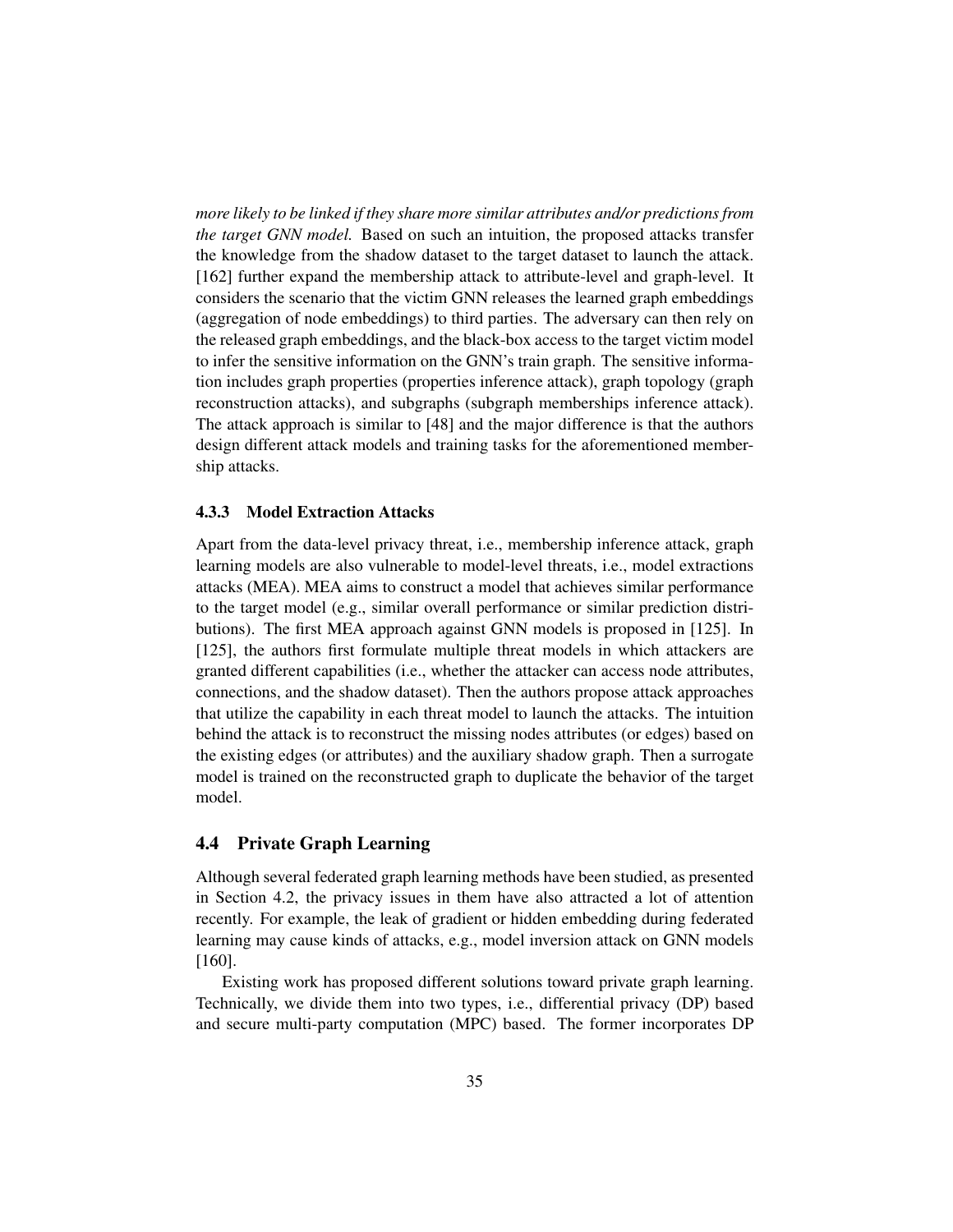to build private graph learning models with formal privacy guarantees, while the later leverages MPC techniques, e.g., secret sharing, to build provable-secure graph learning models. For example, the authors in [\[102\]](#page-46-9) develop a privacy-preserving, architecture-agnostic GNN learning algorithm based on local DP, and the authors in [\[95,](#page-45-7) [53\]](#page-41-8) propose a differentially-private gradient-based training paradigm for GNN. The authors in [\[16\]](#page-37-2) propose a secure multi-party computation (MPC) based private graph learning strategy. In it, the the forward computation of graph representation learning is divided into three steps, i.e., secure initial node embedding generation, secure embedding propagation, and secure loss computation. The linear computations in each step could be done directly by leveraging MPC techniques, e.g., secret sharing, while the non-linear computations could be approximated by high-order polynomials. DP based private graph learning has high efficiency, however, there is a trade-off between privacy and utility. In contrast, MPC based private graph learning can achieve comparable performance with plaintext graph learning models, but it comes with serious efficiency cost.

# <span id="page-35-0"></span>5 Conclusion

Deep graph learning (DGL) are widely studied recently but the trustworthiness of DGL models is still less explored. This survey provides a systematic and comprehensive overview of trustworthy graph learning (TwGL) from three fundamental aspects, i.e., reliability, explainability and privacy. Specifically, we first introduce the reliability of DGL against three threats, including inherent noise, distribution shift and adversarial attacks. Then we provide detailed review on graph explainability techniques and corresponding applications. We followed by giving research overview on privacy protection on DGL from federated graph learning, privacy inference attack and private enhancing techniques. Finally, we highlight several challenges and future directions which hold promising opportunities. As an emerging field, TwGL research is starting to gain significant interest and development. We hope our work can shed a light for researchers and practitioners to better understand the trustworthiness of DGL models, and potentially inspire additional interest and work on this promising research direction.

# **References**

<span id="page-35-1"></span>[1] Mohammed Adnan, Shivam Kalra, and Hamid R Tizhoosh. Representation learning of histopathology images using graph neural networks. In *Proceedings of the IEEE/CVF Conference on Computer Vision and Pattern Recognition Workshops*, pages 988–989, 2020.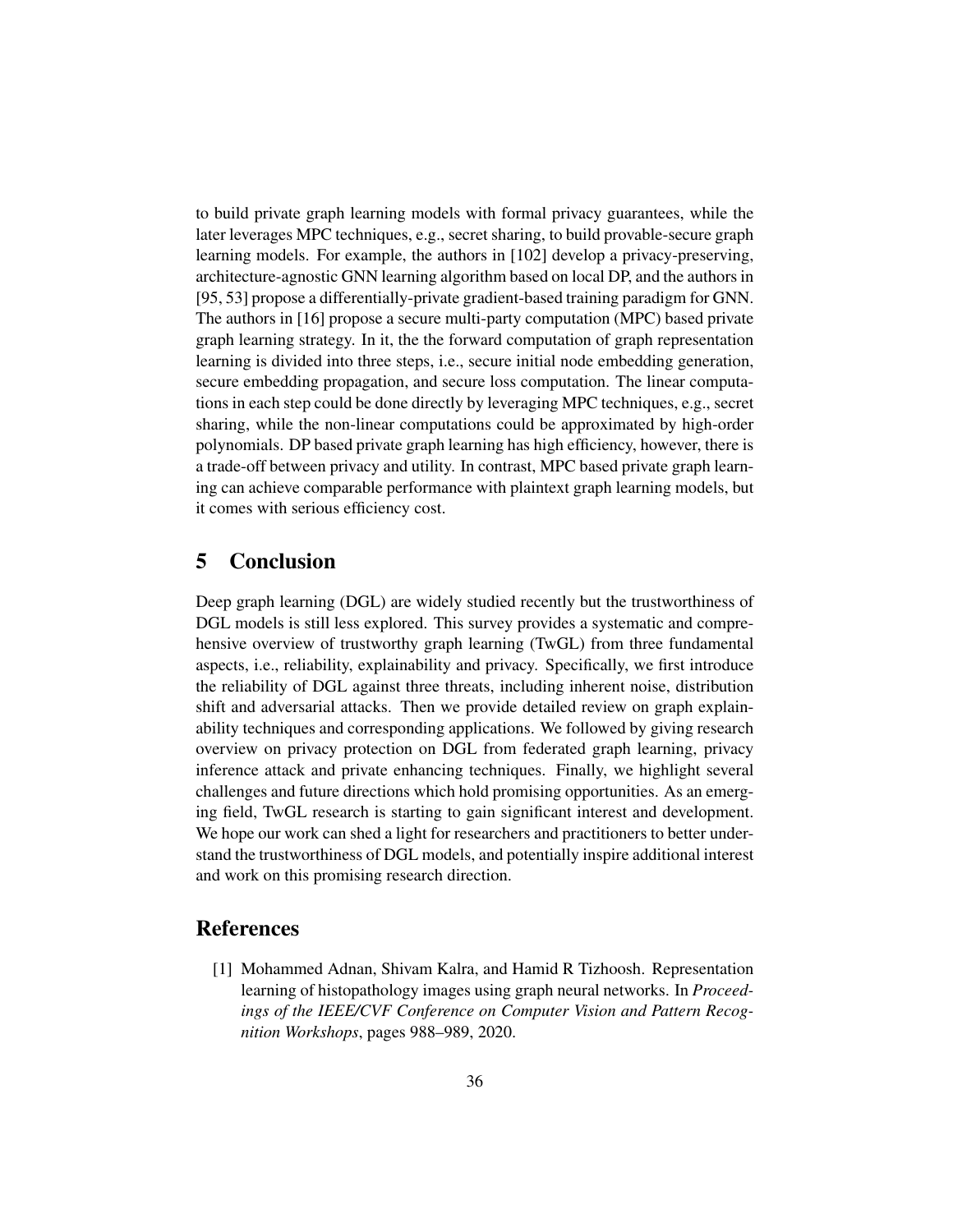- <span id="page-36-8"></span>[2] Réka Albert and Albert-László Barabási. Statistical mechanics of complex networks. *Reviews of modern physics*, 74(1):47, 2002.
- <span id="page-36-9"></span>[3] Deepak Anand, Shrey Gadiya, and Amit Sethi. Histographs: graphs in histopathology. In *Medical Imaging 2020: Digital Pathology*, volume 11320, page 113200O. International Society for Optics and Photonics, 2020.
- <span id="page-36-2"></span>[4] Martín Arjovsky, Léon Bottou, Ishaan Gulrajani, and David Lopez-Paz. Invariant risk minimization. *CoRR*, abs/1907.02893, 2019.
- <span id="page-36-5"></span>[5] Sebastian Bach, Alexander Binder, Gregoire Montavon, Frederick ´ Klauschen, Klaus-Robert Müller, and Wojciech Samek. On pixel-wise explanations for non-linear classifier decisions by layer-wise relevance propagation. *PloS one*, 10(7):e0130140, 2015.
- <span id="page-36-7"></span>[6] Mohit Bajaj, Lingyang Chu, Zi Yu Xue, Jian Pei, Lanjun Wang, Peter Cho-Ho Lam, and Yong Zhang. Robust counterfactual explanations on graph neural networks. *Advances in Neural Information Processing Systems*, 34, 2021.
- <span id="page-36-6"></span>[7] Federico Baldassarre and Hossein Azizpour. Explainability techniques for graph convolutional networks. *arXiv preprint arXiv:1905.13686*, 2019.
- <span id="page-36-1"></span>[8] Beatrice Bevilacqua, Yangze Zhou, and Bruno Ribeiro. Size-invariant graph representations for graph classification extrapolations. In Marina Meila and Tong Zhang, editors, *Proceedings of the 38th International Conference on Machine Learning, ICML 2021, 18-24 July 2021, Virtual Event*, volume 139 of *Proceedings of Machine Learning Research*, pages 837–851. PMLR, 2021.
- <span id="page-36-0"></span>[9] Tian Bian, Xi Xiao, Tingyang Xu, Peilin Zhao, Wenbing Huang, Yu Rong, and Junzhou Huang. Rumor detection on social media with bi-directional graph convolutional networks. In *Proceedings of the AAAI conference on artificial intelligence*, volume 34, pages 549–556, 2020.
- <span id="page-36-3"></span>[10] Ruichu Cai, Fengzhu Wu, Zijian Li, Pengfei Wei, Lingling Yi, and Kun Zhang. Graph domain adaptation: A generative view. *CoRR*, abs/2106.07482, 2021.
- <span id="page-36-4"></span>[11] Heng Chang, Yu Rong, Tingyang Xu, Yatao Bian, Shiji Zhou, Xin Wang, Junzhou Huang, and Wenwu Zhu. Not all low-pass filters are robust in graph convolutional networks. In A. Beygelzimer, Y. Dauphin, P. Liang, and J. Wortman Vaughan, editors, *Advances in Neural Information Processing Systems*, 2021.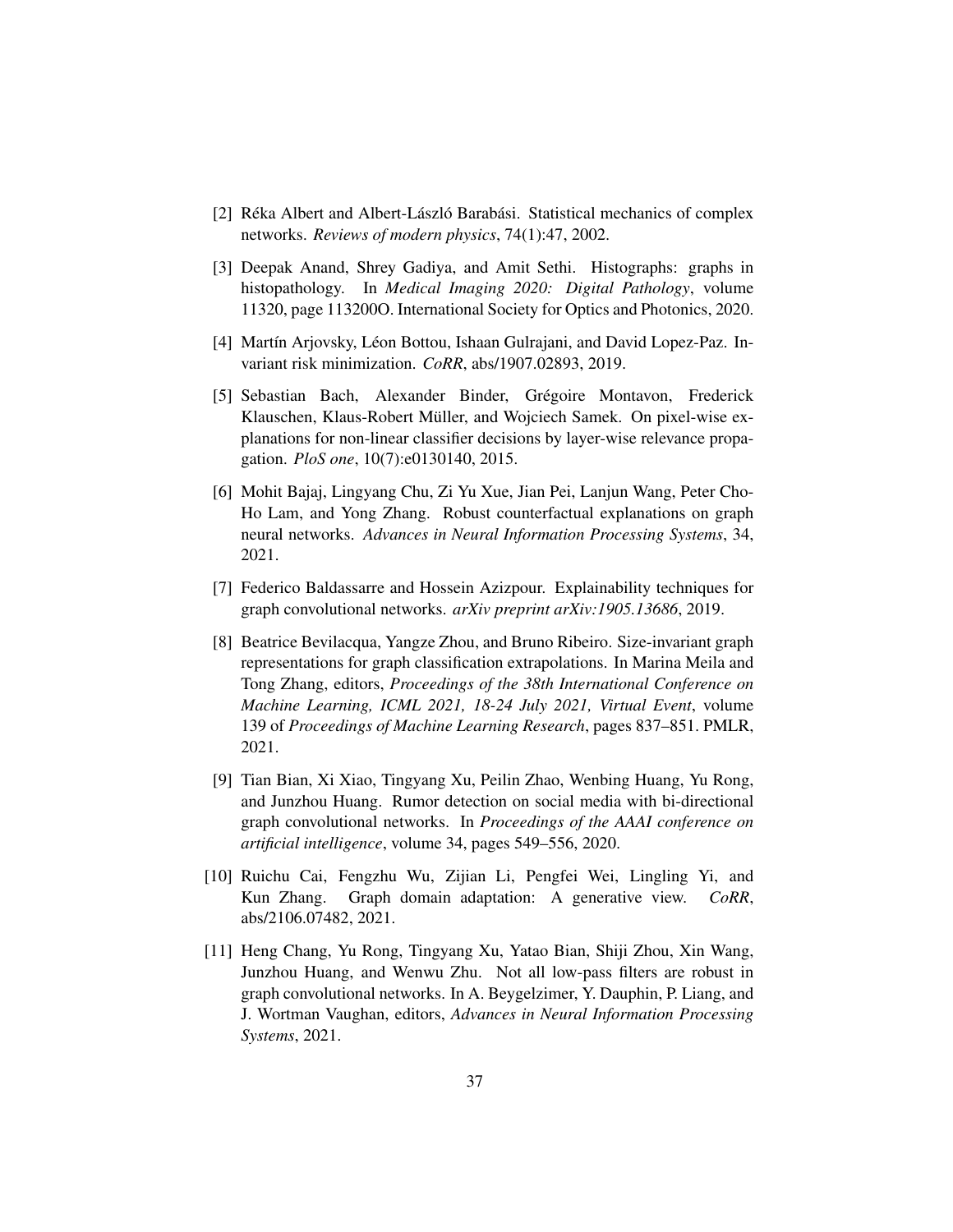- <span id="page-37-6"></span>[12] Heng Chang, Yu Rong, Tingyang Xu, Wenbing Huang, Honglei Zhang, Peng Cui, Xin Wang, Wenwu Zhu, and Junzhou Huang. Adversarial attack framework on graph embedding models with limited knowledge. *IEEE Transactions on Knowledge and Data Engineering*, 2022.
- <span id="page-37-1"></span>[13] Heng Chang, Yu Rong, Tingyang Xu, Wenbing Huang, Honglei Zhang, Peng Cui, Wenwu Zhu, and Junzhou Huang. A restricted black-box adversarial framework towards attacking graph embedding models. In *Proceedings of the AAAI Conference on Artificial Intelligence*, volume 34, pages 3389–3396, 2020.
- <span id="page-37-5"></span>[14] Heng Chang, Yu Rong, Tingyang Xu, Wenbing Huang, Honglei Zhang, Peng Cui, Wenwu Zhu, and Junzhou Huang. A restricted black-box adversarial framework towards attacking graph embedding models. In *AAAI*, pages 3389–3396. AAAI Press, 2020.
- <span id="page-37-7"></span>[15] Binghong Chen, Tianzhe Wang, Chengtao Li, Hanjun Dai, and Le Song. Molecule optimization by explainable evolution. In *International Conference on Learning Representations*, 2020.
- <span id="page-37-2"></span>[16] Chaochao Chen, Jamie Cui, Guanfeng Liu, Jia Wu, and Li Wang. Survey and open problems in privacy preserving knowledge graph: Merging, query, representation, completion and applications. *arXiv preprint arXiv:2011.10180*, 2020.
- <span id="page-37-8"></span>[17] Chuan Chen, Weibo Hu, Ziyue Xu, and Zibin Zheng. Fedgl: federated graph learning framework with global self-supervision. *arXiv preprint arXiv:2105.03170*, 2021.
- <span id="page-37-4"></span>[18] Jie Chen, Tengfei Ma, and Cao Xiao. Fastgcn: Fast learning with graph convolutional networks via importance sampling. In *International Conference on Learning Representations*, 2018.
- <span id="page-37-0"></span>[19] Liang Chen, Jintang Li, Jiaying Peng, Tao Xie, Zengxu Cao, Kun Xu, Xiangnan He, and Zibin Zheng. A survey of adversarial learning on graphs. *CoRR*, abs/2003.05730, 2020.
- <span id="page-37-3"></span>[20] Liang Chen, Jintang Li, Qibiao Peng, Yang Liu, Zibin Zheng, and Carl Yang. Understanding structural vulnerability in graph convolutional networks. In *IJCAI*, pages 2249–2255. International Joint Conferences on Artificial Intelligence Organization, 8 2021. Main Track.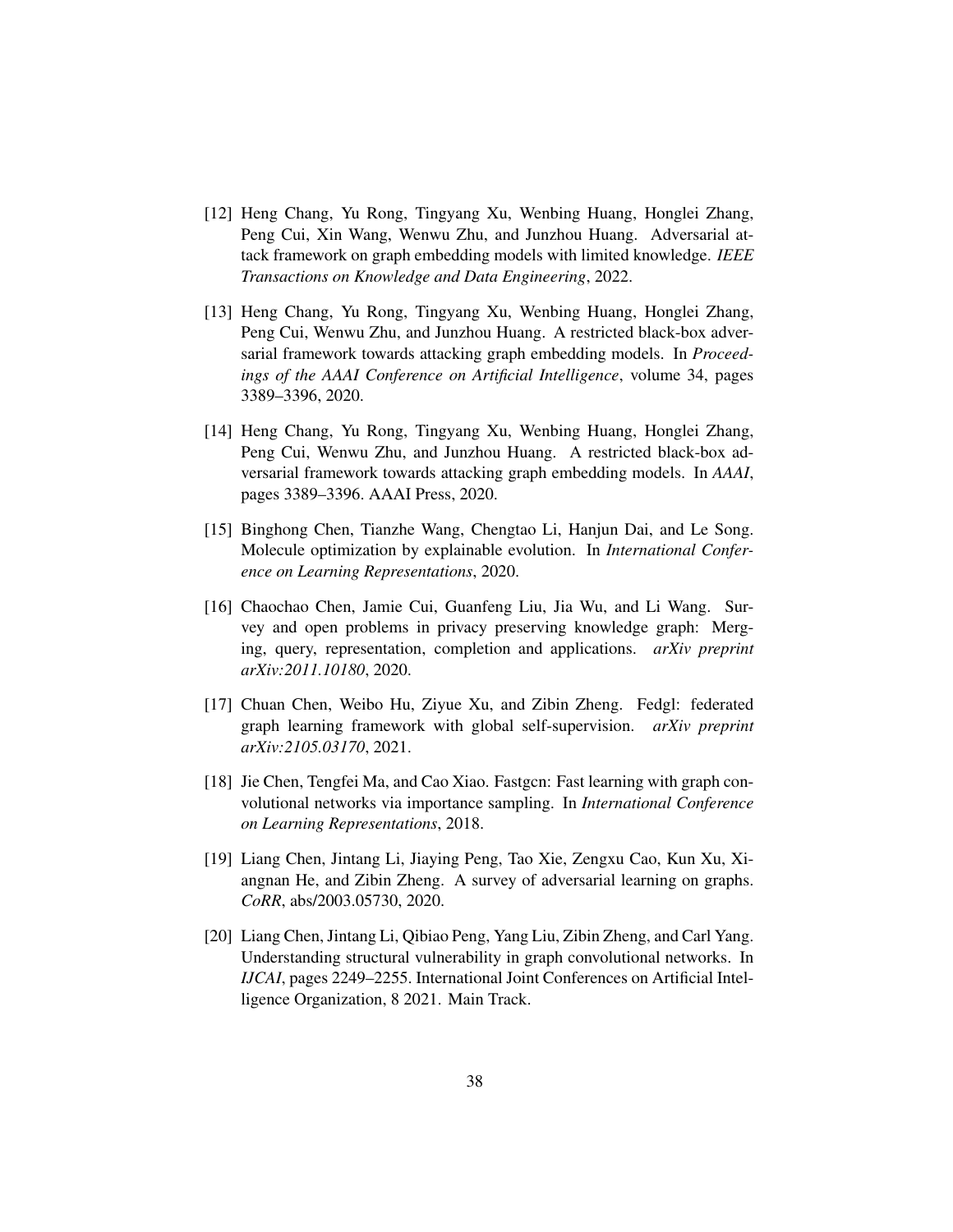- <span id="page-38-3"></span>[21] Yongqiang Chen, Han Yang, Yonggang Zhang, MA KAILI, Tongliang Liu, Bo Han, and James Cheng. Understanding and improving graph injection attack by promoting unnoticeability. In *International Conference on Learning Representations*, 2022.
- <span id="page-38-2"></span>[22] Yu Chen, Lingfei Wu, and Mohammed Zaki. Iterative deep graph learning for graph neural networks: Better and robust node embeddings. *Advances in Neural Information Processing Systems*, 33, 2020.
- <span id="page-38-4"></span>[23] Dawei Cheng, Fangzhou Yang, Sheng Xiang, and Jin Liu. Financial time series forecasting with multi-modality graph neural network. *Pattern Recognition*, 121:108218, 2022.
- <span id="page-38-1"></span>[24] Enyan Dai, Charu Aggarwal, and Suhang Wang. Nrgnn: Learning a label noise-resistant graph neural network on sparsely and noisily labeled graphs. In *KDD '21: The 27th ACM SIGKDD Conference on Knowledge Discovery and Data Mining, Virtual Event, Singapore, August 14-18, 2021*, pages 227– 236. ACM, 2021.
- <span id="page-38-5"></span>[25] Enyan Dai and Suhang Wang. Towards self-explainable graph neural network. In *Proceedings of the 30th ACM International Conference on Information & Knowledge Management*, pages 302–311, 2021.
- <span id="page-38-7"></span>[26] Asim Kumar Debnath, Rosa L Lopez de Compadre, Gargi Debnath, Alan J Shusterman, and Corwin Hansch. Structure-activity relationship of mutagenic aromatic and heteroaromatic nitro compounds. correlation with molecular orbital energies and hydrophobicity. *Journal of medicinal chemistry*, 34(2):786–797, 1991.
- <span id="page-38-6"></span>[27] Li Dong, Furu Wei, Chuanqi Tan, Duyu Tang, Ming Zhou, and Ke Xu. Adaptive recursive neural network for target-dependent twitter sentiment classification. In *Proceedings of the 52nd annual meeting of the association for computational linguistics (volume 2: Short papers)*, pages 49–54, 2014.
- <span id="page-38-0"></span>[28] Yingtong Dou, Zhiwei Liu, Li Sun, Yutong Deng, Hao Peng, and Philip S. Yu. Enhancing graph neural network-based fraud detectors against camouflaged fraudsters. In Mathieu d'Aquin, Stefan Dietze, Claudia Hauff, Edward Curry, and Philippe Cudré-Mauroux, editors, *CIKM '20: The 29th ACM International Conference on Information and Knowledge Management, Virtual Event, Ireland, October 19-23, 2020*, pages 315–324. ACM, 2020.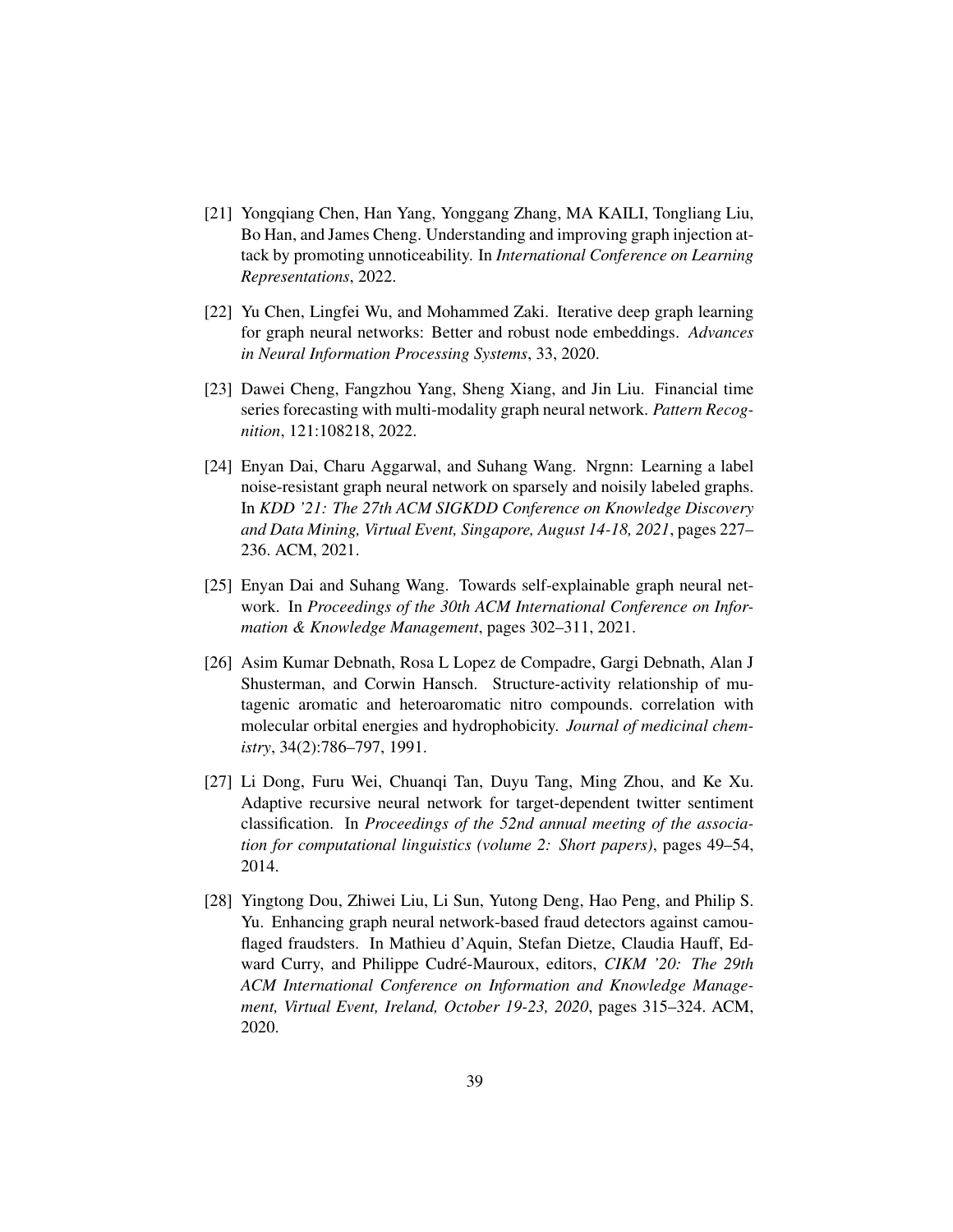- <span id="page-39-8"></span>[29] Vasisht Duddu, Antoine Boutet, and Virat Shejwalkar. Quantifying privacy leakage in graph embedding. In Max Mühlhäuser, George C. Polyzos, Florian Michahelles, Alejandro Sánchez Guinea, and Lin Wang, editors, Mo*biQuitous '20: Computing, Networking and Services, Virtual Event / Darmstadt, Germany, December 7-9, 2020*, pages 76–85. ACM, 2020.
- <span id="page-39-5"></span>[30] Alexandre Duval and Fragkiskos D Malliaros. Graphsvx: Shapley value explanations for graph neural networks. *arXiv preprint arXiv:2104.10482*, 2021.
- <span id="page-39-7"></span>[31] Cynthia Dwork. Differential privacy. In Henk C. A. van Tilborg and Sushil Jajodia, editors, *Encyclopedia of Cryptography and Security, 2nd Ed*, pages 338–340. Springer, 2011.
- <span id="page-39-9"></span>[32] Michael Ellers, Michael Cochez, Tobias Schumacher, Markus Strohmaier, and Florian Lemmerich. Privacy attacks on network embeddings. *CoRR*, abs/1912.10979, 2019.
- <span id="page-39-0"></span>[33] Negin Entezari, Saba A. Al-Sayouri, Amirali Darvishzadeh, and Evangelos E. Papalexakis. All you need is low (rank): Defending against adversarial attacks on graphs. In *WSDM*, pages 169–177, 2020.
- <span id="page-39-1"></span>[34] Fuli Feng, Xiangnan He, Jie Tang, and Tat-Seng Chua. Graph adversarial training: Dynamically regularizing based on graph structure. *IEEE Trans. Knowl. Data Eng.*, 33(6):2493–2504, 2021.
- <span id="page-39-4"></span>[35] Qizhang Feng, Ninghao Liu, Fan Yang, Ruixiang Tang, Mengnan Du, and Hu Xia. Decomposition based explanation for graph neural networks. *ICLR*, 2022.
- <span id="page-39-2"></span>[36] Valeria Fionda. Networks in biology. In Shoba Ranganathan, Michael Gribskov, Kenta Nakai, and Christian Schönbach, editors, *Encyclopedia of Bioinformatics and Computational Biology*, pages 915–921. Academic Press, Oxford, 2019.
- <span id="page-39-3"></span>[37] Guoji Fu, Peilin Zhao, and Yatao Bian. p-laplacian based graph neural networks. *arXiv preprint arXiv:2111.07337*, 2021.
- <span id="page-39-6"></span>[38] Thorben Funke, Megha Khosla, and Avishek Anand. Zorro: Valid, sparse, and stable explanations in graph neural networks. *arXiv preprint arXiv:2105.08621*, 2021.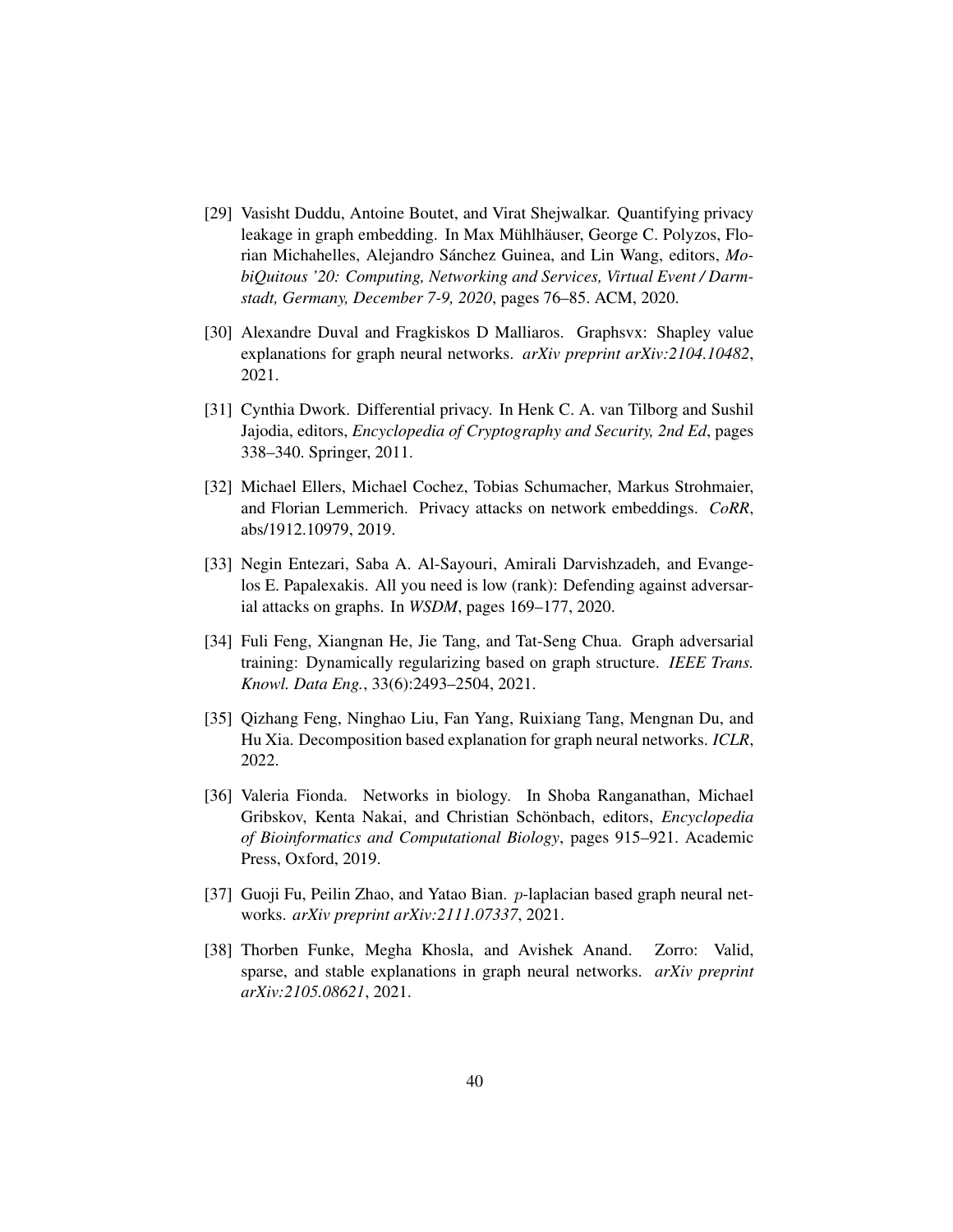- <span id="page-40-5"></span>[39] Yaroslav Ganin and Victor S. Lempitsky. Unsupervised domain adaptation by backpropagation. In Francis R. Bach and David M. Blei, editors, *Proceedings of the 32nd International Conference on Machine Learning, ICML 2015, Lille, France, 6-11 July 2015*, volume 37 of *JMLR Workshop and Conference Proceedings*, pages 1180–1189. JMLR.org, 2015.
- <span id="page-40-2"></span>[40] Simon Geisler, Tobias Schmidt, Hakan Sirin, Daniel Zügner, Aleksandar Bojchevski, and Stephan Günnemann. Robustness of graph neural networks at scale. *Advances in Neural Information Processing Systems*, 34, 2021.
- <span id="page-40-0"></span>[41] Jeff Guo, Jon Paul Janet, Matthias R Bauer, Eva Nittinger, Kathryn A Giblin, Kostas Papadopoulos, Alexey Voronov, Atanas Patronov, Ola Engkvist, and Christian Margreitter. Dockstream: A docking wrapper to enhance de novo molecular design. 2021.
- <span id="page-40-3"></span>[42] Will Hamilton, Zhitao Ying, and Jure Leskovec. Inductive representation learning on large graphs. *Advances in neural information processing systems*, 30, 2017.
- <span id="page-40-1"></span>[43] Kehang Han, Balaji Lakshminarayanan, and Jeremiah Zhe Liu. Reliable graph neural networks for drug discovery under distributional shift. In *NeurIPS 2021 Workshop on Distribution Shifts: Connecting Methods and Applications*, 2021.
- <span id="page-40-6"></span>[44] Zhen Han, Peng Chen, Yunpu Ma, and Volker Tresp. Explainable subgraph reasoning for forecasting on temporal knowledge graphs. In *International Conference on Learning Representations*, 2020.
- <span id="page-40-4"></span>[45] Arman Hasanzadeh, Ehsan Hajiramezanali, Shahin Boluki, Mingyuan Zhou, Nick Duffield, Krishna Narayanan, and Xiaoning Qian. Bayesian graph neural networks with adaptive connection sampling. In *International conference on machine learning*, pages 4094–4104. PMLR, 2020.
- <span id="page-40-7"></span>[46] Chaoyang He, Keshav Balasubramanian, Emir Ceyani, Yu Rong, Peilin Zhao, Junzhou Huang, Murali Annavaram, and Salman Avestimehr. Fedgraphnn: A federated learning system and benchmark for graph neural networks. *CoRR*, abs/2104.07145, 2021.
- <span id="page-40-8"></span>[47] Xinlei He, Jinyuan Jia, Michael Backes, Neil Zhenqiang Gong, and Yang Zhang. Stealing links from graph neural networks. In Michael Bailey and Rachel Greenstadt, editors, *30th USENIX Security Symposium, USENIX Security 2021, August 11-13, 2021*, pages 2669–2686. USENIX Association, 2021.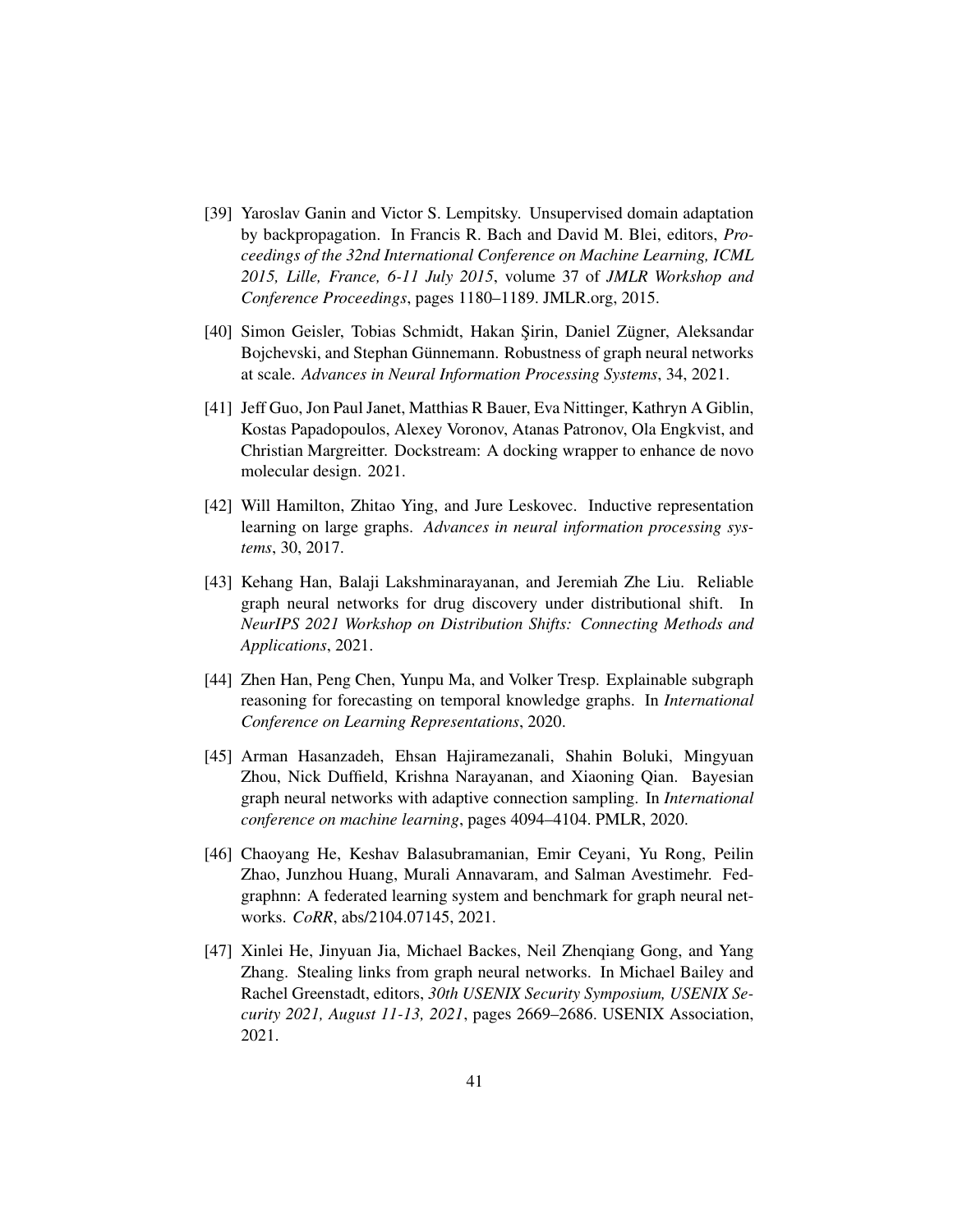- <span id="page-41-9"></span>[48] Xinlei He, Rui Wen, Yixin Wu, Michael Backes, Yun Shen, and Yang Zhang. Node-level membership inference attacks against graph neural networks. *CoRR*, abs/2102.05429, 2021.
- <span id="page-41-6"></span>[49] Ryan Henderson, Djork-Arné Clevert, and Floriane Montanari. Improving molecular graph neural network explainability with orthonormalization and induced sparsity. *arXiv preprint arXiv:2105.04854*, 2021.
- <span id="page-41-0"></span>[50] Huiting Hong, Xin Li, Yuangang Pan, and Ivor W. Tsang. Domainadversarial network alignment. *CoRR*, abs/1908.05429, 2019.
- <span id="page-41-2"></span>[51] Chengbin Hou, Guoji Fu, Peng Yang, Shan He, and Ke Tang. Robust dynamic network embedding via ensembles. *arXiv preprint arXiv:2105.14557*, 2021.
- <span id="page-41-4"></span>[52] Qiang Huang, Makoto Yamada, Yuan Tian, Dinesh Singh, Dawei Yin, and Yi Chang. Graphlime: Local interpretable model explanations for graph neural networks. *arXiv preprint arXiv:2001.06216*, 2020.
- <span id="page-41-8"></span>[53] Timour Igamberdiev and Ivan Habernal. Privacy-preserving graph convolutional networks for text classification. *arXiv preprint arXiv:2102.09604*, 2021.
- <span id="page-41-1"></span>[54] Eric Jang, Shixiang Gu, and Ben Poole. Categorical reparameterization with gumbel-softmax. In *5th International Conference on Learning Representations, ICLR 2017, Toulon, France, April 24-26, 2017, Conference Track Proceedings*. OpenReview.net, 2017.
- <span id="page-41-5"></span>[55] Guillaume Jaume, Pushpak Pati, Valentin Anklin, Antonio Foncubierta, and Maria Gabrani. Histocartography: A toolkit for graph analytics in digital pathology. In *MICCAI Workshop on Computational Pathology*, pages 117– 128. PMLR, 2021.
- <span id="page-41-3"></span>[56] Guillaume Jaume, Pushpak Pati, Behzad Bozorgtabar, Antonio Foncubierta, Anna Maria Anniciello, Florinda Feroce, Tilman Rau, Jean-Philippe Thiran, Maria Gabrani, and Orcun Goksel. Quantifying explainers of graph neural networks in computational pathology. In *Proceedings of the IEEE/CVF Conference on Computer Vision and Pattern Recognition*, pages 8106–8116, 2021.
- <span id="page-41-7"></span>[57] Guillaume Jaume, Pushpak Pati, Antonio Foncubierta-Rodriguez, Florinda Feroce, Giosue Scognamiglio, Anna Maria Anniciello, Jean-Philippe Thiran, Orcun Goksel, and Maria Gabrani. Towards explainable graph representations in digital pathology. *arXiv preprint arXiv:2007.00311*, 2020.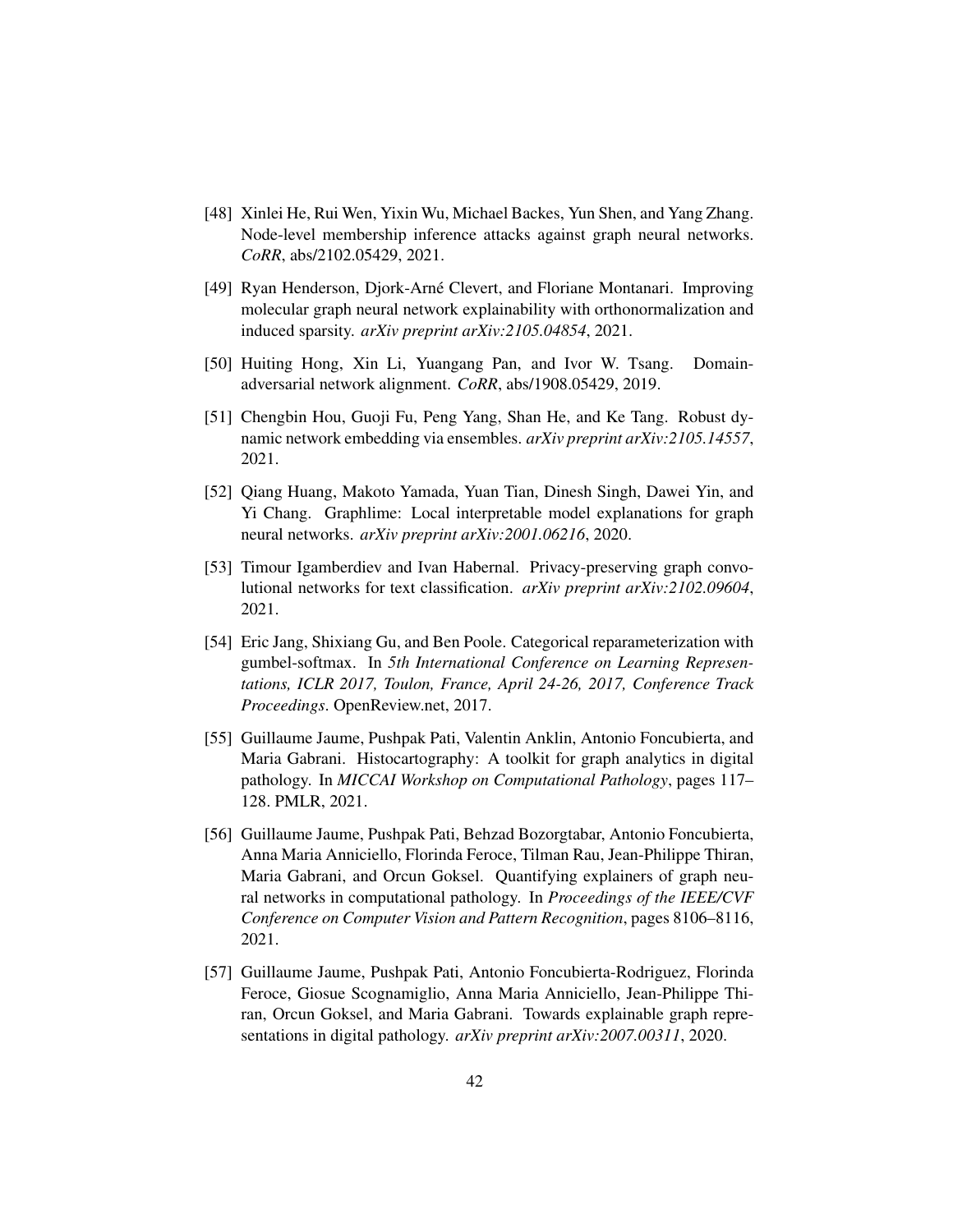- <span id="page-42-5"></span>[58] Yuanfeng Ji, Lu Zhang, Jiaxiang Wu, Bingzhe Wu, Long-Kai Huang, Tingyang Xu, Yu Rong, Lanqing Li, Jie Ren, Ding Xue, Houtim Lai, Shaoyong Xu, Jing Feng, Wei Liu, Ping Luo, Shuigeng Zhou, Junzhou Huang, Peilin Zhao, and Yatao Bian. DrugOOD: Out-of-Distribution (OOD) Dataset Curator and Benchmark for AI-aided Drug Discovery – A Focus on Affinity Prediction Problems with Noise Annotations. *arXiv e-prints*, January 2022.
- <span id="page-42-7"></span>[59] Hongwei Jin and Xinhua Zhang. Latent adversarial training of graph convolution networks. In *ICML Workshop on Learning and Reasoning with Graph-Structured Representations*, 2019.
- <span id="page-42-1"></span>[60] Wei Jin, Yaxin Li, Han Xu, Yiqi Wang, and Jiliang Tang. Adversarial attacks and defenses on graphs: A review and empirical study. *CoRR*, abs/2003.00653, 2020.
- <span id="page-42-4"></span>[61] Wei Jin, Yao Ma, Xiaorui Liu, Xianfeng Tang, Suhang Wang, and Jiliang Tang. Graph structure learning for robust graph neural networks. In *KDD*, pages 66–74. Association for Computing Machinery, 2020.
- <span id="page-42-10"></span>[62] Wengong Jin et al. Multi-objective molecule generation using interpretable substructures. In *ICML*, 2020.
- <span id="page-42-8"></span>[63] Thomas N Kipf and Max Welling. Semi-supervised classification with graph convolutional networks. *arXiv preprint arXiv:1609.02907*, 2016.
- <span id="page-42-3"></span>[64] Kezhi Kong, Guohao Li, Mucong Ding, Zuxuan Wu, Chen Zhu, Bernard Ghanem, Gavin Taylor, and Tom Goldstein. FLAG: adversarial data augmentation for graph neural networks. *CoRR*, abs/2010.09891, 2020.
- <span id="page-42-2"></span>[65] Oyku Deniz Kose and Yanning Shen. Fair node representation learning via adaptive data augmentation, 2022.
- <span id="page-42-9"></span>[66] Guohao Li, Matthias Muller, Ali Thabet, and Bernard Ghanem. Deepgcns: Can gcns go as deep as cnns? In *Proceedings of the IEEE/CVF international conference on computer vision*, pages 9267–9276, 2019.
- <span id="page-42-0"></span>[67] Jia Li, Yu Rong, Hong Cheng, Helen Meng, Wenbing Huang, and Junzhou Huang. Semi-supervised graph classification: A hierarchical graph perspective. In *The World Wide Web Conference*, pages 972–982, 2019.
- <span id="page-42-6"></span>[68] Jintang Li, Jie Liao, Ruofan Wu, Liang Chen, Changhua Meng, Zibin Zheng, and Weiqiang Wang. Guard: Graph universal adversarial defense. *arXiv preprint arXiv: Arxiv-2204.09803*, 2022.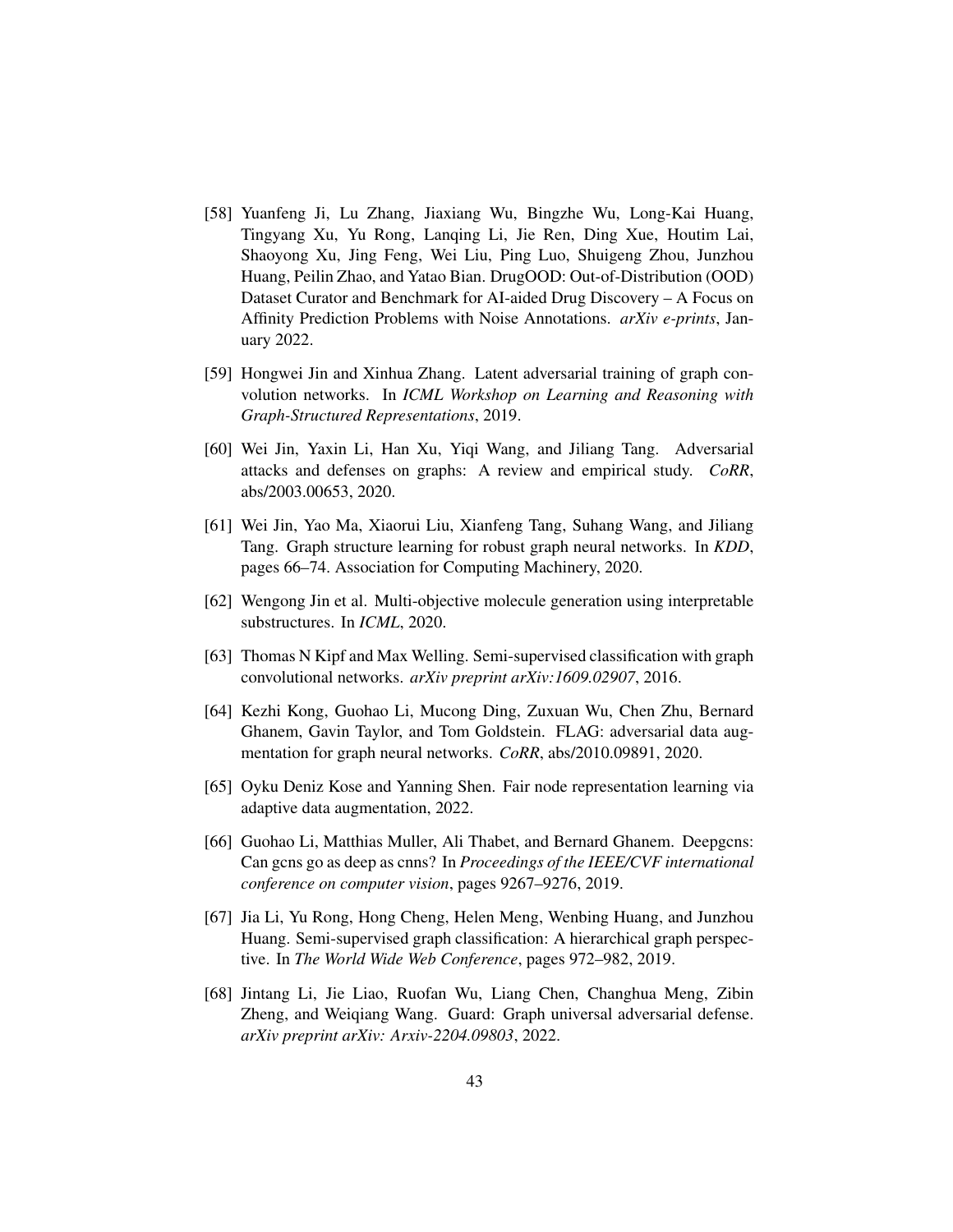- <span id="page-43-3"></span>[69] Jintang Li, Tao Xie, Chen Liang, Fenfang Xie, Xiangnan He, and Zibin Zheng. Adversarial attack on large scale graph. *TKDE*, pages 1–1, 2021.
- <span id="page-43-0"></span>[70] Peibo Li, Yixing Yang, Maurice Pagnucco, and Yang Song. Explainability in graph neural networks: An experimental survey. *CoRR*, abs/2203.09258, 2022.
- <span id="page-43-9"></span>[71] Ruoyu Li, Jiawen Yao, Xinliang Zhu, Yeqing Li, and Junzhou Huang. Graph cnn for survival analysis on whole slide pathological images. In *International Conference on Medical Image Computing and Computer-Assisted Intervention*, pages 174–182. Springer, 2018.
- <span id="page-43-1"></span>[72] Yayong Li, Jie Yin, and Ling Chen. Unified robust training for graph neural networks against label noise. In *Pacific-Asia Conference on Knowledge Discovery and Data Mining*, pages 528–540. Springer, 2021.
- <span id="page-43-6"></span>[73] Wanyu Lin, Hao Lan, and Baochun Li. Generative causal explanations for graph neural networks. *arXiv preprint arXiv:2104.06643*, 2021.
- <span id="page-43-4"></span>[74] Xiaorui Liu, Jiayuan Ding, Wei Jin, Han Xu, Yao Ma, Zitao Liu, and Jiliang Tang. Graph neural networks with adaptive residual. In *Thirty-Fifth Conference on Neural Information Processing Systems*, 2021.
- <span id="page-43-2"></span>[75] Xiaorui Liu, Wei Jin, Yao Ma, Yaxin Li, Hua Liu, Yiqi Wang, Ming Yan, and Jiliang Tang. Elastic graph neural networks. In *ICML*, volume 139 of *Proceedings of Machine Learning Research*, pages 6837–6849. PMLR, 2021.
- <span id="page-43-8"></span>[76] Yifei Liu, Chao Chen, Yazheng Liu, Xi Zhang, and Sihong Xie. Multiobjective explanations of gnn predictions. *International Conference on Data Mining*, 2021.
- <span id="page-43-10"></span>[77] Yushan Liu, Marcel Hildebrandt, Mitchell Joblin, Martin Ringsquandl, Rime Raissouni, and Volker Tresp. Neural multi-hop reasoning with logical rules on biomedical knowledge graphs. In *European Semantic Web Conference*, pages 375–391. Springer, 2021.
- <span id="page-43-7"></span>[78] Ana Lucic, Maartje ter Hoeve, Gabriele Tolomei, Maarten de Rijke, and Fabrizio Silvestri. Cf-gnnexplainer: Counterfactual explanations for graph neural networks. *arXiv preprint arXiv:2102.03322*, 2021.
- <span id="page-43-5"></span>[79] Dongsheng Luo, Wei Cheng, Dongkuan Xu, Wenchao Yu, Bo Zong, Haifeng Chen, and Xiang Zhang. Parameterized explainer for graph neural network. *Advances in neural information processing systems*, 2020.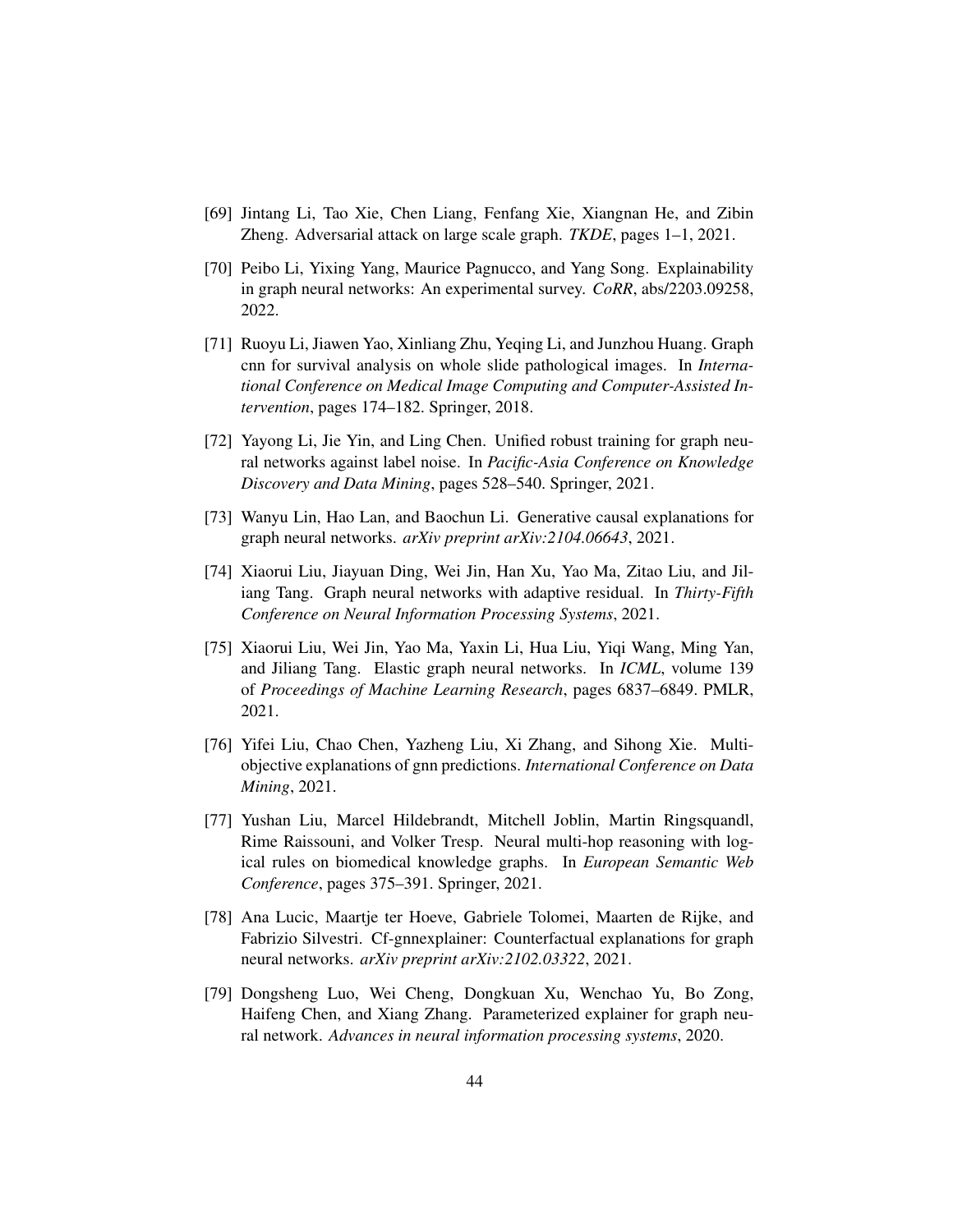- <span id="page-44-3"></span>[80] Dongsheng Luo, Wei Cheng, Wenchao Yu, Bo Zong, Jingchao Ni, Haifeng Chen, and Xiang Zhang. Learning to drop: Robust graph neural network via topological denoising. In *Proceedings of the 14th ACM International Conference on Web Search and Data Mining*, pages 779–787, 2021.
- <span id="page-44-6"></span>[81] Hehuan Ma, Weizhi An, Yuhong Wang, Hongmao Sun, Ruili Huang, and Junzhou Huang. Deep graph learning with property augmentation for predicting drug-induced liver injury. *Chemical Research in Toxicology*, 34(2):495–506, 2020.
- <span id="page-44-1"></span>[82] Hehuan Ma, Yatao Bian, Yu Rong, Wenbing Huang, Tingyang Xu, Weiyang Xie, Geyan Ye, and Junzhou Huang. Cross-dependent graph neural networks for molecular property prediction. *Bioinformatics*, 38(7):2003–2009, 2022.
- <span id="page-44-2"></span>[83] Kelong Mao, Xi Xiao, Tingyang Xu, Yu Rong, Junzhou Huang, and Peilin Zhao. Molecular graph enhanced transformer for retrosynthesis prediction. *Neurocomputing*, 457:193–202, 2021.
- <span id="page-44-8"></span>[84] Brendan McMahan, Eider Moore, Daniel Ramage, Seth Hampson, and Blaise Aguera y Arcas. Communication-efficient learning of deep networks from decentralized data. In Aarti Singh and Xiaojin (Jerry) Zhu, editors, *Proceedings of the 20th International Conference on Artificial Intelligence and Statistics, AISTATS 2017, 20-22 April 2017, Fort Lauderdale, FL, USA*, volume 54 of *Proceedings of Machine Learning Research*, pages 1273– 1282. PMLR, 2017.
- <span id="page-44-0"></span>[85] Erxue Min, Yu Rong, Tingyang Xu, Yatao Bian, Peilin Zhao, Junzhou Huang, Da Luo, Kangyi Lin, and Sophia Ananiadou. Masked transformer for neighhourhood-aware click-through rate prediction. *arXiv preprint arXiv:2201.13311*, 2022.
- <span id="page-44-7"></span>[86] Pasquale Minervini, Sebastian Riedel, Pontus Stenetorp, Edward Grefenstette, and Tim Rocktäschel. Learning reasoning strategies in end-to-end differentiable proving. In *International Conference on Machine Learning*, pages 6938–6949. PMLR, 2020.
- <span id="page-44-4"></span>[87] Hoang NT, Choong Jun Jin, and Tsuyoshi Murata. Learning graph neural networks with noisy labels. *arXiv preprint arXiv:1905.01591*, 2019.
- <span id="page-44-5"></span>[88] Danilo Numeroso and Davide Bacciu. Meg: Generating molecular counterfactual explanations for deep graph networks. *arXiv preprint arXiv:2104.08060*, 2021.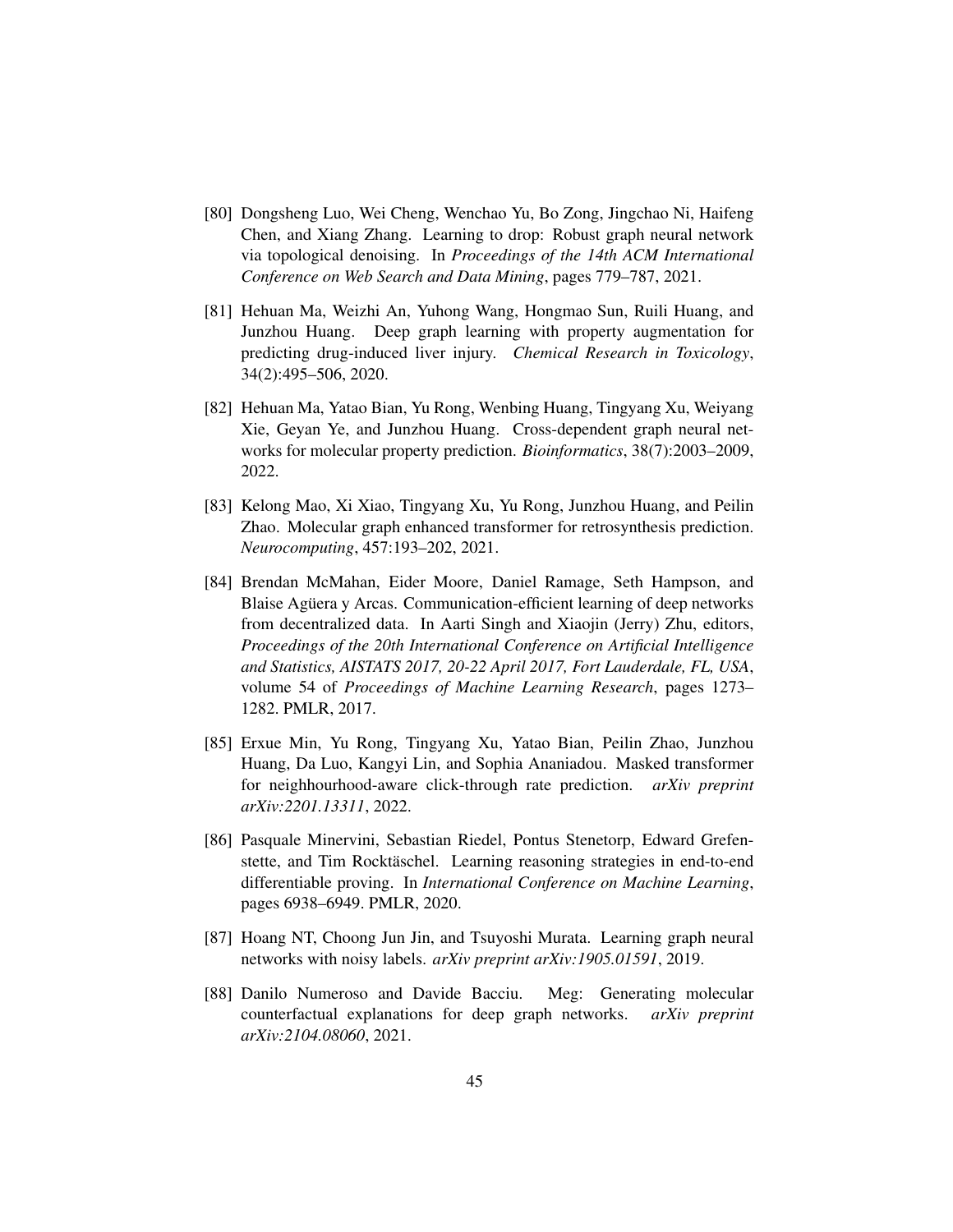- <span id="page-45-8"></span>[89] Iyiola E. Olatunji, Wolfgang Nejdl, and Megha Khosla. Membership inference attack on graph neural networks. *CoRR*, abs/2101.06570, 2021.
- <span id="page-45-2"></span>[90] Pál András Papp, Karolis Martinkus, Lukas Faber, and Roger Wattenhofer. Dropgnn: random dropouts increase the expressiveness of graph neural networks. *Advances in Neural Information Processing Systems*, 34, 2021.
- <span id="page-45-0"></span>[91] Eurpean Parliament. Regulation (eu) 2016/679 of the european parliament and of the council of 27 april 2016 on the protection of natural persons with regard to the processing of personal data and on the free movement of such data, and repealing directive 95/46/ec (general data protection regulation). *Official Journal of the European Union L*, 119(1), 2016.
- <span id="page-45-5"></span>[92] Pushpak Pati, Guillaume Jaume, Lauren Alisha Fernandes, Antonio Foncubierta-Rodríguez, Florinda Feroce, Anna Maria Anniciello, Giosue Scognamiglio, Nadia Brancati, Daniel Riccio, Maurizio Di Bonito, et al. Hact-net: A hierarchical cell-to-tissue graph neural network for histopathological image classification. In *Uncertainty for Safe Utilization of Machine Learning in Medical Imaging, and Graphs in Biomedical Image Analysis*, pages 208–219. Springer, 2020.
- <span id="page-45-1"></span>[93] Giorgio Patrini, Alessandro Rozza, Aditya Krishna Menon, Richard Nock, and Lizhen Qu. Making deep neural networks robust to label noise: A loss correction approach. In *Proceedings of the IEEE conference on computer vision and pattern recognition*, pages 1944–1952, 2017.
- <span id="page-45-3"></span>[94] Martin Pawelczyk, Shalmali Joshi, Chirag Agarwal, Sohini Upadhyay, and Himabindu Lakkaraju. On the connections between counterfactual explanations and adversarial examples. *CoRR*, abs/2106.09992, 2021.
- <span id="page-45-7"></span>[95] Hao Peng, Haoran Li, Yangqiu Song, Vincent Zheng, and Jianxin Li. Differentially private federated knowledge graphs embedding. In *Proceedings of the 30th ACM International Conference on Information & Knowledge Management*, pages 1416–1425, 2021.
- <span id="page-45-4"></span>[96] Phillip E Pope, Soheil Kolouri, Mohammad Rostami, Charles E Martin, and Heiko Hoffmann. Explainability methods for graph convolutional neural networks. In *Proceedings of the IEEE/CVF Conference on Computer Vision and Pattern Recognition*, pages 10772–10781, 2019.
- <span id="page-45-6"></span>[97] Jiahua Rao, Shuangjia Zheng, and Yuedong Yang. Quantitative evaluation of explainable graph neural networks for molecular property prediction. *arXiv preprint arXiv:2107.04119*, 2021.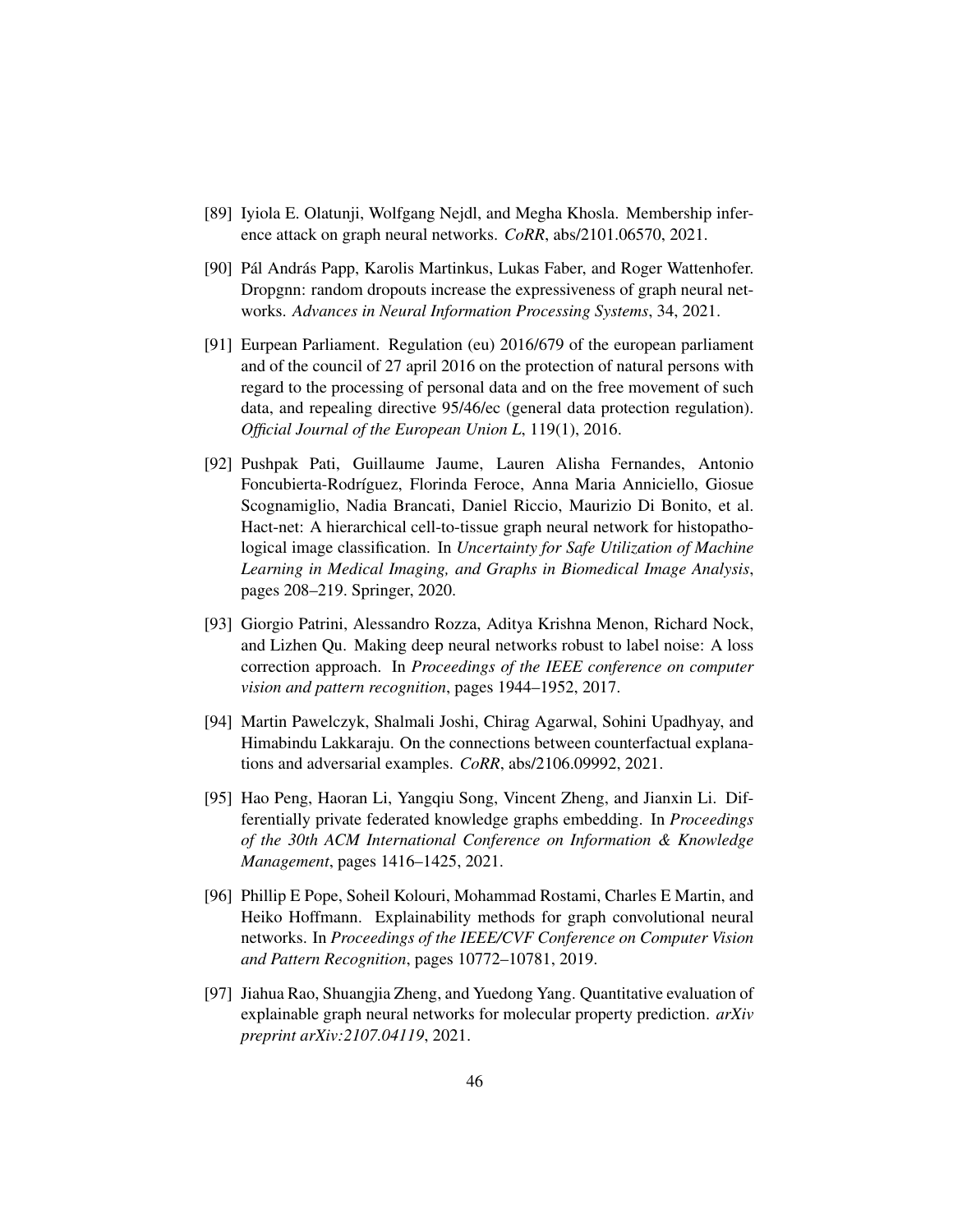- <span id="page-46-7"></span>[98] Sungmin Rhee, Seokjun Seo, and Sun Kim. Hybrid approach of relation network and localized graph convolutional filtering for breast cancer subtype classification. *arXiv preprint arXiv:1711.05859*, 2017.
- <span id="page-46-4"></span>[99] Marco Tulio Ribeiro, Sameer Singh, and Carlos Guestrin. " why should i trust you?" explaining the predictions of any classifier. In *Proceedings of the 22nd ACM SIGKDD international conference on knowledge discovery and data mining*, pages 1135–1144, 2016.
- <span id="page-46-0"></span>[100] Yu Rong, Yatao Bian, Tingyang Xu, Weiyang Xie, Ying Wei, Wenbing Huang, and Junzhou Huang. Self-supervised graph transformer on largescale molecular data. *Advances in Neural Information Processing Systems*, 33:12559–12571, 2020.
- <span id="page-46-1"></span>[101] Yu Rong, Wenbing Huang, Tingyang Xu, and Junzhou Huang. Dropedge: Towards deep graph convolutional networks on node classification. In *International Conference on Learning Representations*, 2019.
- <span id="page-46-9"></span>[102] Sina Sajadmanesh and Daniel Gatica-Perez. Locally private graph neural networks. In *Proceedings of the 2021 ACM SIGSAC Conference on Computer and Communications Security*, pages 2130–2145, 2021.
- <span id="page-46-6"></span>[103] Michael Sejr Schlichtkrull, Nicola De Cao, and Ivan Titov. Interpreting graph neural networks for nlp with differentiable edge masking. *International Conference on Learning Representations*, 2021.
- <span id="page-46-2"></span>[104] Robert Schwarzenberg, Marc Hübner, David Harbecke, Christoph Alt, and Leonhard Hennig. Layerwise relevance visualization in convolutional text graph classifiers. *arXiv preprint arXiv:1909.10911*, 2019.
- <span id="page-46-5"></span>[105] Caihua Shan, Yifei Shen, Yao Zhang, Xiang Li, and Dongsheng Li. Reinforcement learning enhanced explainer for graph neural networks. *Advances in Neural Information Processing Systems*, 34, 2021.
- <span id="page-46-8"></span>[106] Yelong Shen, Jianshu Chen, Po-Sen Huang, Yuqing Guo, and Jianfeng Gao. M-walk: Learning to walk over graphs using monte carlo tree search. *Advances in Neural Information Processing Systems*, 31, 2018.
- <span id="page-46-3"></span>[107] Avanti Shrikumar, Peyton Greenside, and Anshul Kundaje. Learning important features through propagating activation differences. In *International conference on machine learning*, pages 3145–3153. PMLR, 2017.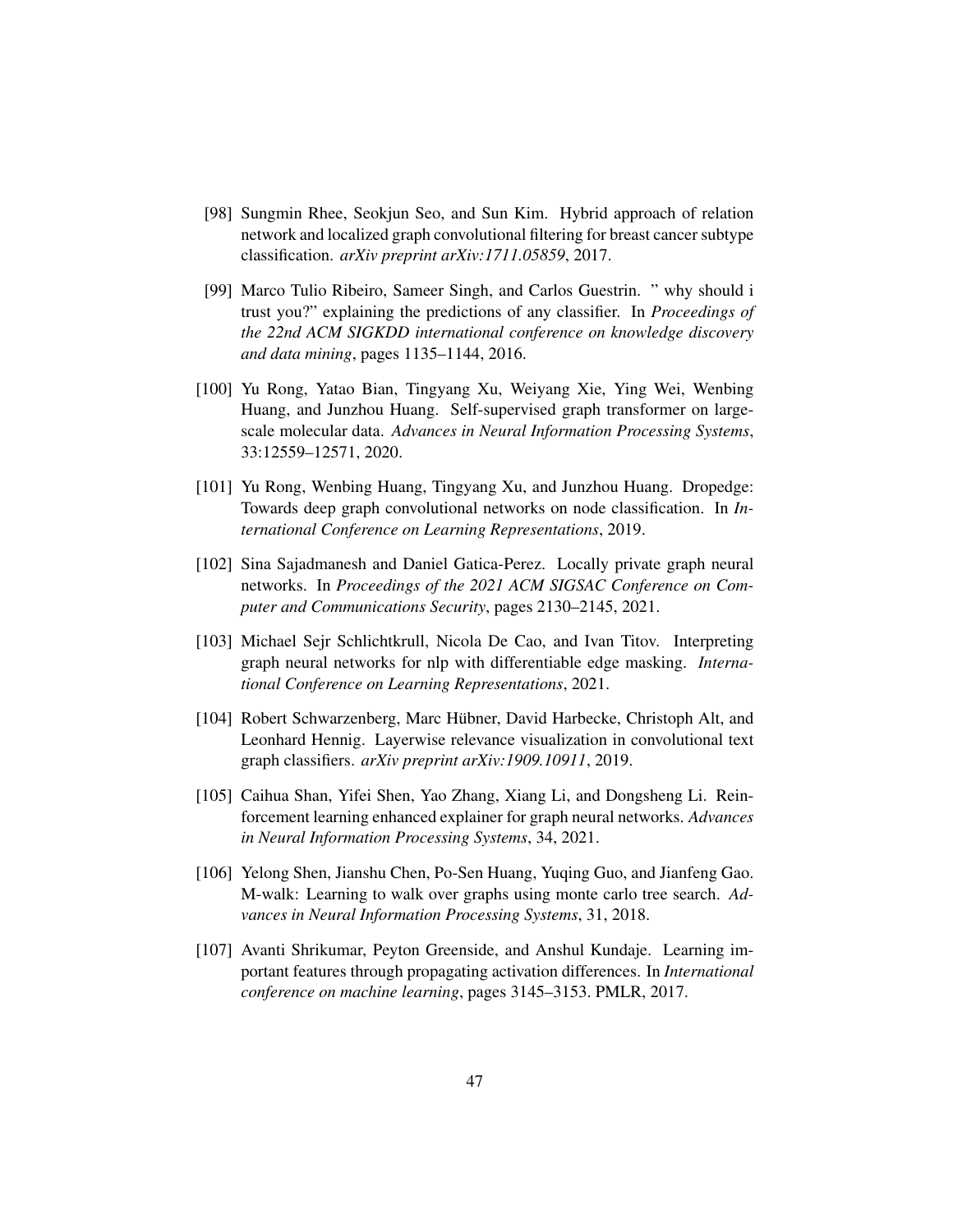- <span id="page-47-6"></span>[108] Richard Socher, Alex Perelygin, Jean Wu, Jason Chuang, Christopher D Manning, Andrew Y Ng, and Christopher Potts. Recursive deep models for semantic compositionality over a sentiment treebank. In *Proceedings of the 2013 conference on empirical methods in natural language processing*, pages 1631–1642, 2013.
- <span id="page-47-7"></span>[109] Linda Studer, Jannis Wallau, Heather Dawson, Inti Zlobec, and Andreas Fischer. Classification of intestinal gland cell-graphs using graph neural networks. In *2020 25th International Conference on Pattern Recognition (ICPR)*, pages 3636–3643. IEEE, 2021.
- <span id="page-47-0"></span>[110] Lichao Sun, Ji Wang, Philip S. Yu, and Bo Li. Adversarial attack and defense on graph data: A survey. *CoRR*, abs/1812.10528, 2018.
- <span id="page-47-3"></span>[111] Yiwei Sun, Suhang Wang, Xianfeng Tang, Tsung-Yu Hsieh, and Vasant G. Honavar. Adversarial attacks on graph neural networks via node injections: A hierarchical reinforcement learning approach. In *WWW*, pages 673–683. ACM / IW3C2, 2020.
- <span id="page-47-2"></span>[112] Xianfeng Tang, Yandong Li, Yiwei Sun, Huaxiu Yao, Prasenjit Mitra, and Suhang Wang. Transferring robustness for graph neural network against poisoning attacks. In *WSDM*, pages 600–608. ACM, 2020.
- <span id="page-47-5"></span>[113] Naftali Tishby, Fernando C Pereira, and William Bialek. The information bottleneck method. *arXiv preprint physics/0004057*, 2000.
- <span id="page-47-9"></span>[114] Praneeth Vepakomma, Otkrist Gupta, Tristan Swedish, and Ramesh Raskar. Split learning for health: Distributed deep learning without sharing raw patient data. *CoRR*, abs/1812.00564, 2018.
- <span id="page-47-1"></span>[115] Vikas Verma, Meng Qu, Kenji Kawaguchi, Alex Lamb, Yoshua Bengio, Juho Kannala, and Jian Tang. GraphMix: Improved Training of GNNs for Semi-Supervised Learning. *arXiv:1909.11715 [cs, stat]*, October 2020. arXiv: 1909.11715.
- <span id="page-47-4"></span>[116] Minh N Vu and My T Thai. Pgm-explainer: Probabilistic graphical model explanations for graph neural networks. *arXiv preprint arXiv:2010.05788*, 2020.
- <span id="page-47-8"></span>[117] Binghui Wang, Ang Li, Hai Li, and Yiran Chen. Graphfl: A federated learning framework for semi-supervised node classification on graphs. *arXiv preprint arXiv:2012.04187*, 2020.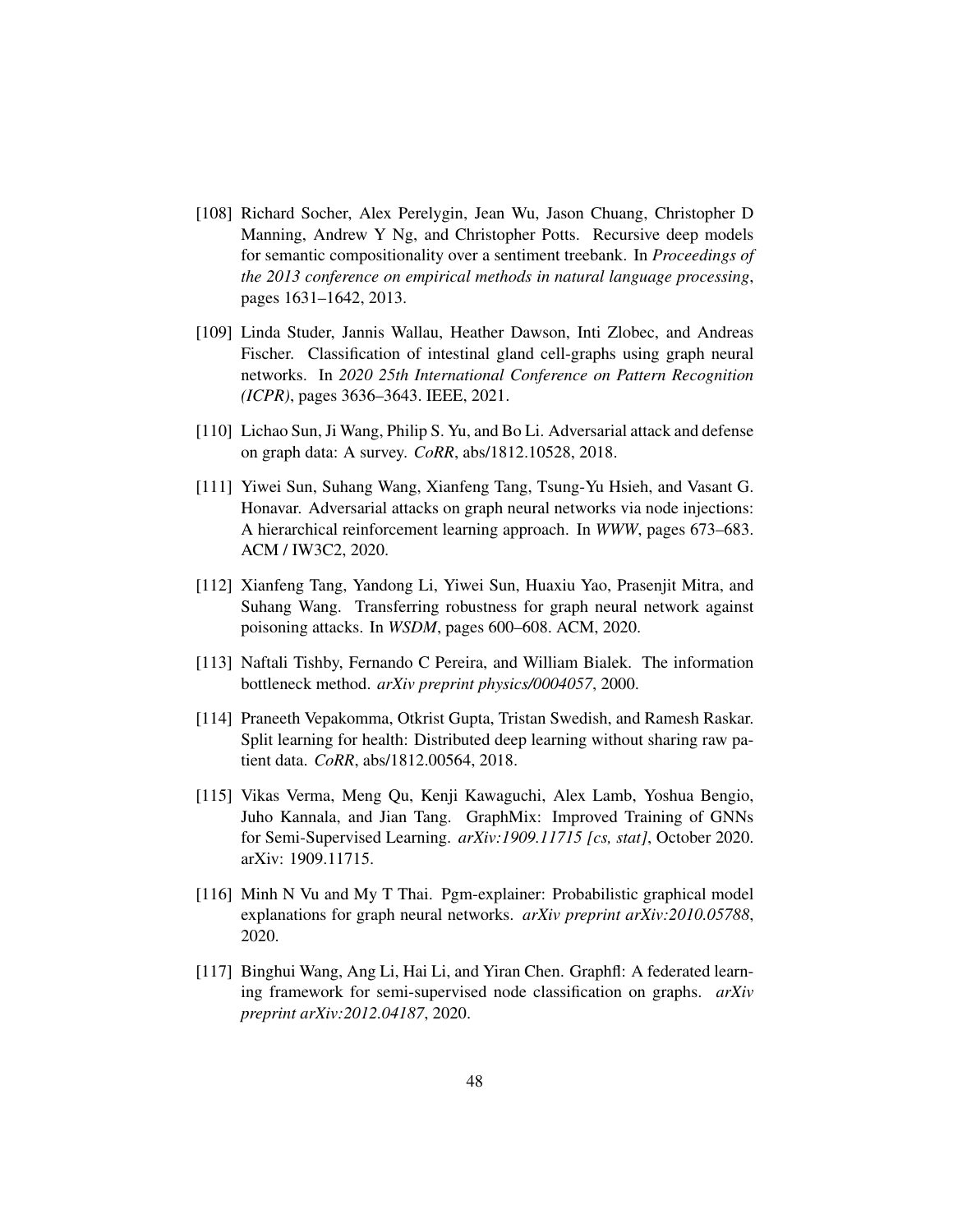- <span id="page-48-6"></span>[118] Jihong Wang, Minnan Luo, Fnu Suya, Jundong Li, Zijiang Yang, and Qinghua Zheng. Scalable attack on graph data by injecting vicious nodes. *Data Min. Knowl. Discov.*, 34(5):1363–1389, 2020.
- <span id="page-48-5"></span>[119] Jindong Wang, Cuiling Lan, Chang Liu, Yidong Ouyang, and Tao Qin. Generalizing to unseen domains: A survey on domain generalization. In Zhi-Hua Zhou, editor, *Proceedings of the Thirtieth International Joint Conference on Artificial Intelligence, IJCAI 2021, Virtual Event / Montreal, Canada, 19-27 August 2021*, pages 4627–4635. ijcai.org, 2021.
- <span id="page-48-3"></span>[120] Lu Wang, Wenchao Yu, Wei Wang, Wei Cheng, Wei Zhang, Hongyuan Zha, Xiaofeng He, and Haifeng Chen. Learning robust representations with graph denoising policy network. In *2019 IEEE International Conference on Data Mining (ICDM)*, pages 1378–1383. IEEE, 2019.
- <span id="page-48-7"></span>[121] Xiang Wang, Yingxin Wu, An Zhang, Xiangnan He, and Tat-Seng Chua. Towards multi-grained explainability for graph neural networks. *Advances in Neural Information Processing Systems*, 34, 2021.
- <span id="page-48-1"></span>[122] Xiao Wang, Hongrui Liu, Chuan Shi, and Cheng Yang. Be confident! towards trustworthy graph neural networks via confidence calibration. *Advances in Neural Information Processing Systems*, 34, 2021.
- <span id="page-48-4"></span>[123] Yiwei Wang, Wei Wang, Yuxuan Liang, Yujun Cai, and Bryan Hooi. Mixup for node and graph classification. In *Proceedings of the Web Conference 2021*, pages 3663–3674, 2021.
- <span id="page-48-8"></span>[124] Yu Wang and Lichao Sun. Membership inference attacks on knowledge graphs. *CoRR*, abs/2104.08273, 2021.
- <span id="page-48-9"></span>[125] Bang Wu, Xiangwen Yang, Shirui Pan, and Xingliang Yuan. Model extraction attacks on graph neural networks: Taxonomy and realization. *CoRR*, abs/2010.12751, 2020.
- <span id="page-48-0"></span>[126] Chuhan Wu, Fangzhao Wu, Yang Cao, Yongfeng Huang, and Xing Xie. Fedgnn: Federated graph neural network for privacy-preserving recommendation. *CoRR*, abs/2102.04925, 2021.
- <span id="page-48-2"></span>[127] Huijun Wu, Chen Wang, Yuriy Tyshetskiy, Andrew Docherty, Kai Lu, and Liming Zhu. Adversarial examples for graph data: Deep insights into attack and defense. In *IJCAI*, pages 4816–4823, 2019.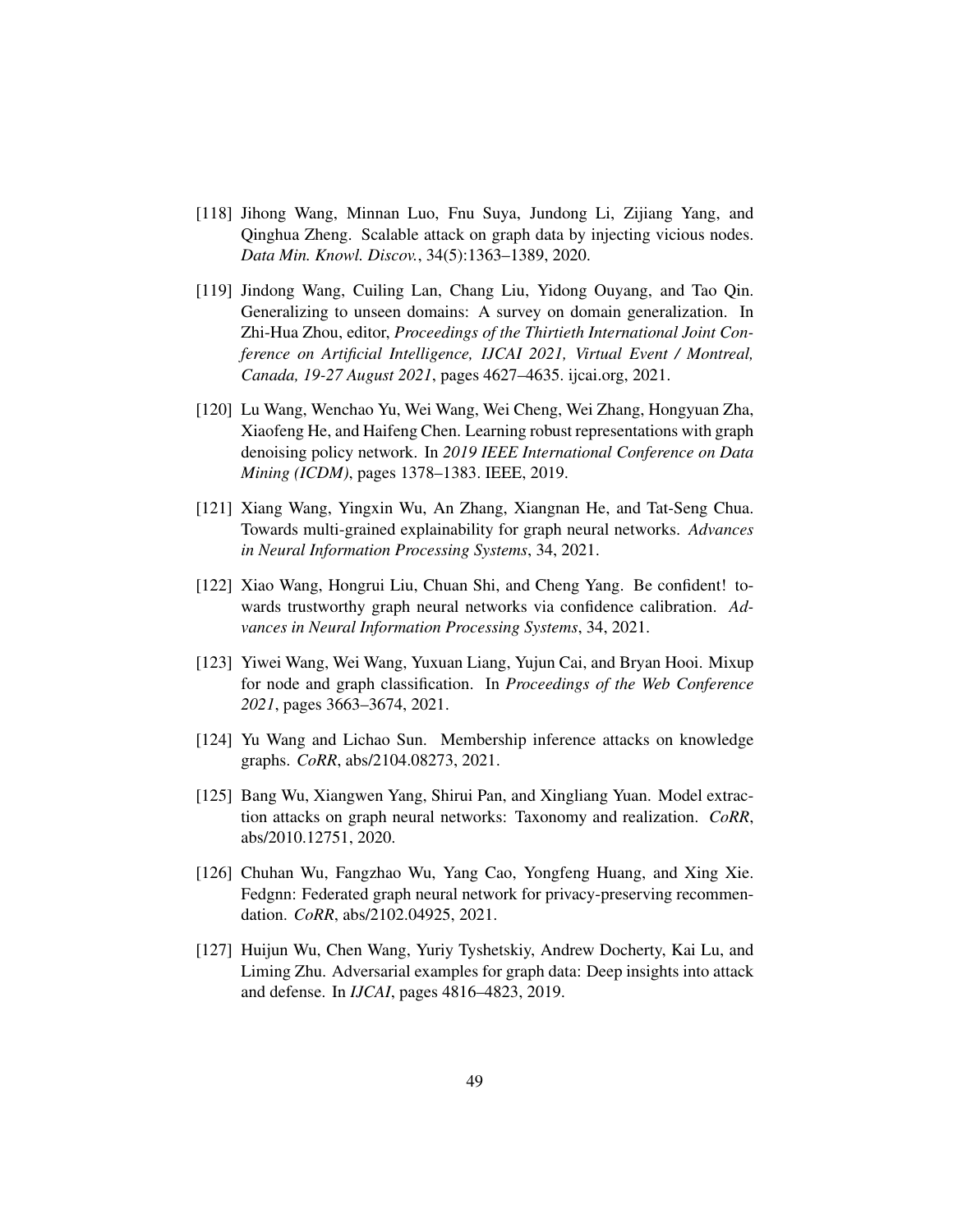- <span id="page-49-6"></span>[128] Lirong Wu, Haitao Lin, Zhangyang Gao, Cheng Tan, Stan Li, et al. Graphmixup: Improving class-imbalanced node classification on graphs by selfsupervised context prediction. *arXiv preprint arXiv:2106.11133*, 2021.
- <span id="page-49-3"></span>[129] Lirong Wu, Haitao Lin, Zhangyang Gao, Cheng Tan, and Stan Z. Li. Graphmixup: Improving class-imbalanced node classification on graphs by selfsupervised context prediction. *CoRR*, abs/2106.11133, 2021.
- <span id="page-49-4"></span>[130] Man Wu, Shirui Pan, Chuan Zhou, Xiaojun Chang, and Xingquan Zhu. Unsupervised domain adaptive graph convolutional networks. In Yennun Huang, Irwin King, Tie-Yan Liu, and Maarten van Steen, editors, *WWW '20: The Web Conference 2020, Taipei, Taiwan, April 20-24, 2020*, pages 1457–1467. ACM / IW3C2, 2020.
- <span id="page-49-2"></span>[131] Qitian Wu, Hengrui Zhang, Junchi Yan, and David Wipf. Towards distribution shift of node-level prediction on graphs: An invariance perspective. In *International Conference on Learning Representations*, 2022.
- <span id="page-49-7"></span>[132] Ying-Xin Wu, Xiang Wang, An Zhang, Xiangnan He, and Tat-Seng Chua. Discovering invariant rationales for graph neural networks. *ICLR*, 2022.
- <span id="page-49-8"></span>[133] Zhenqin Wu, Bharath Ramsundar, Evan N Feinberg, Joseph Gomes, Caleb Geniesse, Aneesh S Pappu, Karl Leswing, and Vijay Pande. Moleculenet: a benchmark for molecular machine learning. *Chemical science*, 9(2):513– 530, 2018.
- <span id="page-49-0"></span>[134] Zhenqin Wu, Bharath Ramsundar, Evan N. Feinberg, Joseph Gomes, Caleb Geniesse, Aneesh S. Pappu, Karl Leswing, and Vijay S. Pande. Moleculenet: A benchmark for molecular machine learning. *CoRR*, abs/1703.00564, 2017.
- <span id="page-49-5"></span>[135] Zhaohan Xi, Ren Pang, Shouling Ji, and Ting Wang. Graph backdoor. In *USENIX Security Symposium*, pages 1523–1540. USENIX Association, 2021.
- <span id="page-49-9"></span>[136] Han Xie, Jing Ma, Li Xiong, and Carl Yang. Federated graph classification over non-iid graphs. *Advances in Neural Information Processing Systems*, 34, 2021.
- <span id="page-49-1"></span>[137] Jiarong Xu, Junru Chen, Siqi You, Zhiqing Xiao, Yang Yang, and Jiangang Lu. Robustness of deep learning models on graphs: A survey. *AI Open*, 2:69–78, 2021.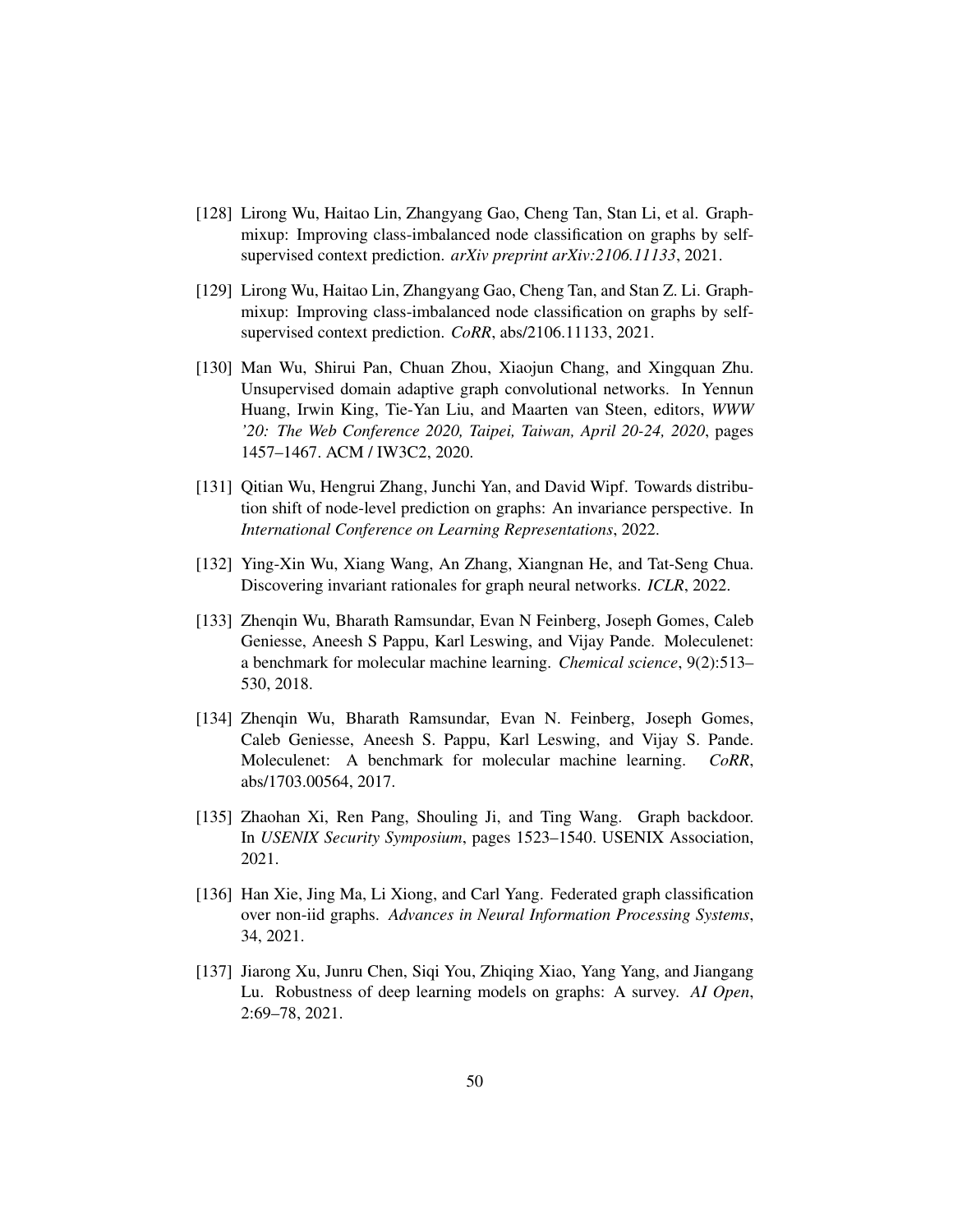- <span id="page-50-2"></span>[138] Jiarong Xu, Yang Yang, Chunping Wang, Zongtao Liu, Jing Zhang, Lei Chen, and Jiangang Lu. Robust network enhancement from flawed networks. *IEEE Transactions on Knowledge and Data Engineering*, 2020.
- <span id="page-50-3"></span>[139] Jing Xu, Minhui Xue, and Stjepan Picek. Explainability-based backdoor attacks against graph neural networks. In *WiseML@WiSec*, pages 31–36. ACM, 2021.
- <span id="page-50-1"></span>[140] Kaidi Xu, Hongge Chen, Sijia Liu, Pin-Yu Chen, Tsui-Wei Weng, Mingyi Hong, and Xue Lin. Topology attack and defense for graph neural networks: An optimization perspective. In *IJCAI*, pages 3961–3967, 2019.
- <span id="page-50-7"></span>[141] Makoto Yamada, Wittawat Jitkrittum, Leonid Sigal, Eric P Xing, and Masashi Sugiyama. High-dimensional feature selection by feature-wise kernelized lasso. *Neural computation*, 26(1):185–207, 2014.
- <span id="page-50-6"></span>[142] Jun Yang, Weizhi Ma, Min Zhang, Xin Zhou, Yiqun Liu, and Shaoping Ma. Legalgnn: Legal information enhanced graph neural network for recommendation. *ACM Transactions on Information Systems (TOIS)*, 40(2):1–29, 2021.
- <span id="page-50-9"></span>[143] Qiang Yang, Yang Liu, Tianjian Chen, and Yongxin Tong. Federated machine learning: Concept and applications. *ACM Trans. Intell. Syst. Technol.*, 10(2):12:1–12:19, 2019.
- <span id="page-50-0"></span>[144] Shuo Yang, Zhiqiang Zhang, Jun Zhou, Yang Wang, Wang Sun, Xingyu Zhong, Yanming Fang, Quan Yu, and Yuan Qi. Financial risk analysis for smes with graph-based supply chain mining. In Christian Bessiere, editor, *Proceedings of the Twenty-Ninth International Joint Conference on Artificial Intelligence, IJCAI 2020*, pages 4661–4667. ijcai.org, 2020.
- <span id="page-50-4"></span>[145] Rex Ying, Dylan Bourgeois, Jiaxuan You, Marinka Zitnik, and Jure Leskovec. Gnnexplainer: Generating explanations for graph neural networks. *Advances in neural information processing systems*, 32:9240, 2019.
- <span id="page-50-8"></span>[146] Junchi Yu, Jie Cao, and Ran He. Improving subgraph recognition with variational graph information bottleneck. *Proceedings of the IEEE/CVF Conference on Computer Vision and Pattern Recognition*, 2022.
- <span id="page-50-5"></span>[147] Junchi Yu, Tingyang Xu, and Ran He. Towards the explanation of graph neural networks in digital pathology with information flows. *arXiv preprint arXiv:2112.09895*, 2021.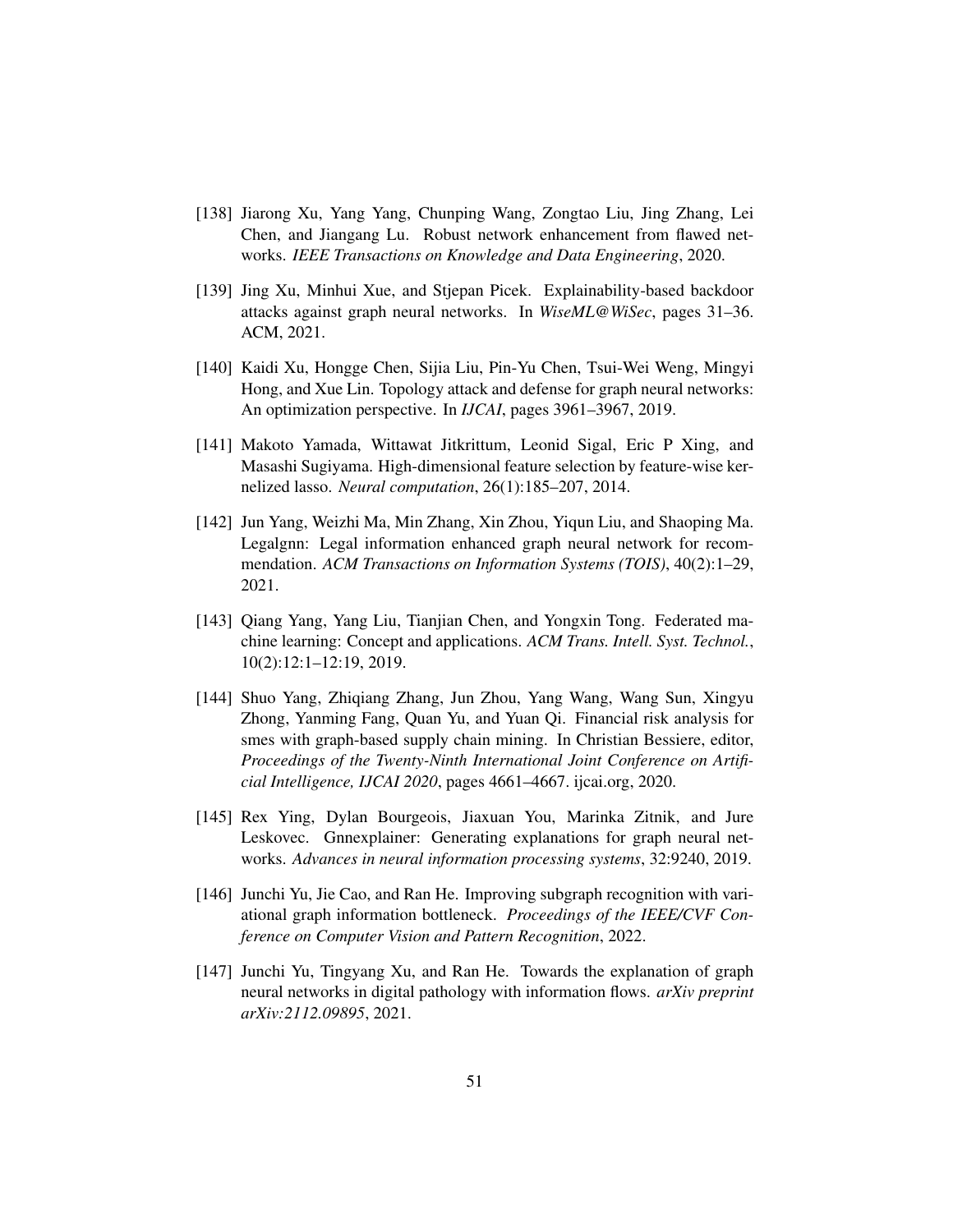- <span id="page-51-5"></span>[148] Junchi Yu, Tingyang Xu, Yu Rong, Yatao Bian, Junzhou Huang, and Ran He. Graph information bottleneck for subgraph recognition. *International Conference on Learning Representations*, 2021.
- <span id="page-51-8"></span>[149] Junchi Yu, Tingyang Xu, Yu Rong, Yatao Bian, Junzhou Huang, and Ran He. Recognizing predictive substructures with subgraph information bottleneck. *IEEE Transactions on Pattern Analysis and Machine Intelligence*, 2021.
- <span id="page-51-4"></span>[150] Junchi Yu, Tingyang Xu, Yu Rong, Junzhou Huang, and Ran He. Structureaware conditional variational auto-encoder for constrained molecule optimization. *Pattern Recognition*, 2022.
- <span id="page-51-7"></span>[151] Hao Yuan, Jiliang Tang, Xia Hu, and Shuiwang Ji. Xgnn: Towards modellevel explanations of graph neural networks. In *Proceedings of the 26th ACM SIGKDD International Conference on Knowledge Discovery & Data Mining*, pages 430–438, 2020.
- <span id="page-51-1"></span>[152] Hao Yuan, Haiyang Yu, Shurui Gui, and Shuiwang Ji. Explainability in graph neural networks: A taxonomic survey. *arXiv preprint arXiv:2012.15445*, 2020.
- <span id="page-51-6"></span>[153] Hao Yuan, Haiyang Yu, Jie Wang, Kang Li, and Shuiwang Ji. On explainability of graph neural networks via subgraph explorations. *arXiv preprint arXiv:2102.05152*, 2021.
- <span id="page-51-3"></span>[154] Hengtong Zhang, Tianhang Zheng, Jing Gao, Chenglin Miao, Lu Su, Yaliang Li, and Kui Ren. Data poisoning attack against knowledge graph embedding. In Sarit Kraus, editor, *Proceedings of the Twenty-Eighth International Joint Conference on Artificial Intelligence, IJCAI 2019, Macao, China, August 10-16, 2019*, pages 4853–4859. ijcai.org, 2019.
- <span id="page-51-9"></span>[155] Huanding Zhang, Tao Shen, Fei Wu, Mingyang Yin, Hongxia Yang, and Chao Wu. Federated graph learning - A position paper. *CoRR*, abs/2105.11099, 2021.
- <span id="page-51-2"></span>[156] Sixiao Zhang, Hongxu Chen, Xiangguo Sun, Yicong Li, and Guandong Xu. Unsupervised graph poisoning attack via contrastive loss back-propagation. In *WWW*, 2022.
- <span id="page-51-0"></span>[157] Wenbin Zhang, Jeremy C. Weiss, Shuigeng Zhou, and Toby Walsh. Fairness amidst non-iid graph data: A literature review. *arXiv preprint arXiv: Arxiv-2202.07170*, 2022.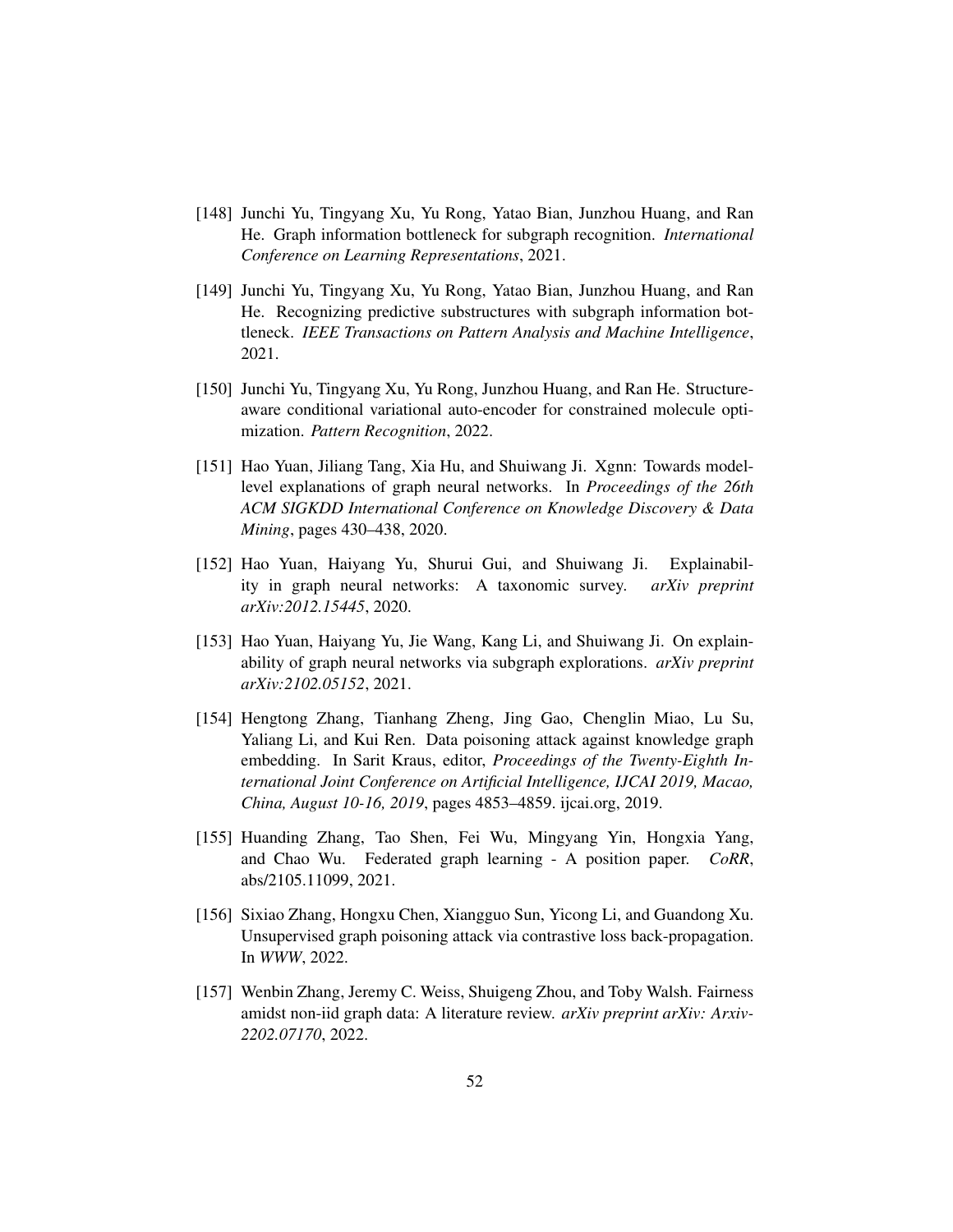- <span id="page-52-5"></span>[158] Yue Zhang, David Defazio, and Arti Ramesh. Relex: A model-agnostic relational model explainer. In *Proceedings of the 2021 AAAI/ACM Conference on AI, Ethics, and Society*, pages 1042–1049, 2021.
- <span id="page-52-3"></span>[159] Zaixi Zhang, Jinyuan Jia, Binghui Wang, and Neil Zhenqiang Gong. Backdoor attacks to graph neural networks. In *SACMAT*, pages 15–26. ACM, 2021.
- <span id="page-52-9"></span>[160] Zaixi Zhang, Qi Liu, Zhenya Huang, Hao Wang, Chengqiang Lu, Chuanren Liu, and Enhong Chen. Graphmi: Extracting private graph data from graph neural networks. *arXiv preprint arXiv:2106.02820*, 2021.
- <span id="page-52-0"></span>[161] Zeyu Zhang and Yulong Pei. A comparative study on robust graph neural networks to structural noises. *CoRR*, abs/2112.06070, 2021.
- <span id="page-52-8"></span>[162] Zhikun Zhang, Min Chen, Michael Backes, Yun Shen, and Yang Zhang. Inference attacks against graph neural networks. *CoRR*, abs/2110.02631, 2021.
- <span id="page-52-4"></span>[163] Xin Zhao, Zeru Zhang, Zijie Zhang, Lingfei Wu, Jiayin Jin, Yang Zhou, Ruoming Jin, Dejing Dou, and Da Yan. Expressive 1-lipschitz neural networks for robust multiple graph learning against adversarial attacks. In *ICML*, volume 139 of *Proceedings of Machine Learning Research*, pages 12719–12735. PMLR, 2021.
- <span id="page-52-1"></span>[164] Cheng Zheng, Bo Zong, Wei Cheng, Dongjin Song, Jingchao Ni, Wenchao Yu, Haifeng Chen, and Wei Wang. Robust graph representation learning via neural sparsification. In *International Conference on Machine Learning*, pages 11458–11468. PMLR, 2020.
- <span id="page-52-6"></span>[165] Longfei Zheng, Jun Zhou, Chaochao Chen, Bingzhe Wu, Li Wang, and Benyu Zhang. ASFGNN: automated separated-federated graph neural network. *Peer Peer Netw. Appl.*, 14(3):1692–1704, 2021.
- <span id="page-52-7"></span>[166] Jun Zhou, Chaochao Chen, Longfei Zheng, Huiwen Wu, Jia Wu, Xiaolin Zheng, Bingzhe Wu, Ziqi Liu, and Li Wang. Vertically federated graph neural network for privacy-preserving node classification. *arXiv preprint arXiv:2005.11903*, 2020.
- <span id="page-52-2"></span>[167] Kaiyang Zhou, Ziwei Liu, Yu Qiao, Tao Xiang, and Chen Change Loy. Domain generalization in vision: A survey. *arXiv preprint arXiv:2103.02503*, 2021.